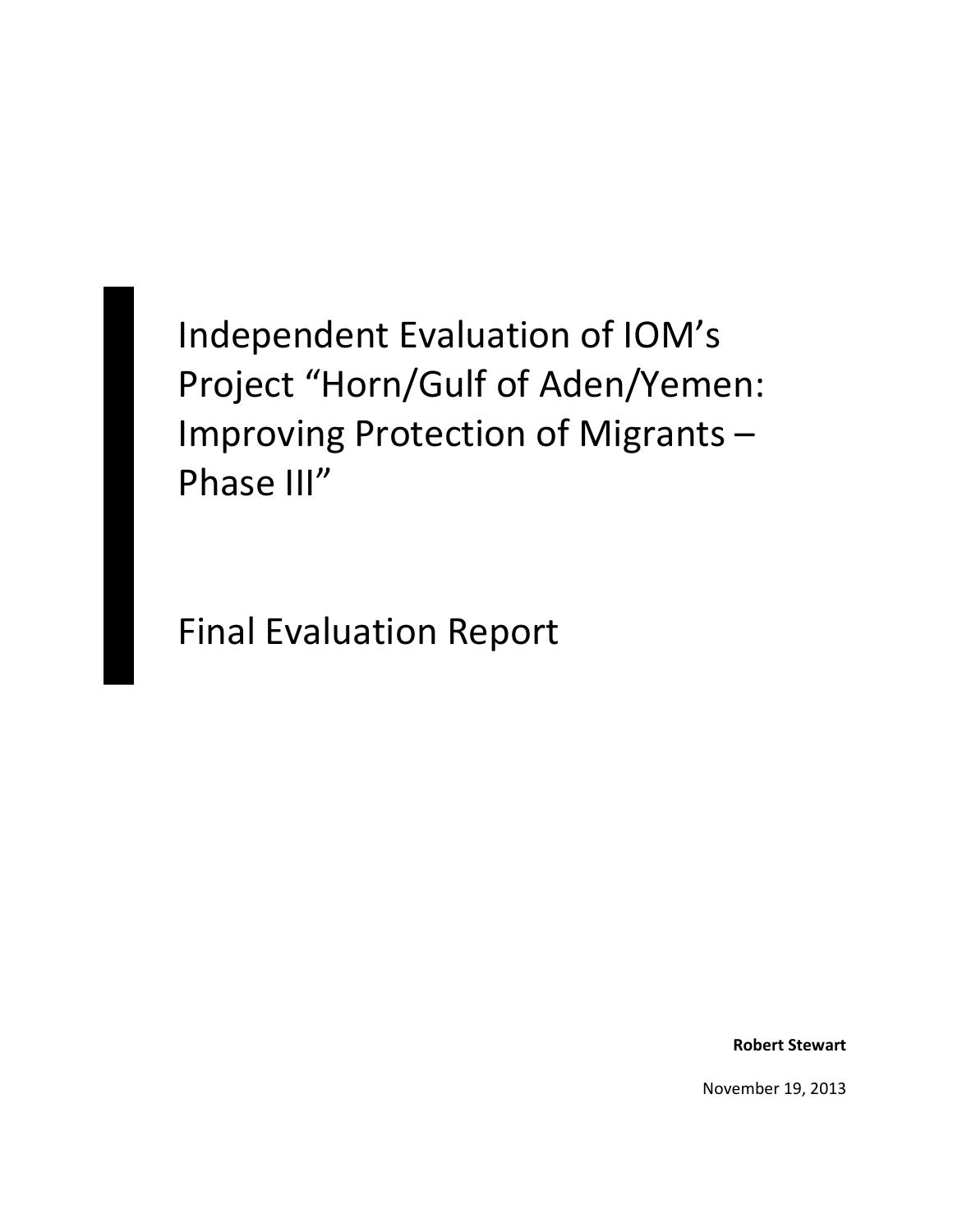# E x e c u t i v e s u m m a r y

#### **BACKGROUND**

The International Organization for Migration (IOM) has sought to promote humane management of mixed migration flows in the Horn of Africa through its project "Horn/Gulf of Aden/Yemen: Improving Protection of Migrants – Phase III", implemented from October 2012 to September 2013. Phase III built upon the initiatives undertaken in phases I and II. With a budget of one million dollars, the project, which was managed by IOM Kenya, included measures aimed at providing services to migrants, improving regional coordination and cooperation among stakeholders, as well as awareness raising and capacity building. In addition, particular activities were emphasised in each project country to adapt the project to the country's particular needs. Hence in Ethiopia, the project included a mapping exercise on labour migration, as well as efforts to inform potential migrants about the realities of the journey. In Djibouti, Somaliland and Puntland, the focus was on direct emergency assistance, awareness raising to migrants, and Assisted Voluntary Return and Reintegration services. Finally in Yemen, the project provided emergency and longer-term assistance to migrants.

The project sought to achieve three key outcomes:

- 1. Regional coordination, cooperation and capacity in mixed migration management is improved.
- 2. Protection concerns of migratory populations are mitigated and addressed.
- 3. Frameworks for regularized labour migration out of the Horn of Africa to Gulf States are improved.

#### EVALUATION PURPOSE AND METHODOLOGY

As Phase III drew to a close, and in keeping with IOM's commitment to improve results based management, this external evaluation was commissioned in order to review the effectiveness of the project, assess prospects for sustainability, identify and document lessons learned and best practices, and inform the development of follow up projects and programmes.

The evaluation was undertaken according to OECD-DAC and UNEG principles and guidelines, with an evidence-based and utilization focused approach. The consultant is independent, thus the conclusions reached are those of the evaluator.

Data collection methods included a review of project documents as well as key informant interviews and focus group discussions, coupled with field observations. The analysis was based on the logical framework of the project as well as on content analysis of responses to interviews and of project documentation. The project's effectiveness was analysed primarily through a most-significant change approach, assessing the informants' perceptions of the project's effects. Contextual analysis of other actors involved in similar activities permitted the conduct of a contribution analysis, wherever the complexity of the context made direct causality difficult to attribute.

i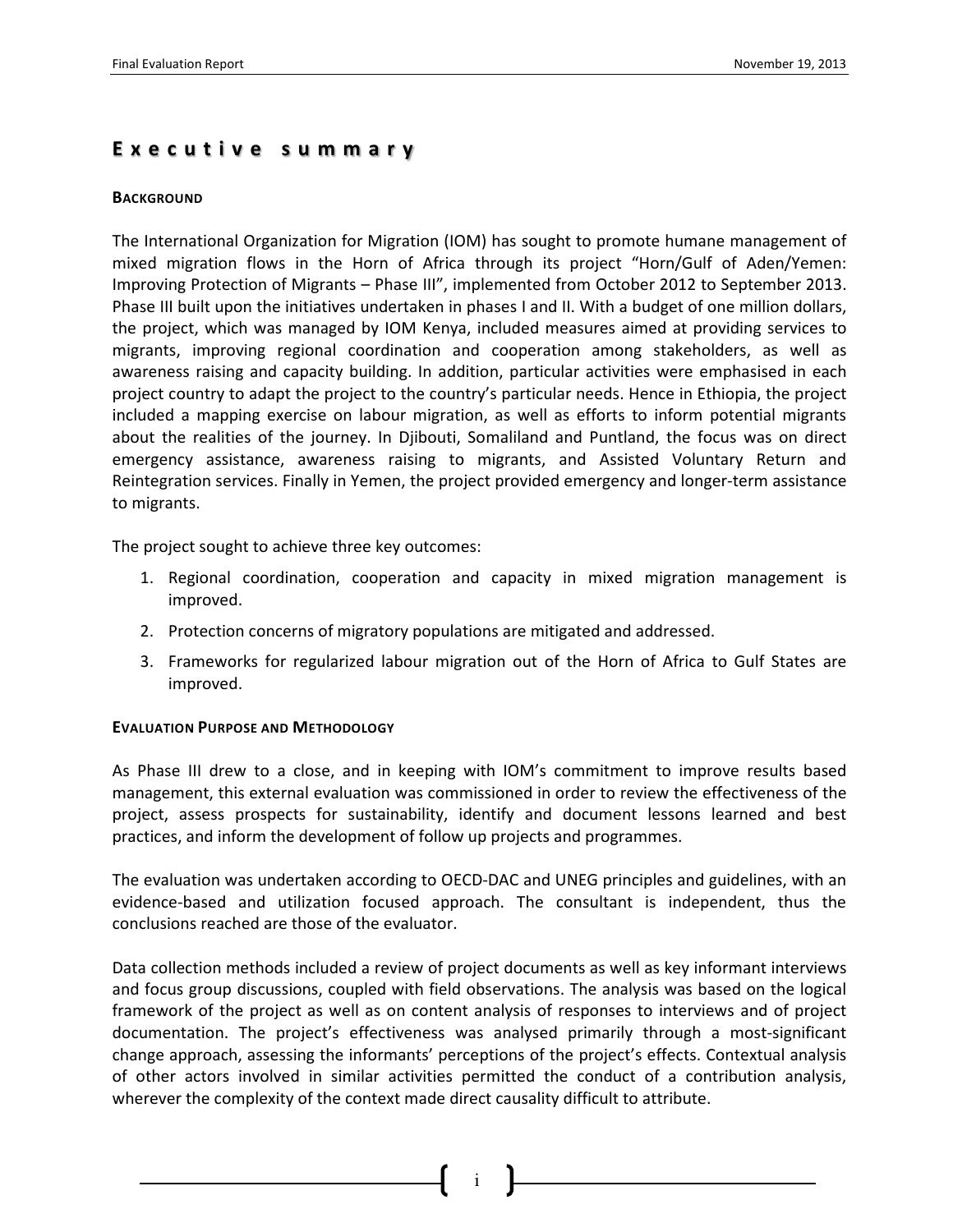#### **FINDINGS**

#### Relevance

The evaluation finds that the project, while somewhat overly ambitious, responds to concrete needs in the region, and is well aligned with IOM's mission and expertise. Efforts have clearly been made to involve stakeholders, although moves to ensure alignment with national priorities in each country and thus bolster ownership were relatively weak.

#### (Findings 1 and 2)

FINDING 1: The project and its intended results are highly relevant for the existing context in which it is being carried out, are in line with IOM's objectives and expertise, and are relevant to the needs of stakeholders. Consultation with stakeholders during the design phase was good in certain regards, though with some important weaknesses.

FINDING 2: Overall, the project's theory of change is well suited to the context in which it is implemented. Further, almost all of the project's objectives, outcomes and outputs are logically linked and have a reasonable potential to bring about many of the desired changes, although cannot be expected to fully address the root causes of irregular migration.

#### Effectiveness

The project has had positive effects for two of its main objectives, namely with regards to enhancing cooperation and coordination and, to a greater extent, in providing emergency assistance and information to migrants. The third objective, improving frameworks for regularizing migration flows, has had much more mixed results. An important weakness throughout has been the absence of sufficiently robust monitoring and documentation frameworks, as a result of which the extent of project effects cannot be adequately assessed. While the project's staff is overall capable and effective, management structures and project-cycle challenges have somewhat reduced the project's effectiveness.

## (Findings 3 to 6)

FINDING 3: The project has had some limited initial success as regards improving regional coordination, cooperation, and capacity in mixed migration management, though with some significant challenges as regards Action Plans.

FINDING 4: The project has enjoyed good success in carrying out most of its activities related to mitigating and addressing the protection concerns of migratory populations, yet weaknesses in terms of monitoring limit the ability to judge the true effects of some of those activities.

FINDING 5: The project has had reported though unverified success with very important caveats as regards project activities related to improving frameworks regularizing mixed migration in the region.

ii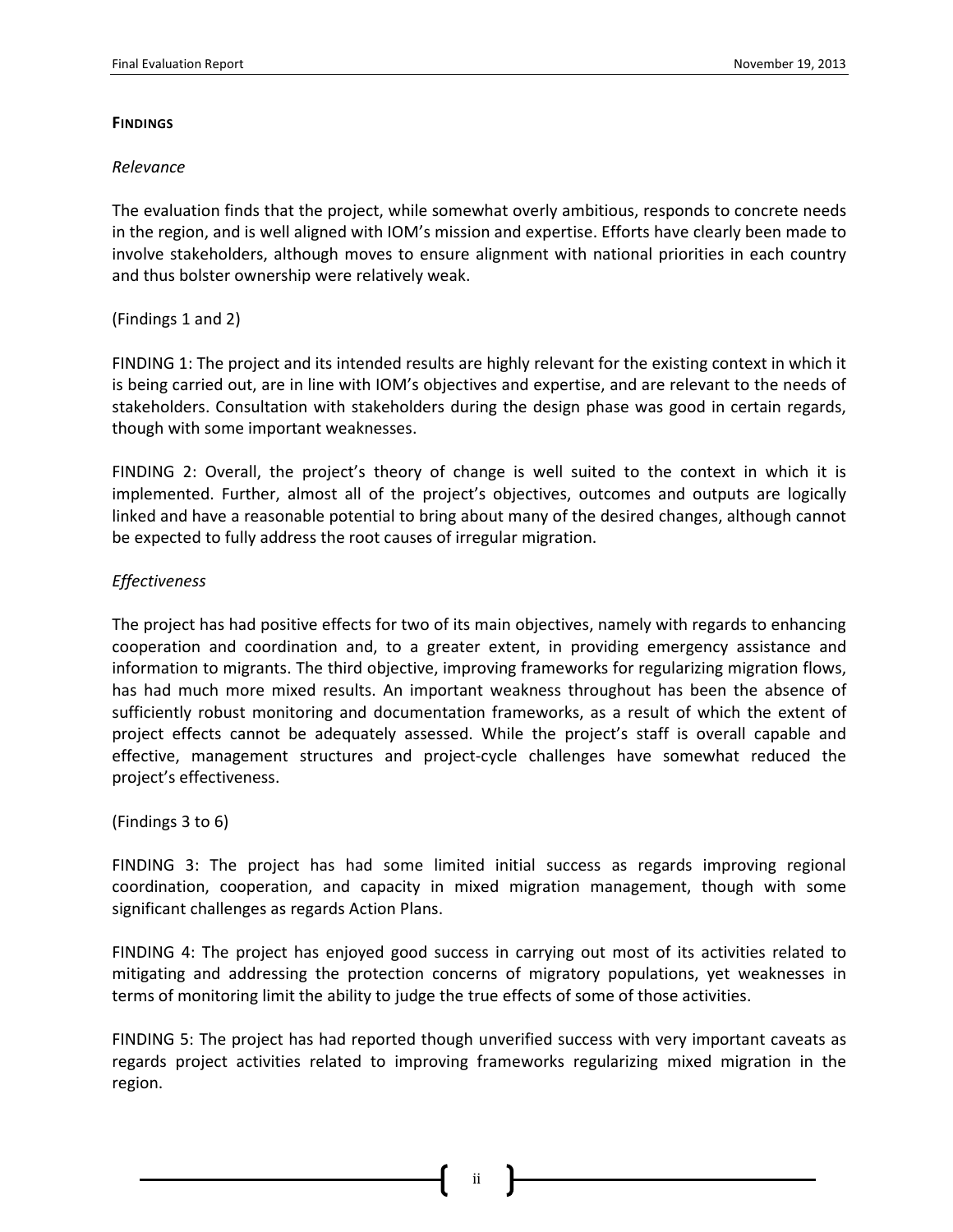FINDING 6: A major strength of the project is its excellent and dedicated staff; challenges include poor monitoring and evaluation, some coordination and management issues, the fact that it strongly resembles a program but is largely run on a project basis, and some issues arising from the initiative's life cycle.

#### Process and efficiency

Overall, the project has been efficiently implemented and managed, although weaknesses were observed particularly in terms of timeliness of project activities as well as performance and results monitoring.

#### (Findings 7 and 8)

FINDING 7: The project was relatively efficient at working toward outputs given the challenging contexts and complexity of the issues, though with some significant concerns related to burn rates overall and to human resources in some offices.

FINDING 8: Overall project management was good though with some weaknesses that occasionally affected activities; project design was largely good, with some weaknesses noted; and while promising initial steps have been taken related to program performance and results monitoring, much work remains to be done.

#### **Sustainability**

FINDING 9: Reasonable sustainability strategies were planned – such as capacity building and working toward regularized mixed migration – though weaknesses related to these activities as well as challenges in terms of ownership and institutionalization undermine long-term project sustainability.

#### LESSONS LEARNED

The project's theory of change is strong; yet its weaknesses in terms of the goals that migrant outreach can expect to achieve point toward the lesson that it is important to challenge and rigorously examine intuitively appealing linkages in project logic.

Successfully influencing the priorities of key stakeholders, such as putting mixed migration on national and regional agendas, can only be achieved through early and continued dialogue and awareness raising. This in turn creates an enabling context for project sustainability.

Appropriate project monitoring frameworks and practices are necessary for continuous feedback and identifying opportunities for improvement during, rather than after, project implementation. This has become the norm in international cooperation activities, and improves project evaluability.

Long-term, integrated planning can and should occur when there is a reasonable expectation that future funding will be possible, with short-term projects fitted in to that larger plan. This can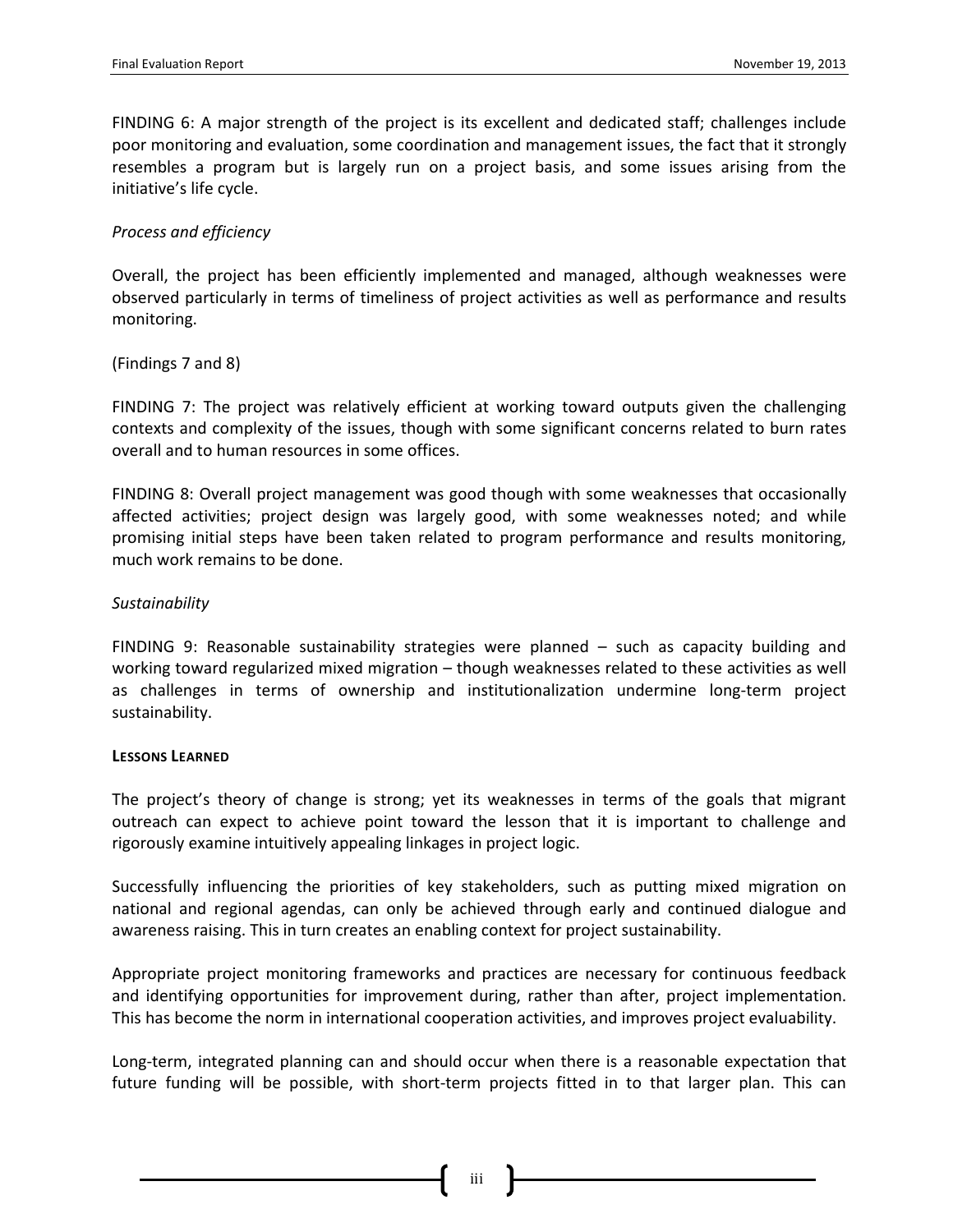improve project continuity and increase effects, and can also be highlighted to funders as a positive attribute that means their money will achieve more.

Inefficient and weak coordination mechanisms can directly affect a project's results, and need to be addressed through an open, collaborative process of discussion that ultimately puts in place mechanisms and procedures to ensure smoother functioning.

#### RECOMMENDATIONS

RECOMMENDATION 1: IOM should build on recent positive moves regarding developing monitoring tools to ensure that project results are monitored and that results feed back into and inform project implementation and planning. (Related to findings 3, 4, 6 and 8)

RECOMMENDATION 2: IOM should in particular monitor its outreach activities, to judge what effects if any they are having and to adjust the activities as necessary. (Related to findings 4 and 2)

RECOMMENDATION 3: IOM should work to reinvigorate the labour migration portion of the project and its associated activities; as part of this effort, it should engage with destination countries in a coherent and systematic manner. (Related to findings 5 and 8)

RECOMMENDATION 4: IOM should continue to work to build ownership among key stakeholders, especially government actors. (Related to findings 1, 3 and 9)

RECOMMENDATION 5: IOM should continue to build and enhance its capacity building activities for both individuals and organizations, and should monitor and follow-up on these activities to ensure their effectiveness. (Related to findings 1, 3, 6 and 9)

RECOMMENDATION 6: IOM should conduct a capacity needs assessment to determine whether project staff have the requisite technical and project management capacities, and provide additional support as needed to ensure that these needs are met. (Related to Finding 7)

RECOMMENDATION 7: IOM should continue to seek out the right balance between the autonomy of the country offices and oversight by the managing office. (Related to findings 6 and 8)

RECOMMENDATION 8: IOM should decide whether this is a program or a project and adjust its planning and implementation accordingly. (Related to findings 6 and 1)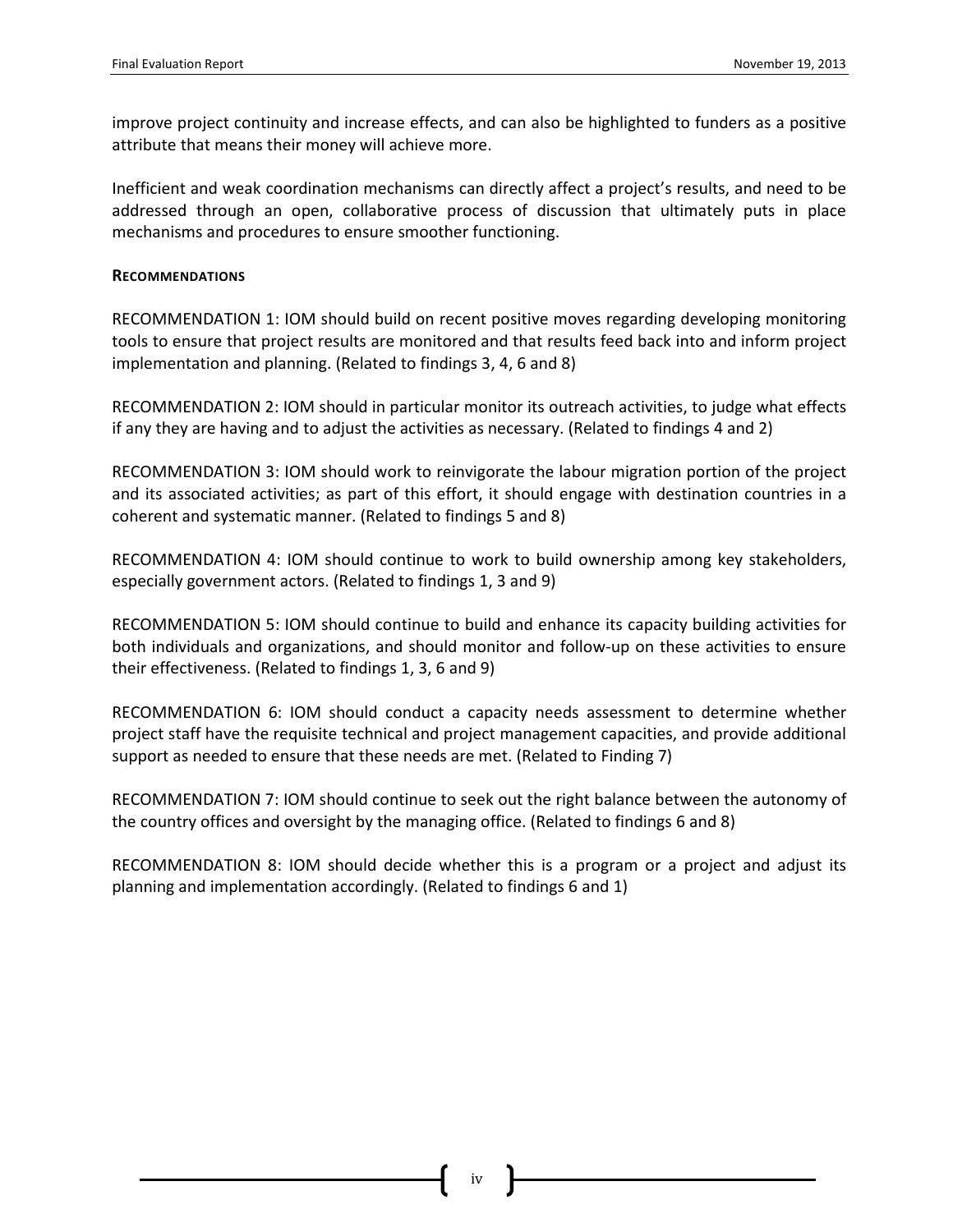# A c r o n y m s

| AVRR<br>CO.   | Assisted Voluntary Return and Reintegration<br>Country Office                                |
|---------------|----------------------------------------------------------------------------------------------|
| <b>INGO</b>   | International Non-Governmental Organization                                                  |
| <b>IOM</b>    | International Organization for Migration                                                     |
| <b>IFRC</b>   | International Federation of Red Cross and Red Crescent Societies                             |
| ILO           | International Labour Organization                                                            |
| M&E           | Monitoring and Evaluation                                                                    |
| <b>MRC</b>    | <b>Migration Response Center</b>                                                             |
| OECD-DAC      | Organisation for Economic Co-operation and Development - Development Assistance<br>Committee |
| <b>ONARS</b>  | Office National d'Assistance aux Réfugiés et aux Sinistrés                                   |
| <b>RMMS</b>   | <b>Regional Mixed Migration Secretariat</b>                                                  |
| <b>UNEG</b>   | <b>United National Evaluation Group</b>                                                      |
| ΙT            | <b>Information Technology</b>                                                                |
| <b>UNHCR</b>  | United Nations High Commissioner for Refugees                                                |
| <b>UNICEF</b> | United Nations Children's Fund                                                               |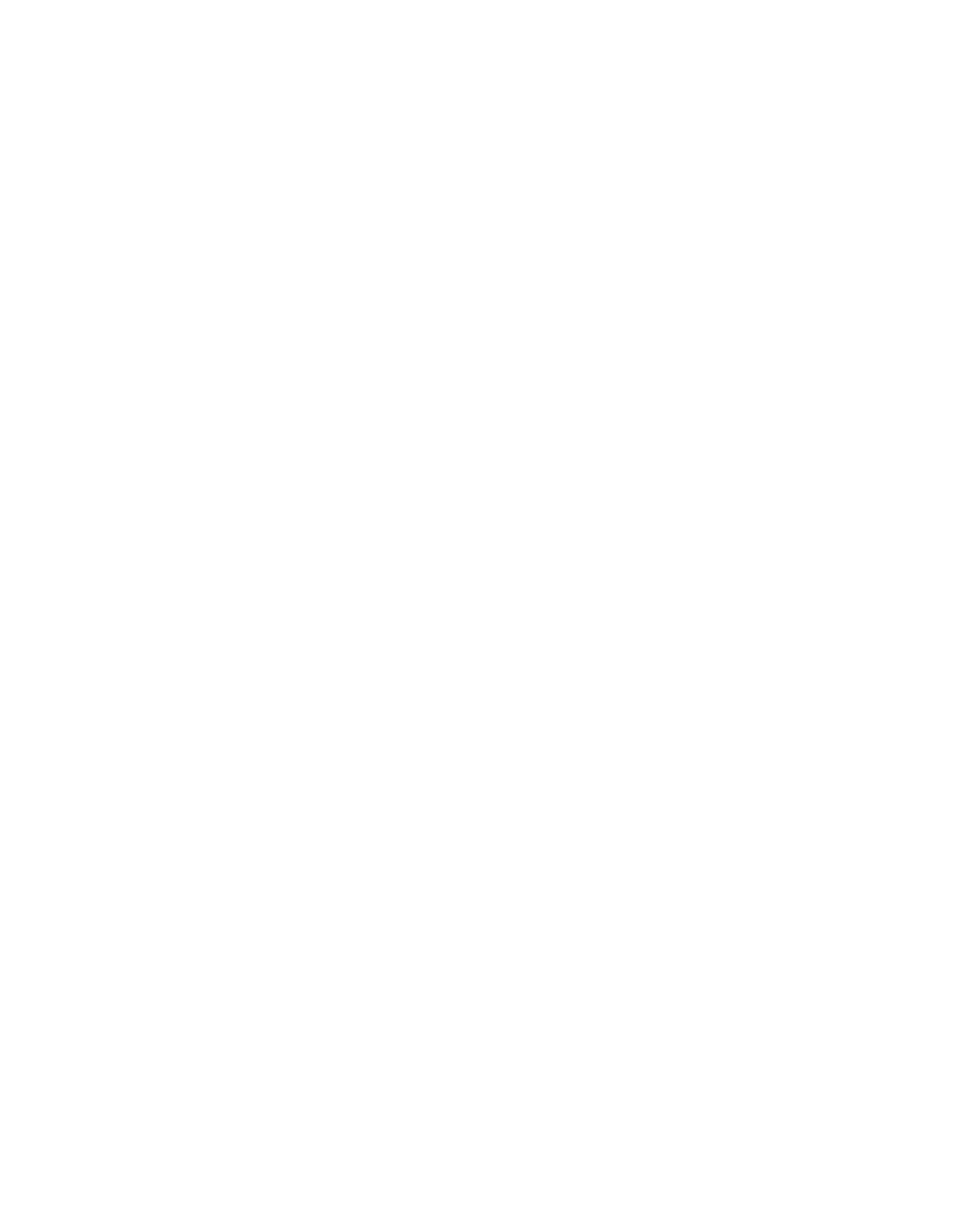# Table of contents

| 1. |     |         |                                                                           |  |
|----|-----|---------|---------------------------------------------------------------------------|--|
|    | 2.1 |         |                                                                           |  |
|    | 2.2 |         |                                                                           |  |
|    | 2.3 |         |                                                                           |  |
|    |     | 2.3.1   |                                                                           |  |
|    |     | 2.3.1.1 |                                                                           |  |
|    |     | 2.3.1.2 |                                                                           |  |
|    |     | 2.3.1.3 |                                                                           |  |
|    |     | 2.3.2   |                                                                           |  |
|    | 2.4 |         |                                                                           |  |
| 3. |     |         |                                                                           |  |
|    | 3.1 |         |                                                                           |  |
|    |     | 3.1.1   |                                                                           |  |
|    |     | 3.1.2   |                                                                           |  |
|    |     | 3.1.3   |                                                                           |  |
|    |     | 3.1.4   |                                                                           |  |
|    |     | 3.1.5   |                                                                           |  |
|    |     |         |                                                                           |  |
|    |     | 3.2.1   | Outcome One - Improving Regional Coordination, Cooperation and Capacity21 |  |
|    |     | 3.2.1.1 |                                                                           |  |
|    |     | 3.2.1.2 |                                                                           |  |
|    |     | 3.2.1.3 |                                                                           |  |
|    |     | 3.2.1.4 | Networks of mixed migration actors established & engage in dialogue 23    |  |
|    |     | 3.2.2   | Outcome Two - Mitigating and Addressing Migrants' Protection Concerns 24  |  |
|    |     | 3.2.2.1 | Outreach to migrant populations and potential migrant populations 25      |  |
|    |     | 3.2.2.2 |                                                                           |  |
|    |     | 3.2.2.3 |                                                                           |  |
|    |     | 3.2.2.4 | Data collection, analysis, and dissemination systems are strengthened26   |  |
|    |     | 3.2.2.5 |                                                                           |  |
|    |     | 3.2.2.6 |                                                                           |  |
|    |     | 3.2.3   | Outcome Three - Improving Frameworks for Regularized Regional Labour      |  |
|    |     |         |                                                                           |  |
|    |     | 3.2.4   |                                                                           |  |

 $\overline{\mathbf{f}}$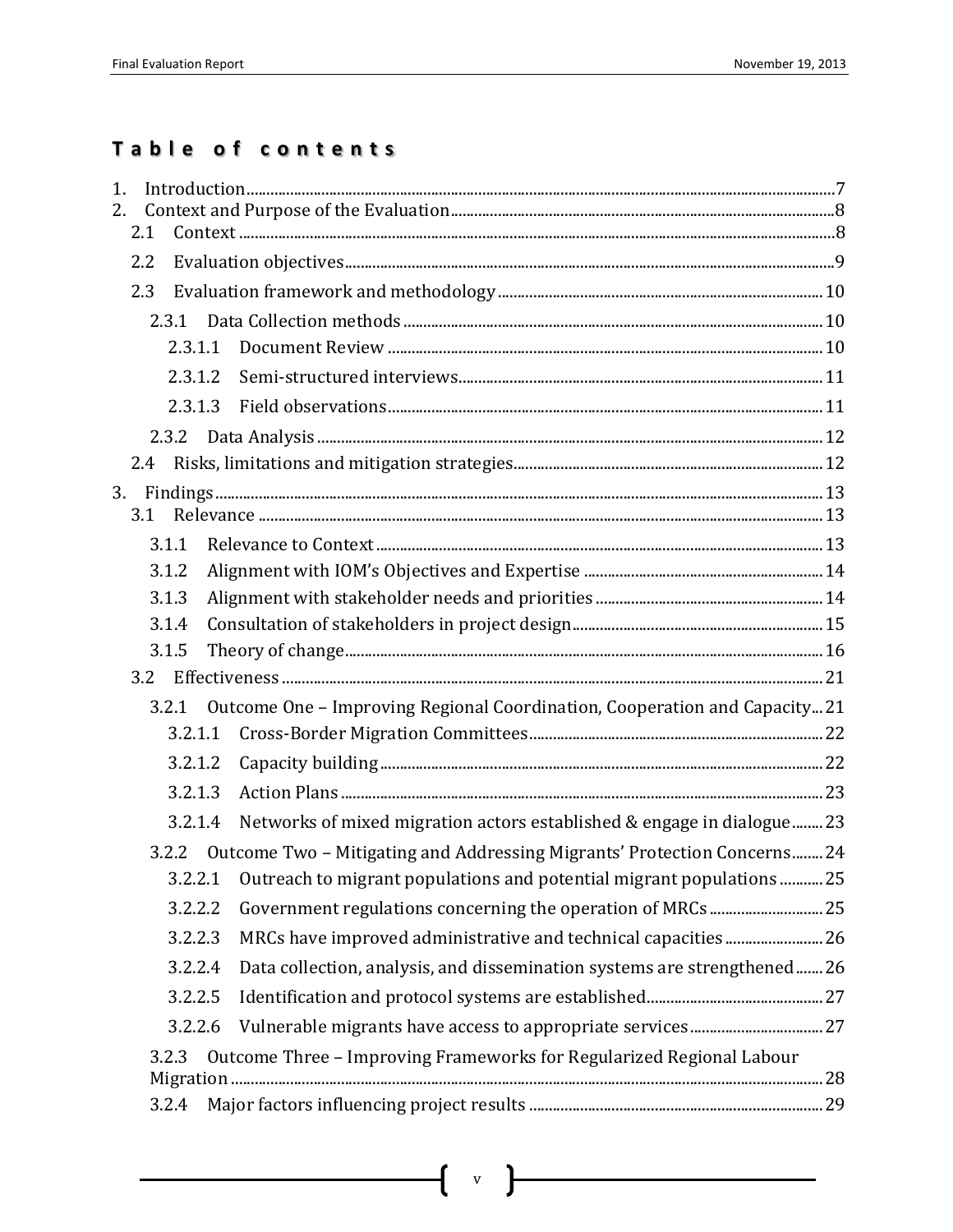# Annexes

 $\mathbf f$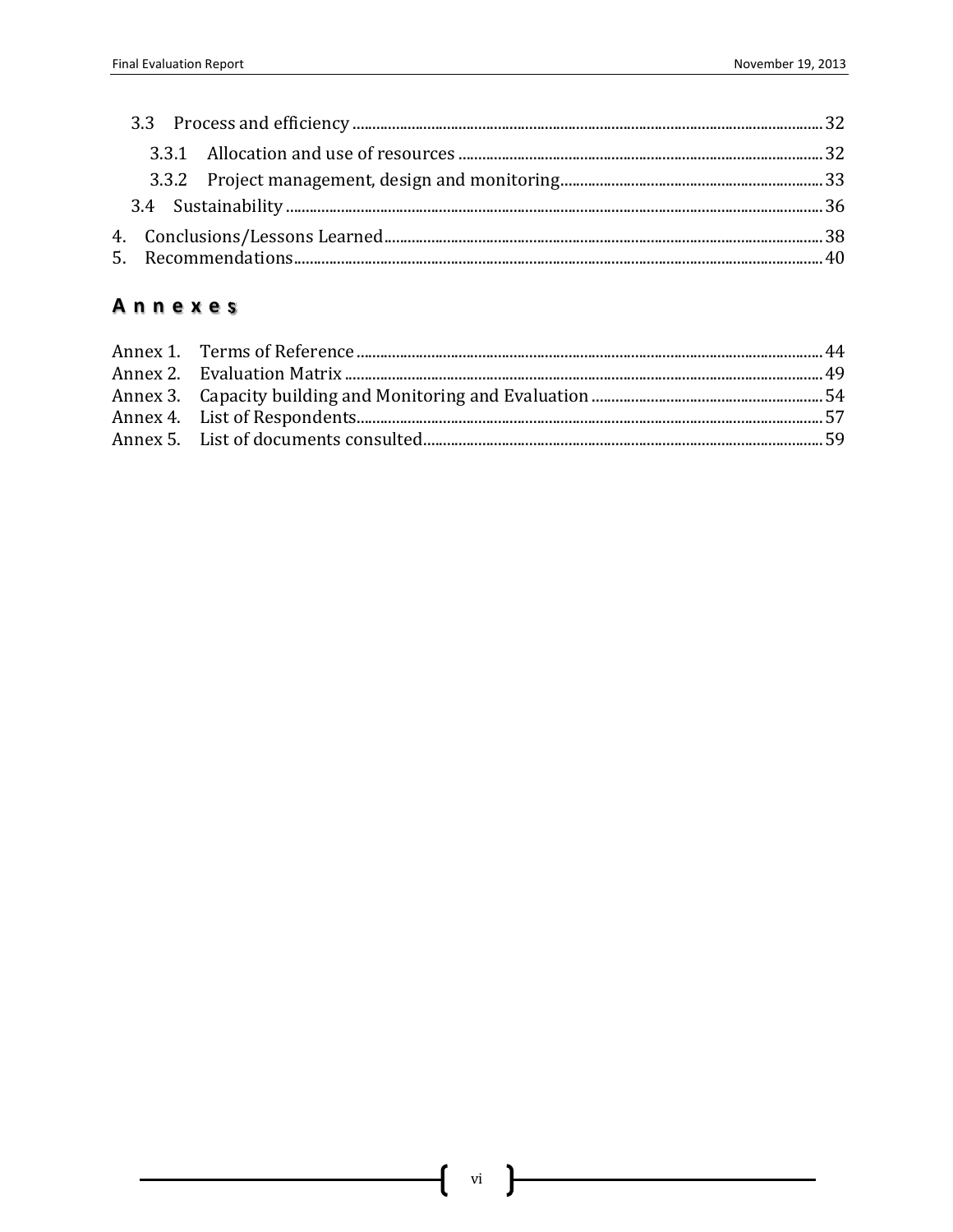# 1. Introduction

This Final Evaluation Report presents the findings of the independent evaluation of the International Organization for Migration's (IOM) "Horn/Gulf of Aden/Yemen: Improving Protection of Migrants – Phase III" project, implemented from October 2012 to September 2013. $^1$  The report is organized into five sections as follows:

- Section 1: Introduction
- Section 2: Context and Purpose of the Evaluation
- Section 3: Findings
- Section 4: Conclusions/Lessons Learned
- Section 5: Recommendations

The report also contains annexes that supplement the information contained in the main body of the report. The annexes are organized as follows:

- Annex 1: Terms of Reference
- Annex 2: Evaluation Matrix
- Annex 3: Capacity building and Monitoring and Evaluation
- Annex 4: List of Respondents

 $\overline{a}$ 

• Annex 5: List of documents consulted

 $^1$  Some of the project activities took place after this end date, with the prior agreement of the donor.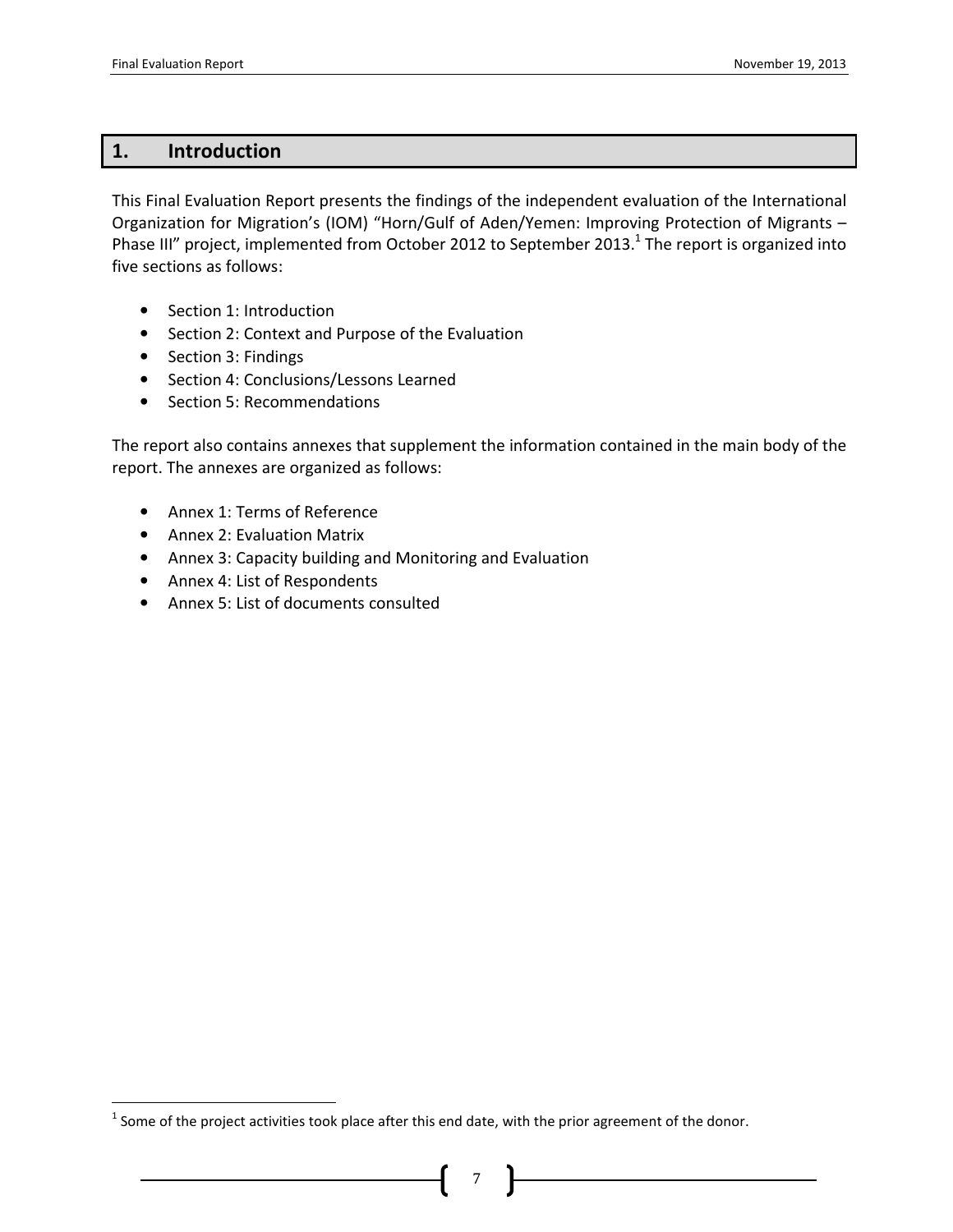# 2. Context and Purpose of the Evaluation

#### 2.1 Context

The International Organization for Migration (IOM) is the leading international organization addressing issues of migration. It acts with its partners in the international community to assist in meeting the operational challenges of migration management, advance understanding of migration issues, encourage social and economic development through migration, and uphold the human dignity and well-being of migrants.

One of the key regions in which IOM works is the Horn of Africa, an area where often volatile and insecure conditions motivate large numbers of people – including refugees, asylum seekers, smuggled and trafficked persons, as well as migrant workers – to move within and across borders. More particularly, a large number of migrants head to staging areas in Somaliland, Puntland and Djibouti with the goal of crossing the Gulf of Aden to reach Yemen and beyond. The migrants, most of whom come from Ethiopia and Somalia, face extreme hardship in making this trip: exposure to often harsh climatic conditions, physical and sexual abuse from smugglers and authorities, as well as regular incidents at sea that cause loss of life. The migrants are especially vulnerable because they have limited financial resources and often lack legal documentation, as well as because there is a general absence of legal protection for migrants and dangerous security conditions in many of these countries.

IOM has sought to promote humane management of mixed migration flows in the Horn of Africa through its project "Horn/Gulf of Aden/Yemen: Improving Protection of Migrants – Phase III", implemented from October 2012 to September 2013. Phase III built upon the initiatives undertaken

in phases I and II, and involved measures that responded to the very different contexts in each country as well as the particular needs of migrants. Thus in Ethiopia, the project particularly focused upon awareness raising among migrants about the realities of the journey, enhancing cooperation and coordination amongst various key stakeholders including government and other International Non-Governmental Organizations (INGOs), capacity development, and a pilot mapping exercise on labour migration. In Djibouti, Somaliland and Puntland, the focus was on direct emergency assistance and awareness raising to migrants, improving cooperation and coordination as well as capacity development, and Assisted Voluntary Return and Reintegration of migrants. And in Yemen, the focus was on emergency and longer-term assistance to

Mixed Migration includes irregular migrants (which includes migrant workers as well as migrants who leave for other reasons such as reuniting with their family), refugees and asylum seekers (forced migrants), victims of trafficking (involuntary migrants), stateless persons, and unaccompanied minors and separated children as well as other vulnerable people on the move.

Source: Responses to Mixed Migration in the Horn of Africa & Yemen: policies and assistance responses in a fast-changing context, August 2013, pg. 9.

migrants as well as Assisted Voluntary Return and Reintegration. The project, which was managed by IOM Kenya, also included measures aimed at improving regional coordination and cooperation.

The project sought to achieve three key outcomes:

4. Regional coordination, cooperation and capacity in mixed migration management is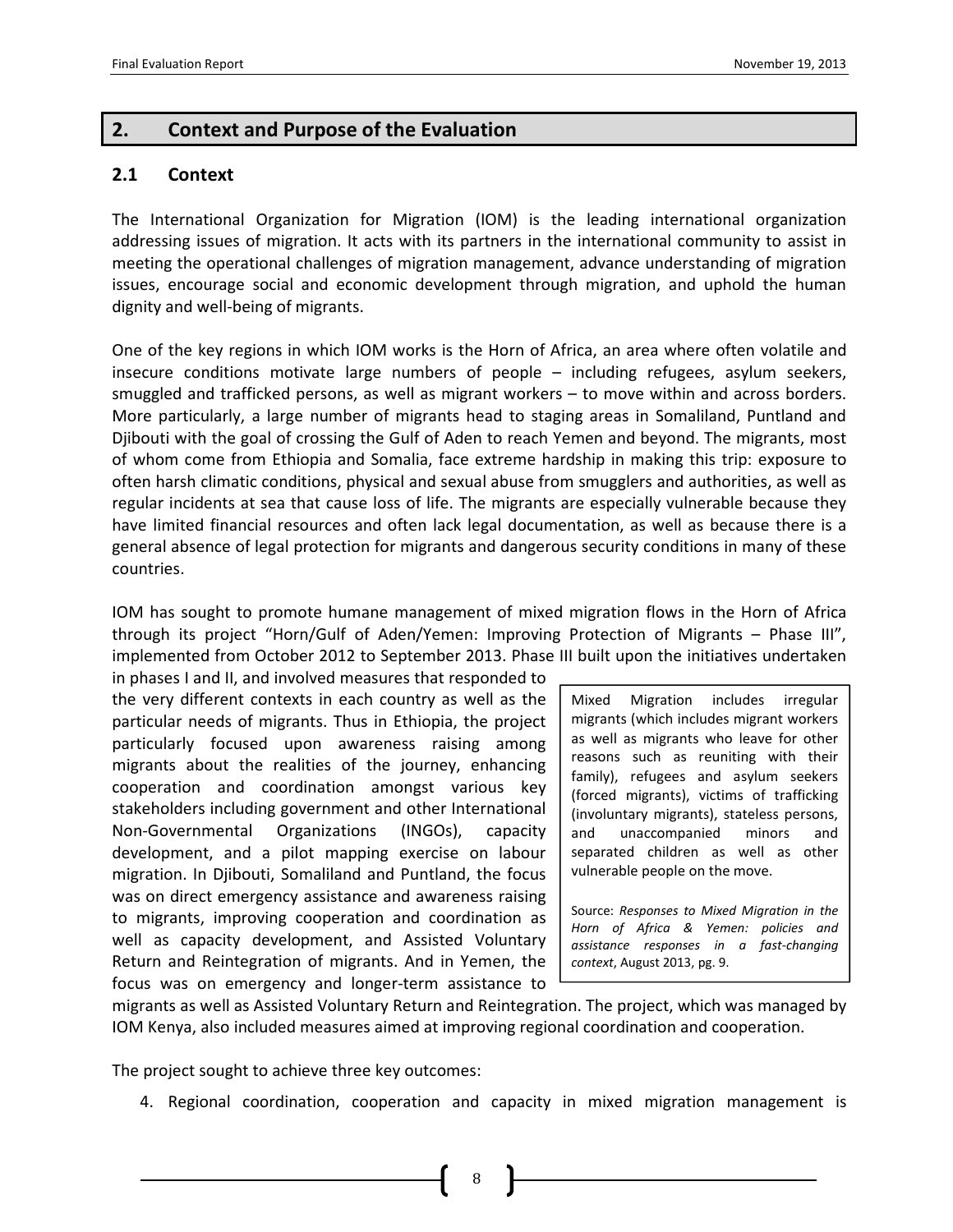improved.

- 5. Protection concerns of migratory populations are mitigated and addressed.
- 6. Frameworks for regularized labour migration out of the Horn of Africa to Gulf States are improved.

The total budget for the project was USD\$ 1 million, distributed as follows:

| <b>Item</b>                                                 | <b>Amount (in USD)</b> |
|-------------------------------------------------------------|------------------------|
| Staff costs                                                 | 297,960                |
| Office costs                                                | 120,421                |
| Operational costs                                           | 534,000                |
| Outcome 1: Regional coordination, cooperation, and capacity | 84,000                 |
| <b>Outcome 2: Protection</b>                                | 381,000                |
| Outcome 3: Labour migration frameworks                      | 44,000                 |
| Monitoring and evaluation                                   | 25,000                 |
| <b>IOM Overhead</b>                                         | 47,619                 |
| <b>TOTAL</b>                                                | 1,000,000              |

## 2.2 Evaluation objectives

This independent evaluation of the project "Horn/Gulf of Aden/Yemen: Improving Protection of Migrants – Phase III" is in line with IOM's commitment to improve results based-management. The main purpose of this evaluation is to review the effectiveness of the project, assess prospects for sustainability, identify and document lessons learned and best practices, and inform the development of follow up projects and programmes.

More specifically, the stated objectives of the evaluation are to:

- Assess the relevance of the project's intended results.
- Assess the efficiency and cost-effectiveness of project implementation.
- Assess the effectiveness of the project in reaching its stated objectives.
- Assess prospects for sustainability.
- Assess the appropriateness of the project design and management arrangements for achieving its stated objectives
- Identify lessons learned and best practices.
- Assess existing proposed follow up programmes and make recommendations for improvements.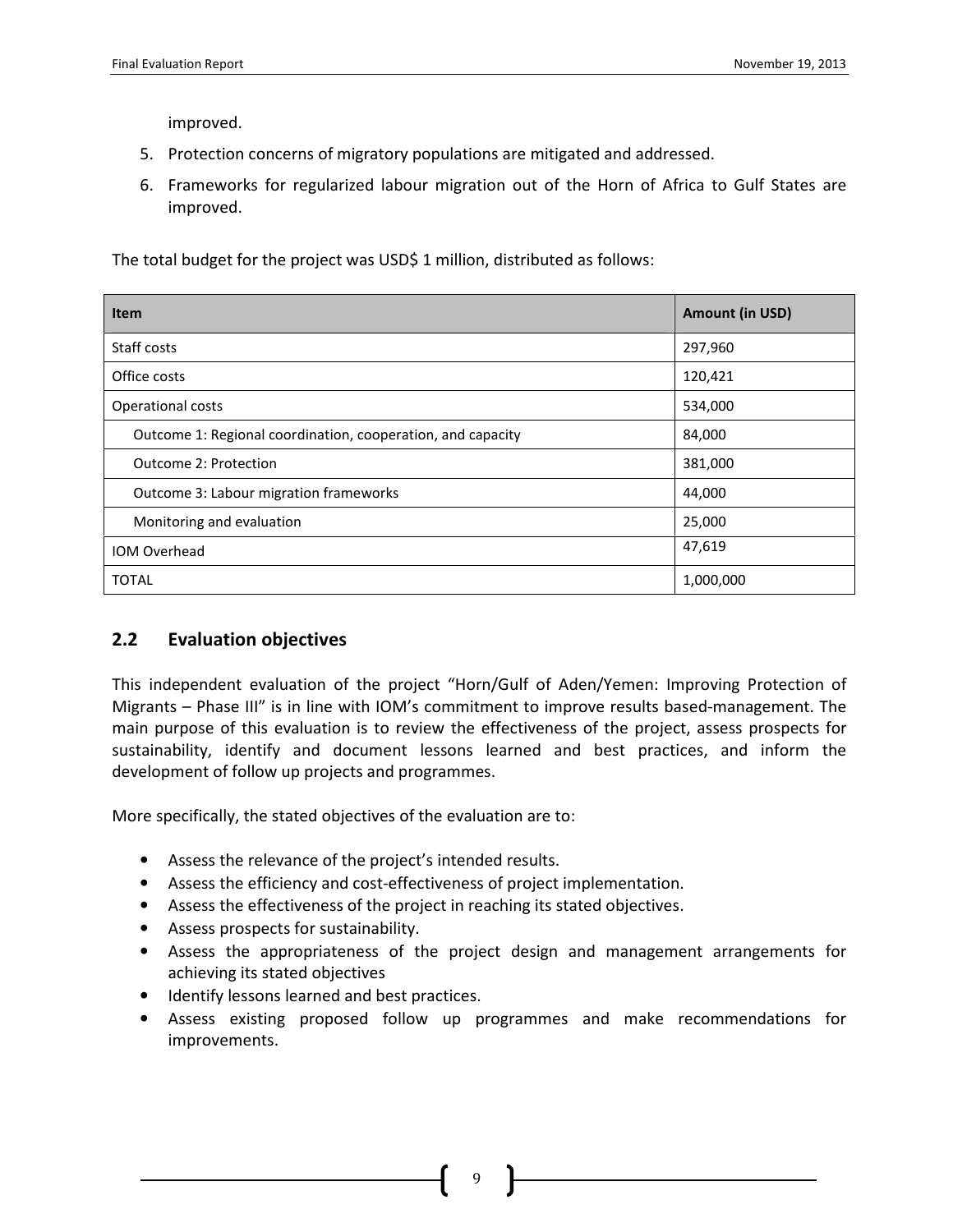# 2.3 Evaluation framework and methodology

The assignment was carried out in conformity with international evaluation standards including OECD-DAC and UNEG principles and guidelines. The evaluation was evidence-based and utilization focused, subject to the limitations of the resources available. Stakeholder participation was sought and incorporated into the evaluator's understanding of the information collected, analysis performed, findings presented, recommendations made, and results disseminated. The consultant is independent, thus the conclusions reached are those of the evaluator.

An evaluation framework identifies the main questions of the study and provides the plan for how these questions can be answered. It defines the key terms and provides the sources of data, data collection instruments, and approach to analysis. This section provides in prose the broad aspects of the methodology placed in the form of an evaluation matrix in Annex 2.

An evaluation matrix is a way of organizing the evaluation questions around the major issues of concern to the evaluation. Further, as relevant, the matrix sub-divides the elements of the main questions into sub-questions that explicitly address the relevant issues under investigation. As such, the answers to these sub-questions combine to answer the overall questions, and are the primary focus of the data collection. The matrix also provides a structure to ensure that multiple data sources are used to answer each question, and a mix of stakeholder views is sought during the process to ensure balance and accuracy to the greatest extent possible.

This evaluation framework is structured around the key evaluation criteria of relevance, effectiveness, process and efficiency, and sustainability.

## 2.3.1 Data Collection methods

The consultant obtained data from a desk review of documents, as well as semi-structured interviews with key stakeholders, focus group discussions and field observations. These elements will be described in more detail below. All methods of data collection were undertaken with a utilization-focused approach emphasising lessons learned and good practices with an aim of informing future programming. The components of this process are as follows:

## 2.3.1.1 Document Review

An initial review of available documents was undertaken during the inception phase of this evaluation, serving to provide key background information to inform the other methods to be used, as well as identifying gaps in knowledge and data sources. Another round of document review was undertaken as part of the report preparation phase of the evaluation, primarily focusing on documents received since the inception phase. $<sup>2</sup>$  The documents reviewed were provided by IOM,</sup> and included among others (see Annex 5 for a full list):

- Project document
- Project budget

 $\overline{a}$ 

• Interim reports and final reports

 $2^{2}$  For a complete list of documents reviewed during the course of the evaluation, see Annex 5.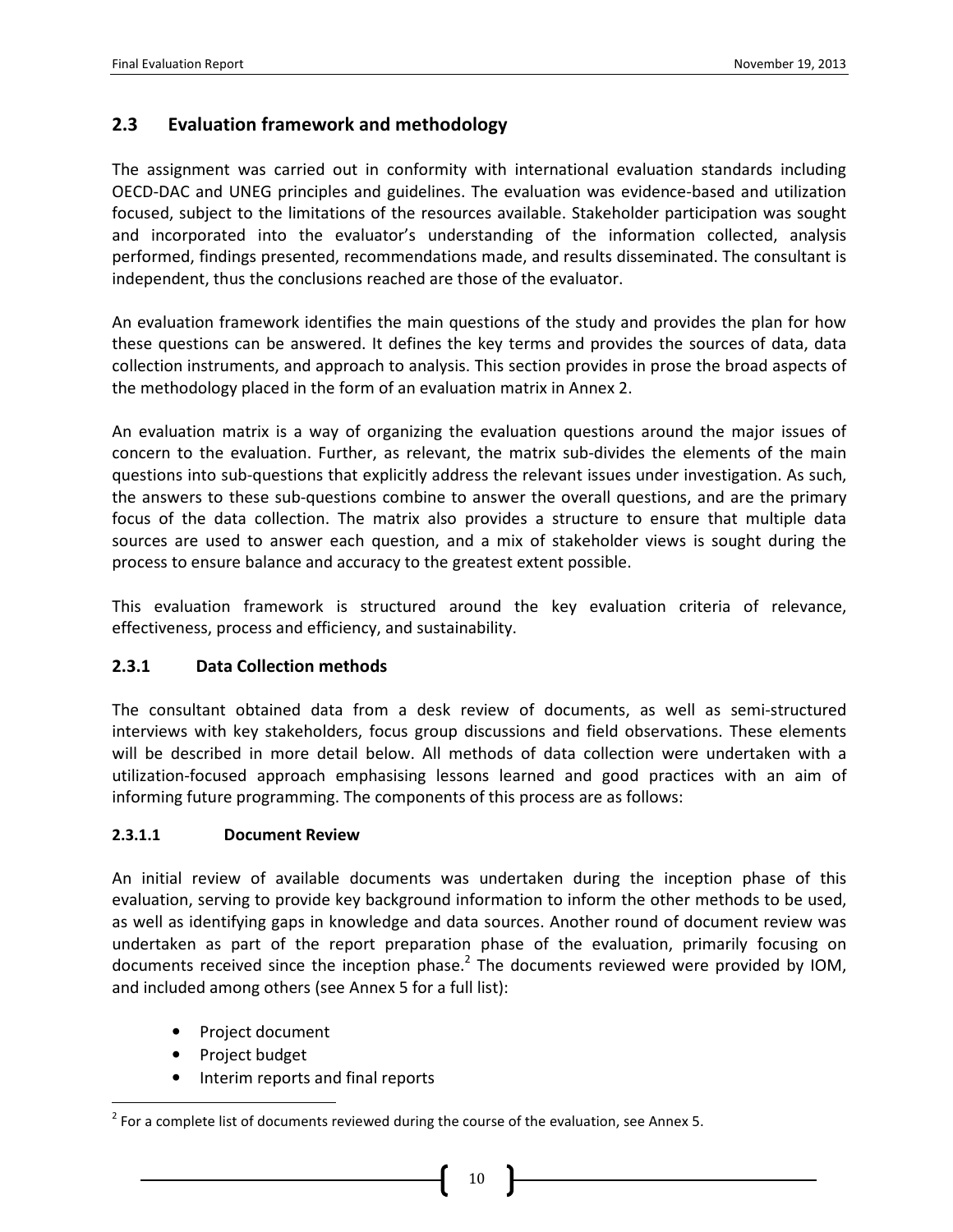- Monitoring reports
- **IOM strategy papers**
- Quarterly reports

## 2.3.1.2 Semi-structured interviews

For the development of an understanding of the project's logic and functioning, as well as the extent to which it achieved expected results and challenges faced, semi-structured interviews were conducted with those involved in the development, management and implementation of the project. Identification of key stakeholders was carried out with the assistance of IOM. The full list of interviewees can be consulted in Annex 4. Categories of respondents included:

- IOM Kenya staff; IOM Ethiopia staff; IOM Djibouti staff; IOM Yemen staff; IOM Somalia staff (including staff based in Puntland and Somaliland)
- Government officials (Federal Police Commission, Ethiopia, Ministry of Labour and Social Affairs, Ethiopia, Ministry of Foreign Affairs, Ethiopia, Immigration Police, Djibouti, Ministry of the Interior, Djibouti, and the Office National d'Assistance aux Réfugiés et aux Sinistrés (ONARS), Djibouti)
- Members of coordination bodies

These semi-structured interviews were organised around the main themes of the evaluation matrix (see Annex 2). For each informant, questions were asked according to their potential and actual familiarity with the different components of the project, based upon the questions and subquestions in the evaluation matrix. As such, the exact structure and content of the interview was tailored according to the flow of the interview, the knowledge of the interviewee and the information received.

## 2.3.1.3 Field observations

The question of field observations/discussions with beneficiaries was addressed at the initial meeting in Nairobi. There were two main concerns related to trying to include beneficiaries: that the very tight schedule in each country and the time required to visit with beneficiaries meant that it was not clear that it would be possible to schedule field observations/beneficiary discussions; and more importantly from a methodological point of view, that the lack of data collection visits to Yemen and Somalia would preclude contact with beneficiaries in those countries – thus any contact with beneficiaries in the countries actually visited would lack a basis for cross-country comparison, and would therefore be little more than anecdotal.

It was agreed to try to conduct an informal focus group of returned migrants during the consultant's visit to Ethiopia, with the information gathered to be used for primarily illustrative purposes so as to inform the consultant's understanding of the challenges faced by the IOM in its programming due to the methodological issues noted above. This informal focus group did prove possible to organize, and involved approximately eight Ethiopian men at the transit centre in Addis Ababa who were returning to their home region. A second informal focus group also took place in Djibouti, which consisted of approximately 25 Ethiopian men who were waiting to be returned to their home region.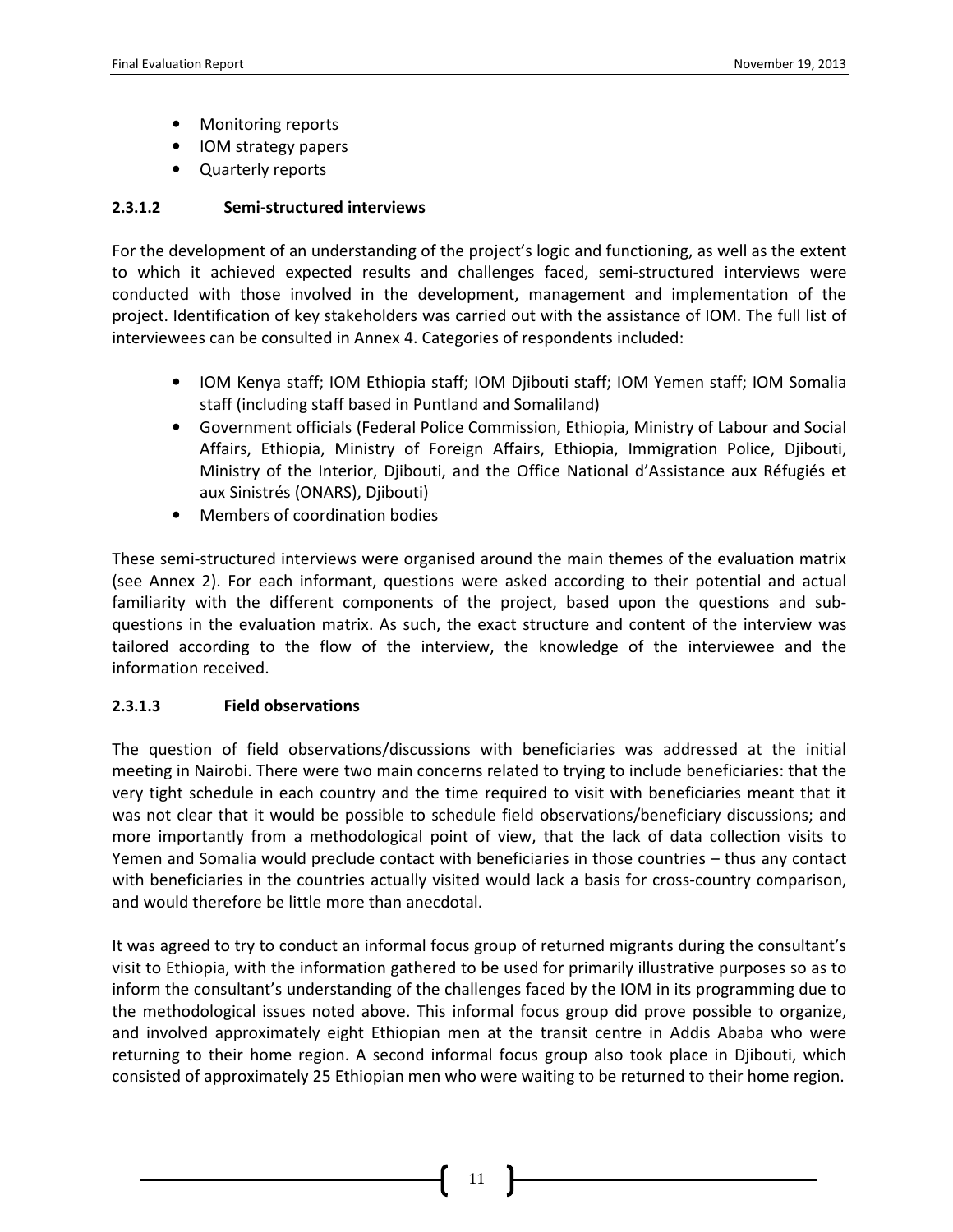# 2.3.2 Data Analysis

Data collected during the document review and the interviews as well as through general observations was subjected to qualitative analyses. Data was triangulated across respondents and between data sources in order to ensure its empirical validity.

The analysis was based on the logical framework of the project as well as on content analysis of responses to interviews and of project documentation. This allowed the consultant to assess the project's relevance, efficiency and sustainability. The project's effectiveness was analysed primarily through a most-significant change approach, assessing the informants' perceptions of the project's effects. As well, contextual analysis of other actors involved in similar activities permitted the conduct of a contribution analysis, wherever the complexity of the context made direct causality difficult to attribute.

It should be noted that due to the short implementation period of the project and the complexity of the issues being addressed, evaluation findings are primarily at the level of outputs. Thus while the consultant made every effort to assess progress towards outcomes, assessing project impacts proved in many ways premature at this stage.

# 2.4 Risks, limitations and mitigation strategies

The methodology was designed to produce a quality evaluation in accordance with OECD-DAC and UNEG evaluation standards, within the constraints presented by the available budget and time. Any methodological choice implies limitations, and the tight timeline for this assignment as well as the lack of field visits to some of the implementation sites also presented limitations and risks. The exhibit below summarises the main constraints and presents the mitigation strategies adopted.

| Limitation / Risk                                                                                                                                                                                                                                                                                         | <b>Mitigation Strategy</b>                                                                                                                                                                                                                                                                                        |
|-----------------------------------------------------------------------------------------------------------------------------------------------------------------------------------------------------------------------------------------------------------------------------------------------------------|-------------------------------------------------------------------------------------------------------------------------------------------------------------------------------------------------------------------------------------------------------------------------------------------------------------------|
| The very tight timeline in the field gave rise to<br>concerns about the ability to engage with all the<br>relevant actors. In particular, there was not time for<br>field visits to Puntland and Somaliland, while the<br>security situation in Yemen made it impossible to<br>carry out fieldwork there. | Active support from the Kenya office and from the country<br>offices in identifying, scheduling and facilitating relevant<br>interviews aimed to mitigate this to the extent possible. For<br>the countries where field visits were not possible, distance<br>interviews by telephone and Skype were carried out. |
| Baselines were not available for many of the                                                                                                                                                                                                                                                              | Attempts were made to determine baselines wherever                                                                                                                                                                                                                                                                |
| elements to be evaluated, and thus it was difficult to                                                                                                                                                                                                                                                    | possible, through documents as well as through interviews.                                                                                                                                                                                                                                                        |
| definitively determine progress made on these                                                                                                                                                                                                                                                             | This included attempting to reconstruct baseline data ex                                                                                                                                                                                                                                                          |
| elements.                                                                                                                                                                                                                                                                                                 | post, primarily through interviews.                                                                                                                                                                                                                                                                               |
| There were concerns that it might not be practical                                                                                                                                                                                                                                                        | As noted earlier, it proved possible to organize two informal                                                                                                                                                                                                                                                     |
| to engage with beneficiaries, from a methodological                                                                                                                                                                                                                                                       | focus groups of returning migrants during the consultant's                                                                                                                                                                                                                                                        |
| point of view (inability to compare across countries)                                                                                                                                                                                                                                                     | visits to Ethiopia and to Djibouti (for primarily illustrative                                                                                                                                                                                                                                                    |
| and from a timing point of view.                                                                                                                                                                                                                                                                          | purposes).                                                                                                                                                                                                                                                                                                        |

## Exhibit 2.4 – Limitations and Mitigation Strategy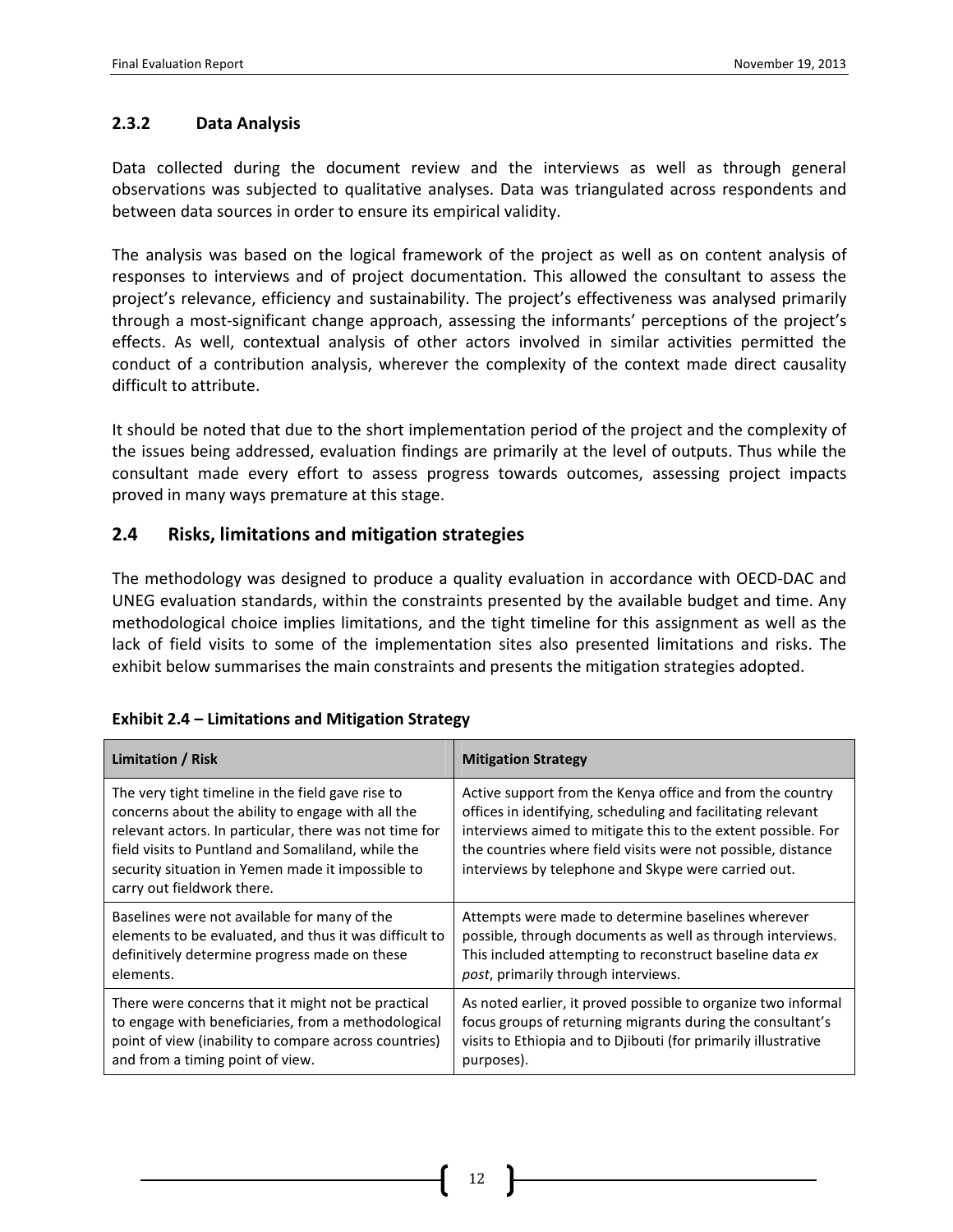# 3. Findings

This section presents the findings emerging from the data collection and analysis process. It is organised according to the main evaluation criteria of relevance, efficiency, effectiveness, sustainability based on the definitions of these terms by the OECD/DAC, and follows the lines of inquiry summarised in the evaluation matrix.

## 3.1 Relevance

The concept of relevance is defined by the OECD/DAC as the extent to which the objectives of a development intervention are consistent with beneficiaries' requirements, country needs, global priorities and partners' and donors' policies. In this section, we particularly focus upon the relevance of the project's intended results relative to the context in which it was implemented and the needs of stakeholders, including governments. We also examine the theory of change that connects the project's activities with the outcomes sought.

> FINDING 1: The project and its intended results are highly relevant for the existing context in which it is being carried out, are in line with IOM's objectives and expertise, and are relevant to the needs of stakeholders. Consultation with stakeholders during the design phase was good in certain regards, though with some important weaknesses.

## 3.1.1 Relevance to Context

 $\overline{a}$ 

The present context for mixed migration in the Horn of Africa region is critical. Over 100,000 migrants arrived in Yemen in 2011 and in 2012, a number that does not include those who left their home countries but failed to reach Yemen.<sup>3</sup> While the rate of migration appears to have slowed slightly in 2013 compared to the previous year, the numbers still remain very high – for example, an estimated 3,129 Ethiopians made their way to Yemen in August 2013.<sup>4</sup> Furthermore, while the number of Somalis making the trip has decreased – with the improving socio-political situation in Somalia a key reason for this – the number of Ethiopians has risen significantly.

Importantly, migrants continue to experience severe human rights abuses along the route, and the levels of abuse and violence appear to be increasing. This includes abandonment by smugglers, lack of food and water or medical support, confinement, beatings, sexual attacks, torture, extortion and robbery. While the number of deaths at sea has decreased, kidnappings for ransom seem to be on the rise. Indeed, some have linked the decrease in deaths at sea to the increasing value of the lives of the migrants for ransoming purposes.<sup>5</sup>

Until recently, a key challenge in coping with this situation was the relative lack of good data, analysis and reporting regarding regional mixed migration. It was to address these issues as well as

<sup>3</sup> Responses to Mixed Migration in the Horn of Africa and Yemen, Regional Mixed Migration Secretariat, August 2013, pg. 14.

<sup>&</sup>lt;sup>4</sup> See the Regional Mixed Migration Secretariat Monthly Summaries, available at: www.regionalmms.org

<sup>&</sup>lt;sup>5</sup> Chris Horwood, 2009, quoted in Responses to Mixed Migration in the Horn of Africa and Yemen, pg. 14. The observation about increasing levels of violence was also made informally by several key respondents.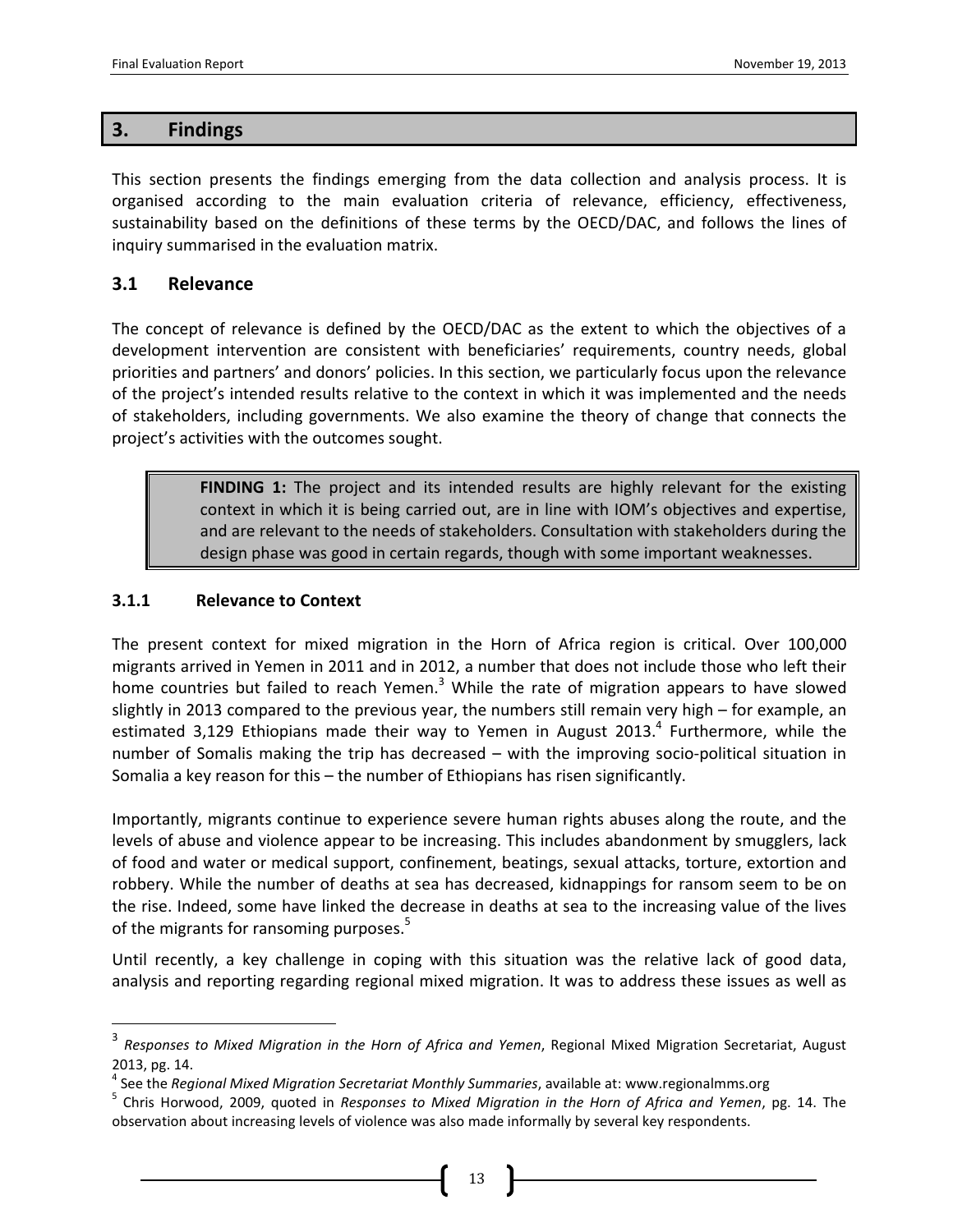to improve support and coordination that the Regional Mixed Migration Secretariat (RMMS) was set up in 2011 by IOM and the UN High Commissioner for Refugees (UNHCR) among other agencies.<sup>6</sup> Research by RMMS has underlined several key contextual issues: Most if not all countries in the region are to one degree or another overwhelmed by the nature and scale of the mixed migration challenge, a situation that is exacerbated by their relatively limited capacities. At the same time, migration policies and frameworks are "incoherent and incomplete", lacking a clear vision on migration and suffering due to poor mainstreaming of migration into other policy areas. Given the regional nature of the issue, regional cooperation is clearly critical; yet at this time, such cooperation and coordination remains relatively incipient.

Taken together, this context of high migrant numbers and high rates of abuse and suffering coupled with the relatively weak capacities of regional actors underlines the strong relevance of the project given its focus on addressing the needs of the migrants by trying to address their protection concerns, improving frameworks for regularized labour migration, as well as improving regional coordination, cooperation and capacity. This point of view was echoed by multiple key informants including governmental stakeholders, who described the project's intended results and activities as relevant to the particularities of the context.

# 3.1.2 Alignment with IOM's Objectives and Expertise

The primary objective of IOM as an organization is to "facilitate the orderly and humane management of international migration".<sup>7</sup> This overarching goal involves multiple activities, which include: providing services to persons requiring international migration assistance; enhancing the management of migration; helping to build national and regional capacities and cooperation on migration matters; to assist in addressing the root causes of irregular migration; to promote dialogue on migration; to facilitate the voluntary return and reintegration of migrants; and to support states in the area of labour migration. ${}^{8}$  The organization has moreover developed considerable expertise in line with this objective and these activities over the course of its 60 years of work in the field of migration.

The three main objectives of the project – see section  $2.1$  – as well as its specific activities are very clearly aligned with IOM's organizational objective and activities described above. Those project activities include providing direct services to migrants such as voluntary return and reintegration, building capacities, improving coordination and cooperation, and supporting states in the area of labour migration. Overall then, the project is very relevant to IOM's strategies, priorities and expertise.

# 3.1.3 Alignment with stakeholder needs and priorities

The key stakeholders for this project include migrant groups and vulnerable individuals, regional governments and local authorities, NGOs and relevant civil society organizations, as well as migrant host communities in Somaliland, Puntland, Djibouti, Ethiopia and Yemen. The alignment of the project with the needs of governments is particularly important, since they are the key partners with which IOM works to implement the project activities. As was noted in Section 3.1.1.2 and as emerged in multiple key informant interviews, the capacities of the regional governments are low

 $\overline{a}$ 

 $<sup>6</sup>$  IOM continues to sit on the steering committee for the RMSS.</sup>

 $^7$  IOM Kenya Strategic Plan 2012-2014.

<sup>8</sup> IOM Kenya Strategic Plan 2012-2014.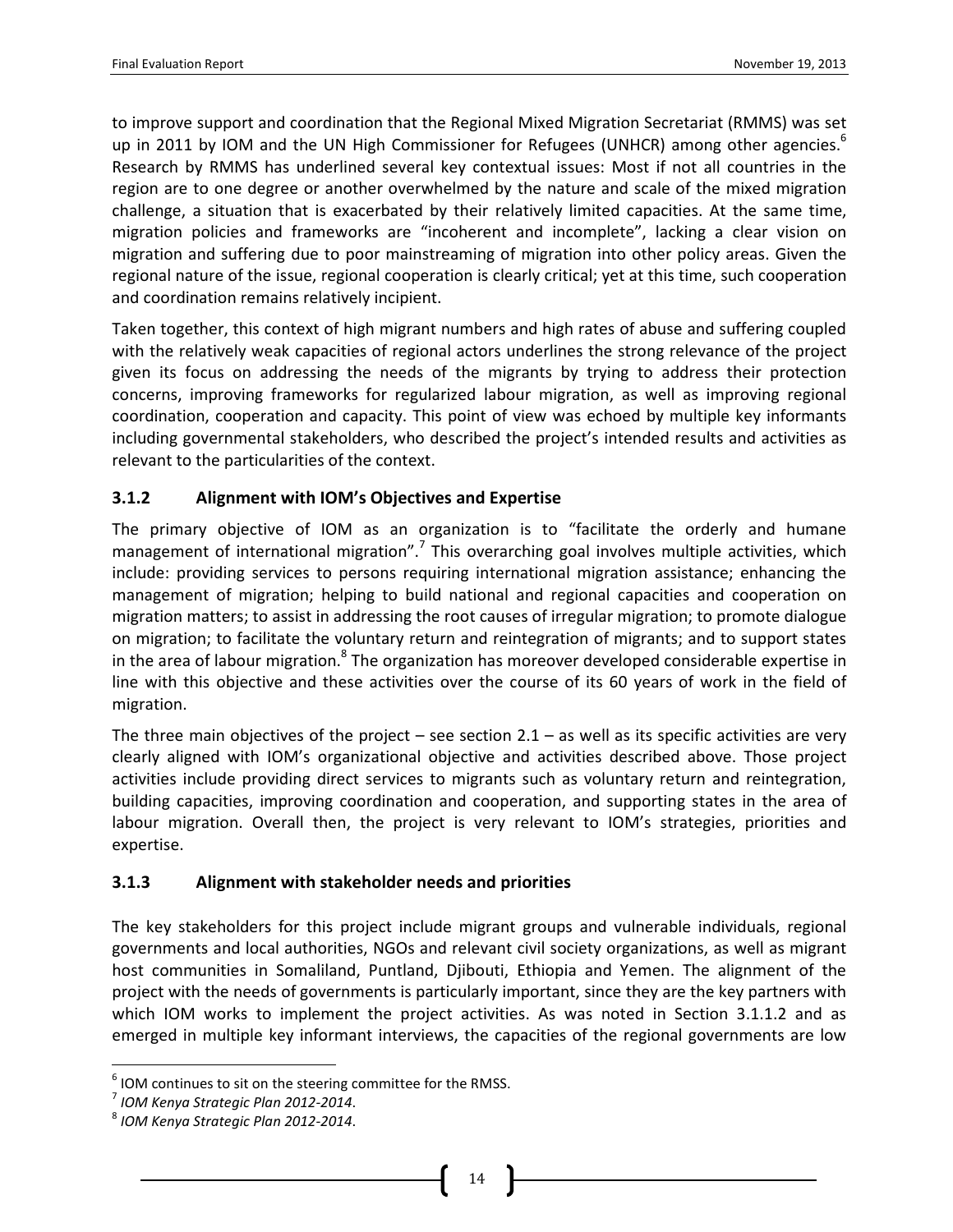relative to the scale of the challenges, especially in terms of their ability to provide services directly to migrants. IOM's activities focused on supporting their governmental partners in providing such services – for example at the Migration Response Centres (MRCs) and with Assisted Voluntary Return and Reintegration (AVRR) of migrants – are thus highly relevant to the regional governments.

Regarding the relevance of the project to the priorities of the governments, key informant interviews confirmed that addressing the situation of the migrants is among the priorities for all regional governments. Recent actions by certain governments confirm this observation – for example, the Yemeni government raided a smuggler's compound in April-May 2013 and freed approximately 2000 migrants that were being held there<sup>9</sup>; and the Ethiopian Foreign Ministry recently banned its citizens from travelling abroad for work so as to "safeguard the well-being of citizens", who it said were suffering physical and psychological trauma as well as death because of illegal human trafficking. $^{10}$ 

In making this observation, it bears noting that IOM played an important role in contributing to putting the issue of mixed migration onto the agenda of regional governments. Thus the relevance of the project to governmental priorities is to some degree a result of efforts by IOM to influence those priorities. A caveat to this analysis is that improving regional coordination and cooperation on mixed migration, a key objective of the project, remains relatively peripheral to governmental priorities. More particularly, governmental efforts in this regard sometimes seem half-hearted, an impression that also emerged in interviews with key government informants. While this aspect of the project is therefore not very relevant to governmental priorities at present, IOM is working to shift those priorities, which would have the effect of making it relevant. This in turn has important implications for national ownership however, since ownership is frequently strongest when it emerges as a priority out of a nationally driven process.

The alignment of the project with the needs and priorities of migrant groups and vulnerable individuals is made clear in Section 3.1.1.1, while its relevance to those of NGOs and civil society organizations – and particularly to the organizations with which IOM coordinates closely regarding the migrants, UNHCR and UNICEF – was emphasized by multiple key informants. The relevance to migrant host communities also emerged quite strongly in key informant interviews. According to one person, "the local people are friendly in general to the migrants; [that is] they are good initially, but they have very limited resources  $-$  for example in terms of hospitals  $-$  and they have lost their patience as the numbers have increased."

## 3.1.4 Consultation of stakeholders in project design

The process for project design began at the regional office – from where the project was ultimately managed – and involved input from the funder (the Bureau of Population, Refugees and Migration, US Department of State) as well as the IOM country offices. The input from the funder played an important role in the project proposal being adapted to incorporate more measures aimed at addressing the root causes of the challenges related to mixed migration, most visibly in the development of objective three (aimed at improving frameworks for labour migration in the region).

 $\overline{a}$ 

 $<sup>9</sup>$  Interview with key respondent.</sup>

<sup>&</sup>lt;sup>10</sup> BBC news report, "Ethiopia bans citizens from travelling abroad for work", 24 October 2013, available at: http://www.bbc.co.uk/news/world-africa-24663049.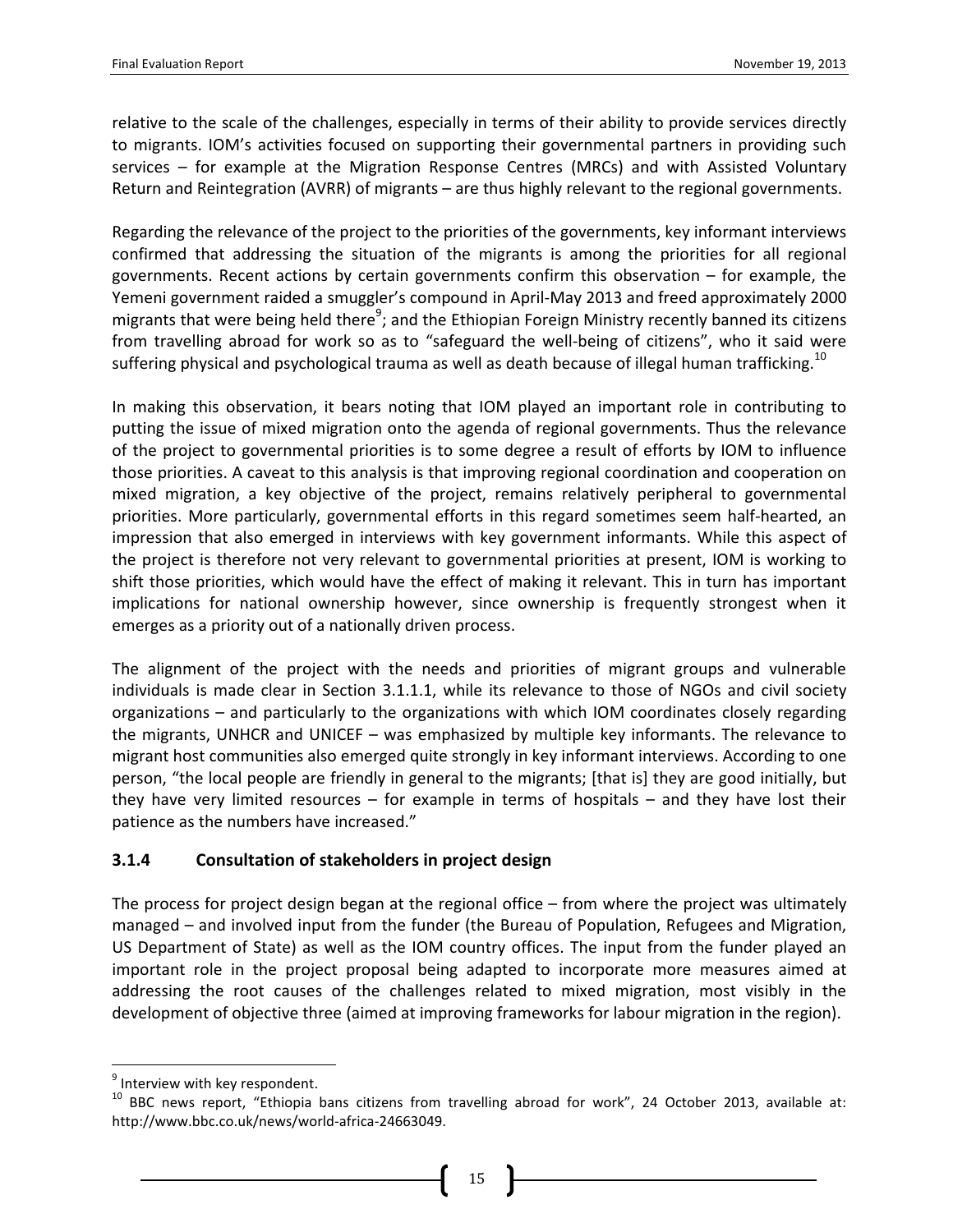From the point of view of country offices, key respondents reported having a sense of being well consulted in the project design phase, and of their needs being taken into account. Yet several respondents from at least one CO characterized the consultation process as rather perfunctory, since the CO was given very little time to comment on what was already a practically finished proposal and was moreover told that there was an expectation that very little would change.

There does not seem to have been a formal consultation process related to the project design with the government partners, but rather an attempt to represent their needs based on understandings of these by IOM. Formal, direct consultation with governments would very likely be challenging to coordinate and time-intensive; yet it is nonetheless important to recognize that the lack of such consultation has implications in terms of national ownership, and risks reinforcing a notion that government is very much a junior partner on the project. Reduced national ownership in turn has negative implications for long-term project sustainability, an issue that will be further examined later in this report.

## 3.1.5 Theory of change

 $\overline{a}$ 

FINDING 2: Overall, the project's theory of change is well suited to the context in which it is implemented. Further, almost all of the project's objectives, outcomes and outputs are logically linked and have a reasonable potential to bring about many of the desired changes, although cannot be expected to fully address the root causes of irregular migration.

Today we understand the need for a theory of change as a necessary condition for managing toward development results. A theory of change can be defined, quite simply, as a theory of how and why an initiative works.<sup>11</sup> Conceptually related to logic models, theories of change map the causal chain of a development intervention, from inputs to outcomes to impacts. The theory of change goes further than the logic model, in that it explicitly tests the underlying assumptions to answer the crucial question of "why" a development programme should have a particular impact.

Building on this work, a theory of change approach can thus be defined as a systematic and integrative set of assumptions and hypotheses that link the activities, outcomes, and impacts of a project or program. This definition suggests that, when designing a project or program, it is important to determine, early on, the intended outcomes (long term, medium and immediate), the activities it expects to implement to achieve those outcomes, and the managerial and contextual assumptions that may have an effect on the implementation of activities, as well as their potential to bring about desired outcomes. Like all good approaches or methods for understanding social phenomena, the theory of change needs to be adapted to the specific context within which it is asked to explain cause and effect relationships.

The project's overarching objective is to promote humane management of mixed migration flows in the Horn of Africa, by pursuing three distinct but complementary outcomes:

 $11$  Carol Weiss, New Approaches to Evaluating Comprehensive Community Initiatives, 1995.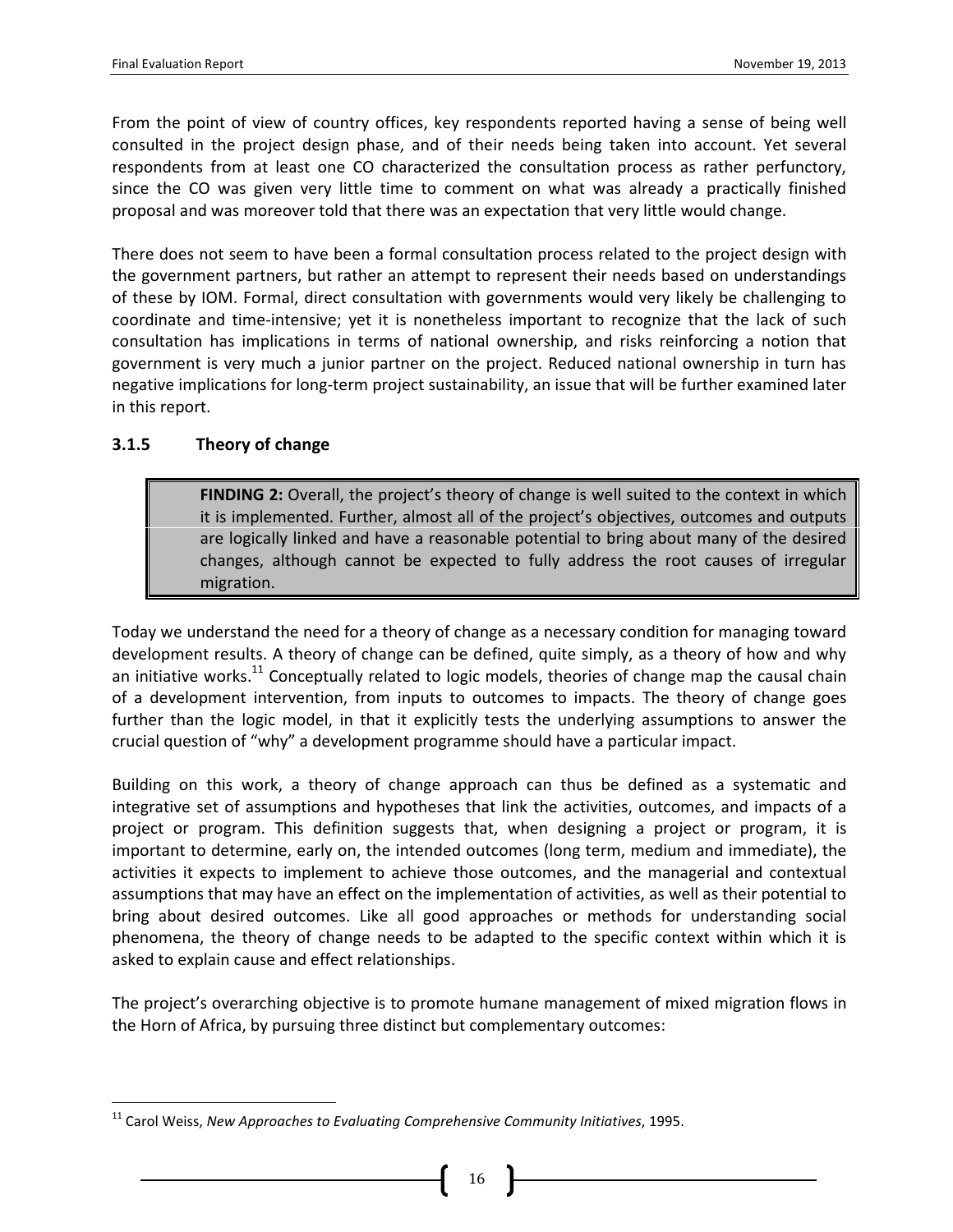- 1. Regional coordination, cooperation, and capacity in mixed migration management is improved.
- 2. Protection concerns of migratory populations are mitigated and addressed.
- 3. Frameworks for regularized labour migration out of the Horn of Africa to Gulf States are improved.

Stated simply, the project's underlying theory of change understands the vulnerability of migrants in the Horn of Africa as being causally related to the lack of a clear and coordinated cross-border regulatory framework for labour migration, which incentivises irregular/undocumented migration. This situation in turn is understood to stem from insufficient capacity within the national governments involved regarding migration management more broadly speaking, and mixed migration more specifically, which prevents the development of an effective regulatory framework and of the provision of adequate protection of migrants' rights. Further, the project assumes that labour migration will continue to occur given the socio-economic context in the region, with demand for labour continuing to grow in Saudi Arabia and in other states in the Arabian Peninsula, while employment opportunities will remain scarce in sending countries from Ethiopia to Eritrea and Somalia. Hence, the project aims to promote the development of safe, legal channels of labour migration within sending, transit and destination states.

The assumptions and intervention logic of the project have been overall validated by the evaluation. Indeed, key informants in all countries confirm that the existing pattern of migration favours irregular migration in the absence of a clearly established framework, stemming from a common lack of awareness of migrant rights coupled with legitimate security concerns, which creates a response to migration that frequently involves suffering and abuse, thus increasing the vulnerability of such migrants in the region. The project's emphasis on capacity building in the form of promoting the creation and functioning of cross-border migration committees and of a regulatory framework for labour migration thus appears to the evaluator to be an appropriate response to the context in which it is implemented.

Similarly, the project recognises that vulnerable migrants are exposed to dangers emanating from the harsh conditions along migration routes with little water or protection from the elements, as well as precarious conditions in boats and abuses from human smugglers and the risk of trafficking. The project's objective of providing protection services to migrants, and enhancing the national governments' capacity to provide such services, is also appropriate to its context.

At the same time, the project sees irregular migration as stemming in part from the lack of information/awareness on the part of migrants of, on the one hand, existing legal channels of labour migration, and on the other of the dangers of clandestine migration. The project thus seeks to contribute to deterring irregular migration by providing potential migrants with that information. Yet it is not at all clear that lack of information/awareness is part of the reason that migrants choose to go. Indeed, it seems entirely possible that even with perfect information about channels for legal migration and the dangers of clandestine migration, people would still choose to leave, such is the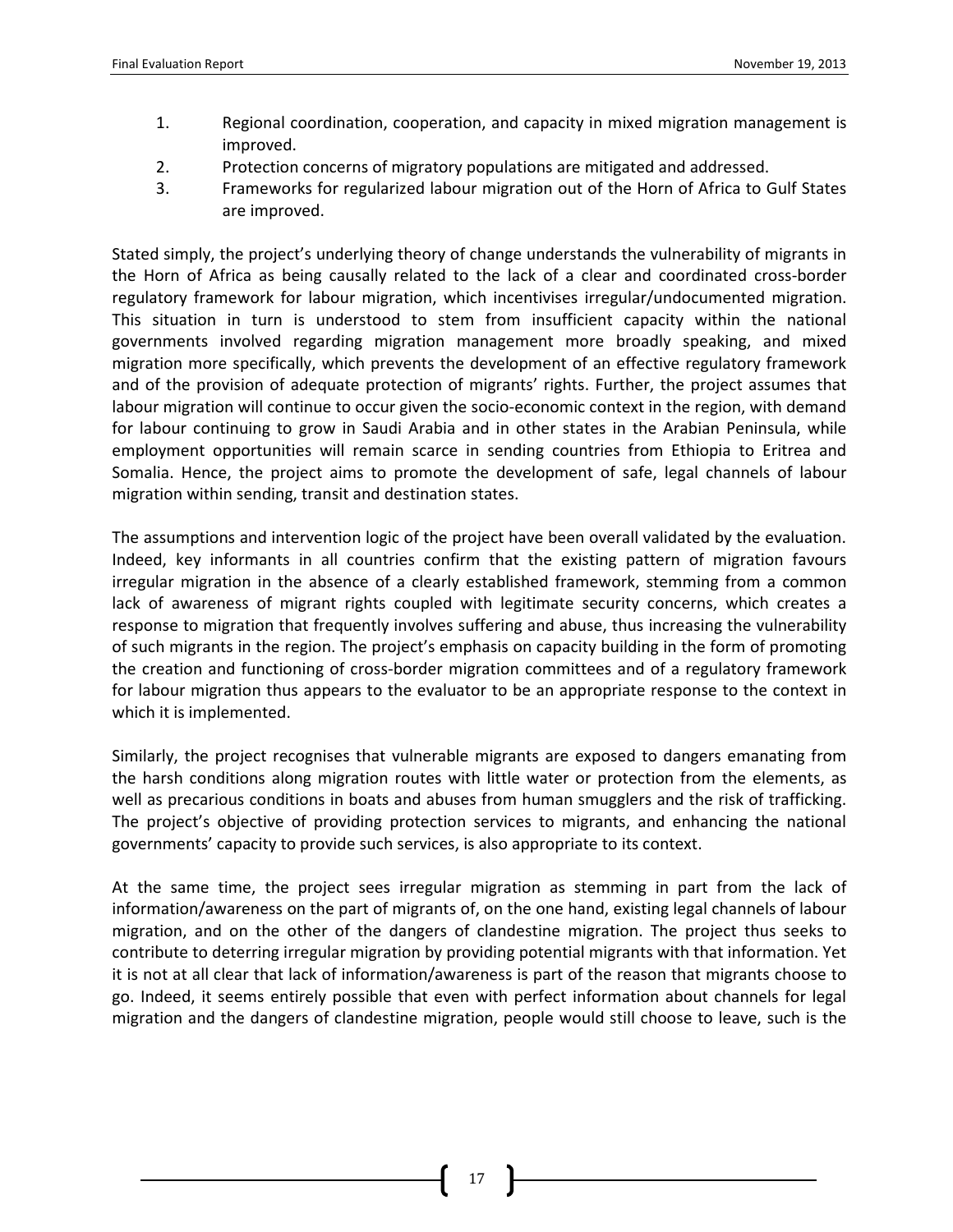$\overline{a}$ 

strength of the factors – dire economic circumstances in particular – that push them to go.<sup>12</sup> As such, this element represents the weakest link in the project's theory of change.

The exhibit below presents a schematic of the evaluator's understanding of the project's theory of change.

 $12$  This points to the need for follow-up measures to determine the effects of this output and thus ascertain its usefulness, an issue that is addressed later in this report.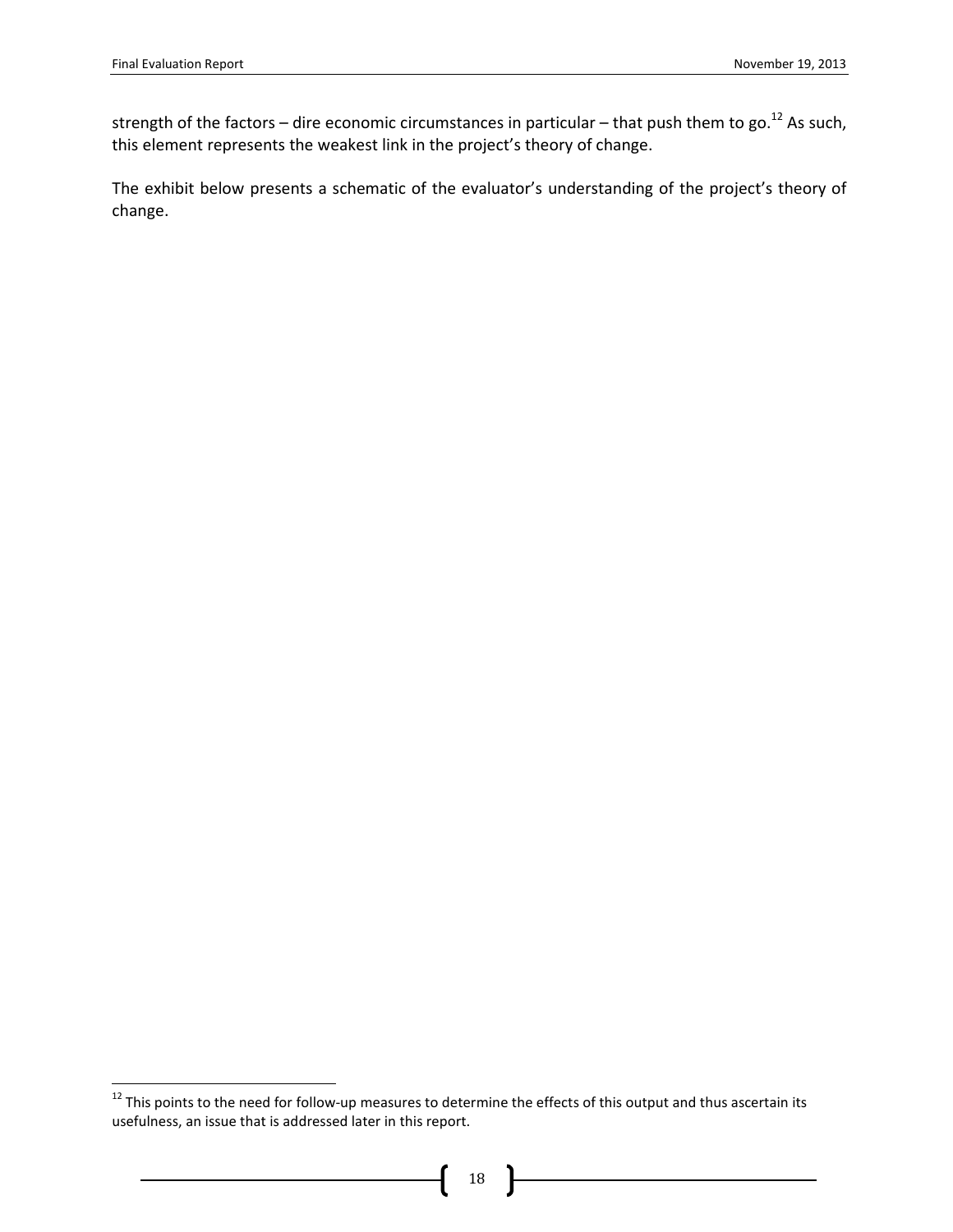# Exhibit 3.1.5 – Project Theory of Change

| <b>Outcomes</b>                                                                                   | <b>Outputs</b>                                                                                                                                                                                                                                                     | <b>Assumptions</b>                                                                                                                                                                                                                | <b>Actions</b>                                                                                                                                                             | Rationale                                                                                                                                                                                                                                             |
|---------------------------------------------------------------------------------------------------|--------------------------------------------------------------------------------------------------------------------------------------------------------------------------------------------------------------------------------------------------------------------|-----------------------------------------------------------------------------------------------------------------------------------------------------------------------------------------------------------------------------------|----------------------------------------------------------------------------------------------------------------------------------------------------------------------------|-------------------------------------------------------------------------------------------------------------------------------------------------------------------------------------------------------------------------------------------------------|
| 1. Regional<br>coordination<br>and<br>cooperation<br>and<br>migration<br>management<br>improved   | 1.1 Cross-border migration<br>committees comprised of officials<br>from Ministries of Interior, and<br>national police, immigration, and<br>coast guard officials, are established.                                                                                | Migration route passes through<br>many countries, thus needs<br>coordinated approach and the<br>continuous engagement of high-<br>level government officials                                                                      | Coordination and<br>encouragement of meetings<br>and interactions                                                                                                          | Increased interactions and meetings should<br>lead to increased cooperation, which in<br>turn should lead to increased capacity of<br>national governments to deal with<br>migration on their own (ie, without IOM<br>intervention)                   |
|                                                                                                   | 1.2 Members of cross-border<br>migration committees have<br>improved skills and knowledge on<br>mixed migration, protection needs,<br>identification and referral processes,<br>provision of services including AVRR<br>services, and cross-border<br>cooperation. | Government officials lack capacity<br>to effectively manage migration                                                                                                                                                             | Capacity building of individual<br>members of cross-border<br>migration committees                                                                                         | Members of cross-border migration<br>committees need to have a strong<br>understanding of the issues involved in<br>order to be effectively engaged in the<br>coordination of migration, as well as<br>appropriate skills to help address the issue   |
|                                                                                                   | 1.3 Local, national, and regional<br>networks of mixed migration actors<br>are established and engage in<br>action-oriented dialogue.                                                                                                                              | Governments lack institutional<br>capacity to effectively manage<br>migration                                                                                                                                                     | Capacity building of<br>institutions involved in<br>migration management,<br>including through the<br>establishment of functioning<br>cross-border migration<br>committees | Institutional capacity and stability are<br>needed to foster greater cooperation<br>between key stakeholders, and thus to<br>combine their capacities to respond to<br>migration                                                                      |
| 2. Protection<br>concerns of<br>migratory<br>populations<br>are<br>mitigated<br>and<br>addressed. | 2.1 Migrant populations and<br>potential migrant populations have<br>improved understanding of regular<br>migration channels and the risks of<br>irregular migration.                                                                                              | Migrants engage in irregular<br>migration because they are<br>unaware of regular migration<br>channels and of the risks of<br>irregular migration, hence, they are<br>exposed to dangerous and abusive<br>conditions of migration | Provide information to<br>migrants and potential<br>migrants                                                                                                               | Informed migrants and potential migrants<br>are less likely to migrate irregularly and are<br>thus at less risk of encountering the<br>dangers of irregular migration                                                                                 |
|                                                                                                   | 2.2 Government regulations<br>governing the operation of MRCs are<br>established.                                                                                                                                                                                  | Governments lack awareness of<br>migrant rights and strategies to<br>manage mixed migration                                                                                                                                       | <b>Building institutional capacity</b><br>for the operation of MRCs                                                                                                        | A clear framework for the operation of<br>MRCs increases government understanding<br>of mixed migration and helps to reduce risk<br>of abuses of migrant rights by the<br>authorities. It also facilitates the provision<br>of assistance to migrants |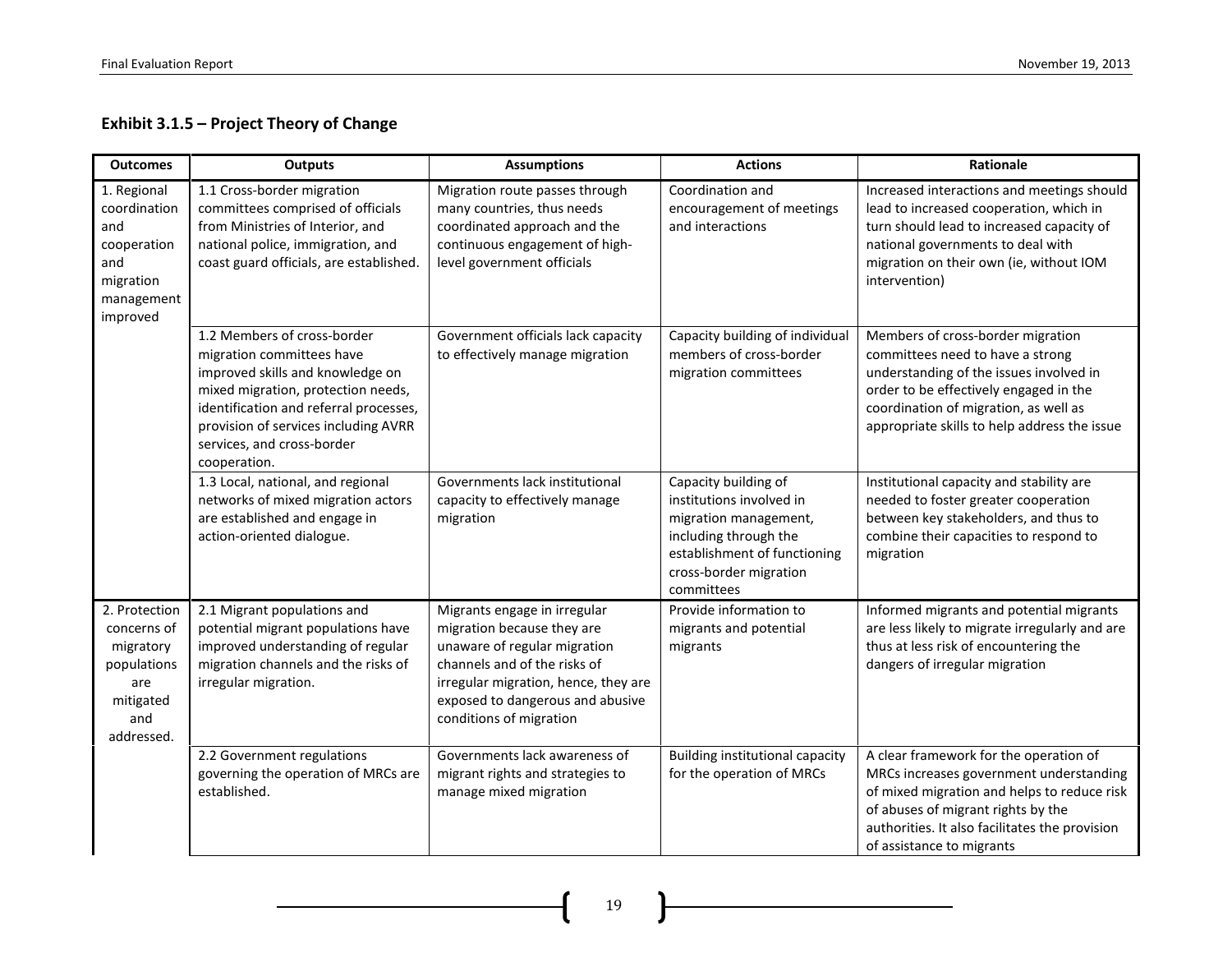| <b>Outcomes</b>                                                                                                                     | <b>Outputs</b>                                                                                                                                                                                                                                                                                              | <b>Assumptions</b>                                                                                                                             | <b>Actions</b>                                                                                                         | Rationale                                                                                                                                             |
|-------------------------------------------------------------------------------------------------------------------------------------|-------------------------------------------------------------------------------------------------------------------------------------------------------------------------------------------------------------------------------------------------------------------------------------------------------------|------------------------------------------------------------------------------------------------------------------------------------------------|------------------------------------------------------------------------------------------------------------------------|-------------------------------------------------------------------------------------------------------------------------------------------------------|
|                                                                                                                                     | 2.3 MRCs have improved<br>administrative and technical<br>capacities.                                                                                                                                                                                                                                       | MRCs lack sufficient capacities to<br>provide appropriate assistance to<br>migrants                                                            | <b>Building institutional capacity</b><br>of MRCs                                                                      | Well functioning MRCs can provide<br>appropriate assistance to migrants,<br>whether regular or irregular                                              |
|                                                                                                                                     | 2.4 Data collection, analysis, and<br>dissemination systems are<br>strengthened.                                                                                                                                                                                                                            | There is insufficient information<br>regarding migration flows to enable<br>appropriate management.                                            | <b>Building institutional capacity</b><br>for monitoring of migration<br>flows                                         | Appropriate information on migration flows<br>will enable appropriate policy design and<br>service provision                                          |
|                                                                                                                                     | 2.5 Identification protocol and<br>referral systems are established and<br>functioning.                                                                                                                                                                                                                     | There is insufficient information<br>regarding migration flows to enable<br>appropriate management.                                            | <b>Building institutional capacity</b><br>for monitoring of migration<br>flows                                         | Appropriate information on migration flows<br>will enable appropriate policy design and<br>service provision                                          |
|                                                                                                                                     | 2.6 Vulnerable migrants have access<br>to appropriate services.                                                                                                                                                                                                                                             | Vulnerable migrants require<br>services that are not sufficiently<br>available (in accessibility and/or<br>quality) to ensure their well-being | Building capacity for service<br>provision to vulnerable<br>migrants (availability of MRCs<br>and qualified personnel) | Appropriate (accessible and good quality)<br>services will protect vulnerable migrants<br>and facilitate their safe voluntary return                  |
| 3.<br>Frameworks<br>for<br>regularized<br>labour<br>migration<br>out of the<br>Horn of<br>Africa to Gulf<br>States are<br>improved. | 3.1 Assessment report describing<br>current channels for regular<br>migration from countries of origin,<br>recommendations for improvements<br>to the legal and regulatory<br>frameworks governing labour<br>migration, and assessments of<br>potential for establishment of new<br>channels, is available. | Irregular migration occurs in part<br>because appropriate channels for<br>regular labour migration in the<br>region are very weak              | Recommendations for<br>revision of frameworks for<br>migration to regularize flows                                     | Regulated and legal channels for labour<br>migration will reduce the flows of irregular<br>migration and thus reduce the vulnerability<br>of migrants |
|                                                                                                                                     | 3.2 Processes for self-regulation<br>(e.g., code of conduct) of private<br>employment agencies are in place.                                                                                                                                                                                                | Irregular migrants are subject to<br>abuse and trafficking from<br>employment agencies                                                         | Assistance for the<br>development of self-<br>regulation framework for<br>employment agencies                          | Informed and regulated employment<br>agencies will provide a safer framework for<br>migration                                                         |
|                                                                                                                                     | 3.3 Services for facilitation of labour<br>migration are established and/or<br>improved.                                                                                                                                                                                                                    | Irregular migration is in part the<br>result of a lack of available services<br>for regular labour migration                                   | Institutional capacity building<br>for the provision of services<br>to facilitate labour migration                     | Regulated and legal channels for labour<br>migration will reduce the flows of irregular<br>migration and thus reduce the vulnerability<br>of migrants |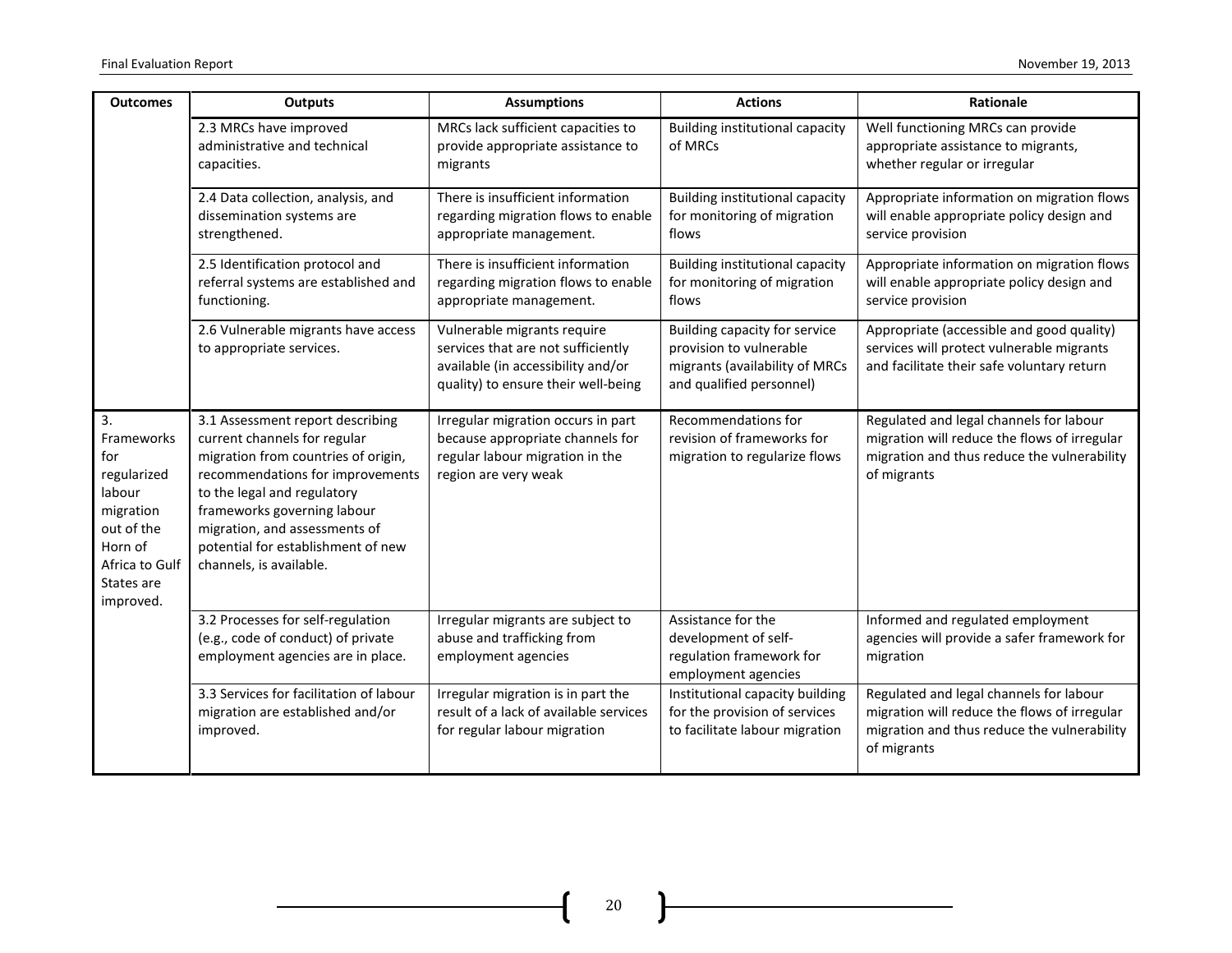$\overline{a}$ 

# 3.2 Effectiveness

Effectiveness can be defined as "the extent to which the development intervention's objectives were achieved, or are expected to be achieved, taking into account their relative importance", or as the answer to the question "is the activity achieving satisfactory results in relation to stated objectives?". In other words, effectiveness is seen as a measure that assesses the extent to which the objectives of a project were met, from the output to the outcome level, and the extent to which these results contribute to achieving the longer-term, broader objectives of the project. Implicit within the criterion of effectiveness is timeliness.

Before we can assess the extent to which the project was successful at achieving its outputs and the extent to which these contributed to achieving the larger project objective of promoting humane management of mixed migration flows in the Horn of Africa, it is important to consider what best practices are in humane management of mixed migration flows and whether the project outputs, outcomes and objectives are in line with these.

IOM has played a lead role in defining such best practices, as have other organizations also focused upon this issue area such as the Office of the United Nations High Commissioner for Refugees (UNHCR) and the International Federation of Red Cross and Red Crescent Societies (IFRC). While there is some variation in the particularities of the approaches taken to mixed migration – frequently influenced by the mandate and concerns of the organization and the circumstances in which it operates – the broad outline of best practices is clear. This involves focusing on what IOM calls "…the whole 'migration lifecycle'…by addressing mixed migration flows before or as they develop, while in motion and in emergency situations, post-arrival and in the longer term."<sup>13</sup> Such a focus implies working both in the short-term by offering services to migrants and trying to improve their situation, as well as in the long-term by trying to improve the circumstances of mixed migration. This latter component logically would include legal measures, greater cooperation between responsible authorities, and sensitization/awareness as well as capacity building for key actors.

These broad strokes are clearly present in the project's outcomes, while the strength of the linkages between those outcomes and the project outputs was analyzed in Section 3.1.2 (where it was shown that they are logically linked). The key question then becomes, to what extent did it achieve its outputs and thus outcomes? In answering this question, the report will focus upon each outcome and the outputs associated with it separately.

# 3.2.1 Outcome One – Improving Regional Coordination, Cooperation and Capacity

FINDING 3: The project has had some limited initial success as regards improving regional coordination, cooperation, and capacity in mixed migration management, though with some significant challenges as regards Action Plans.

The first expected outcome sought to improve regional coordination, cooperation, and capacity in mixed migration management by focusing on establishing cross-border migration committees,

<sup>&</sup>lt;sup>13</sup> 2008 IOM Discussion Note, Challenges of Irregular Migration: Addressing Mixed Migration Flows, pg. 5.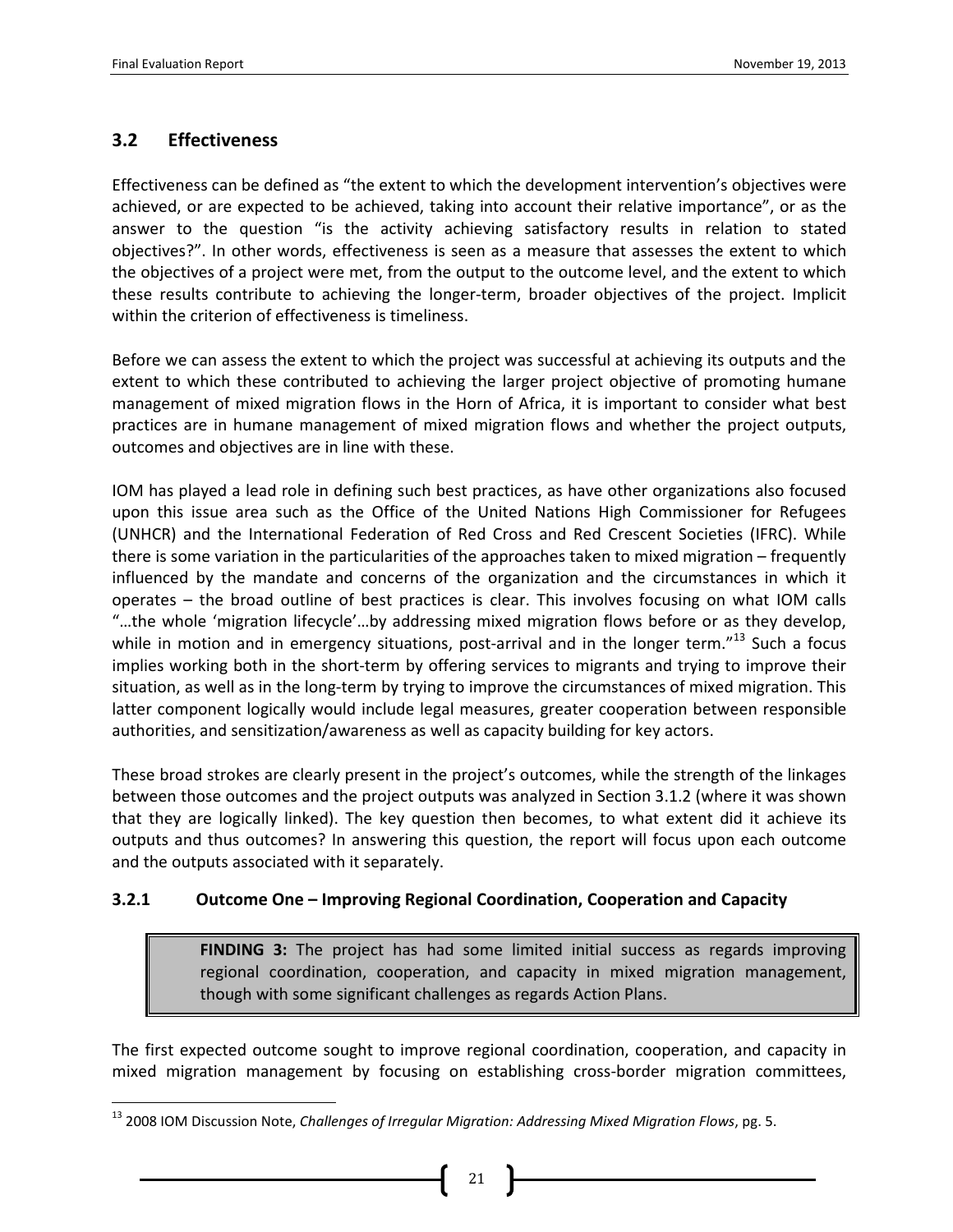improving the capacities of committee members, putting in place Actions Plans, and fostering local, national and regional networks of mixed migration actors. The underlying logic is to improve the cooperative engagement of key actors on mixed migration (especially governments) both within and across borders in the region, as well as to increase their capacities to constructively work on the issue.

The extent of the project's overall contribution to improving regional coordination, cooperation and capacity in mixed migration management emerges in analysis of each output below. Yet the question of the extent of contribution should also be contextualized with the recognition that progress on the outcome depends upon such measures as careful and sustained nurturing of relationships as well as the creation and invigoration of frameworks and other coordination mechanisms, all things that take place over years. Extent of progress on each output is thus not a perfect measure of extent of progress on the longer-term outcome.

# 3.2.1.1 Cross-Border Migration Committees

Cross-border migration committees were to be established at the Loyado, Galafi and Guelile crossing points into Djibouti from Somalia and Ethiopia. The committees would be comprised of relevant officials from both sides of the border, including from the Ministry of Interior, the Police and the Ministry of Immigration. The idea was to increase cooperation between these officials at the border, and according to one interviewee, to have that local cooperation filter up to higher levels of government.

Committees have indeed been established at all three locations, but they have only partly achieved the goals that were set for them. More particularly, while the committees have been established in each country and have met several times, they have not formally met and coordinated with their counterparts in the adjoining country. One key informant surmised that this was because of low government buy-in to such meetings that resulted in hesitancy and delays, as well as general bureaucratic slowness. Another key informant had a more positive reading, saying that the government is interested but that it will simply take time for all the elements to fall into place. In Djibouti, a key informant said that the cooperation aimed at by the committees is already taking place, though informally.

What emerges then is a picture of an output that has not been achieved, yet where key first steps have been taken that could, if they continue to be built upon, constitute the basis for greater crossborder cooperation and coordination in the future.

## 3.2.1.2 Capacity building

In addition to establishing the cross-border migration committees, the project aimed to increase the capacities of committee members in the areas of mixed migration, especially in terms of the protection needs of migratory populations, services available to migrants as well as referral processes to connect migrants to these services, and means of cross-border cooperation. Key respondents in all three countries reported that capacity building activities such as training sessions were carried out. They also noted that these training sessions were useful, but that as is always the case, more training would be worthwhile.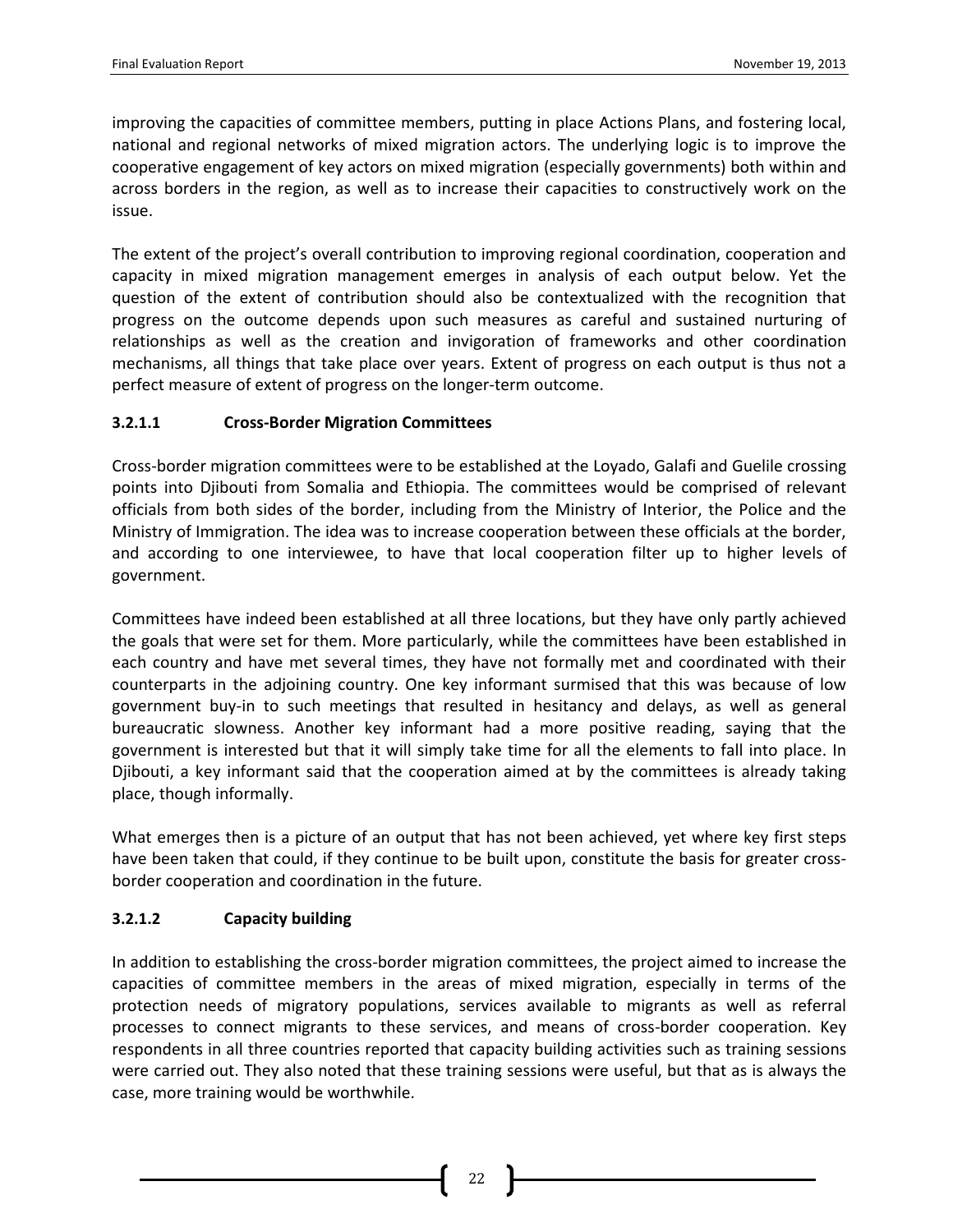Yet simply carrying out training sessions does not necessarily translate into effective capacity building. This is because effective capacity building requires the relevant individuals to be given the necessary training, and for those individuals to then change the way that they work as well as translate their new knowledge back into their organization such that it affects the ways in which the organization carries out its work in the long-term. Measuring these things requires active tracking of participants following the training activity, to determine whether the training "stuck", whether and to what degree it influenced their ways of doing things, and to what extent the changes have been incorporated into the larger organizational way of working.<sup>14</sup> There is not evidence of such follow-up being carried out for the project.<sup>15</sup> Thus while the fact that the planned training was carried out is extremely positive, we cannot be certain of its true effectiveness.

# 3.2.1.3 Action Plans

Another component of the project was to assess and improve Action Plans at the local, national and regional levels, and to improve linkages between the different levels. Such Actions Plans would in theory provide clear guidelines for continuing to improve the response to mixed migration in the region, based on governments acknowledging that mixed migration is an important issue and determining an appropriate response.

According to respondents, formal Action Plans exist at the national level in the various countries, with that of Ethiopia being particularly detailed and moreover having links between the national and local levels (though this progress cannot solely be attributed to the project under evaluation). Yet there is a sense among multiple respondents that the Actions Plans are often not being formally followed and that this initiative was perhaps overly optimistic. Part of the challenge arises from the fact that drafting an effective Action Plan requires ongoing collaboration between all the relevant actors to gain input and to ensure agreement and buy-in moving forward. This in turn implies a slow, steady process of cumulative work over the course of developing the plan. Efforts in this regard were limited, and so Actions Plans, while available, remain relatively under-realized in practice.

# 3.2.1.4 Networks of mixed migration actors established & engage in dialogue

The project's efforts to establish networks of mixed migration actors and to encourage them to engage in dialogue have primarily focused on mixed migration task forces at the national level. These task forces pre-dated the project under evaluation, with the task force for Somalia being the first one to come into existence several years ago and in turn giving birth to the task forces in Hargeisa and Bosaso. The idea behind such task forces is to improve cooperation and coordination between agencies working on mixed migration, so as to avoid duplication of efforts and to capitalize on their respective areas of expertise by promoting knowledge sharing.

Mixed migration task forces are meeting regularly – every month or two – in Djibouti, Somaliland, Puntland, Yemen and Ethiopia, with Yemen's standing out as especially active. In Ethiopia, the task force is in fact a high level structure that is chaired by the Deputy Prime Minister, which according to one respondent underlines the importance attached to the initiative by the government and

 $\overline{a}$ 

 $14$  For more information on capacity building, see Annex 3.

 $15$  One interviewee noted that follow-up would be done on the capacity building for the cross-border committees as part of Phase IV of the project.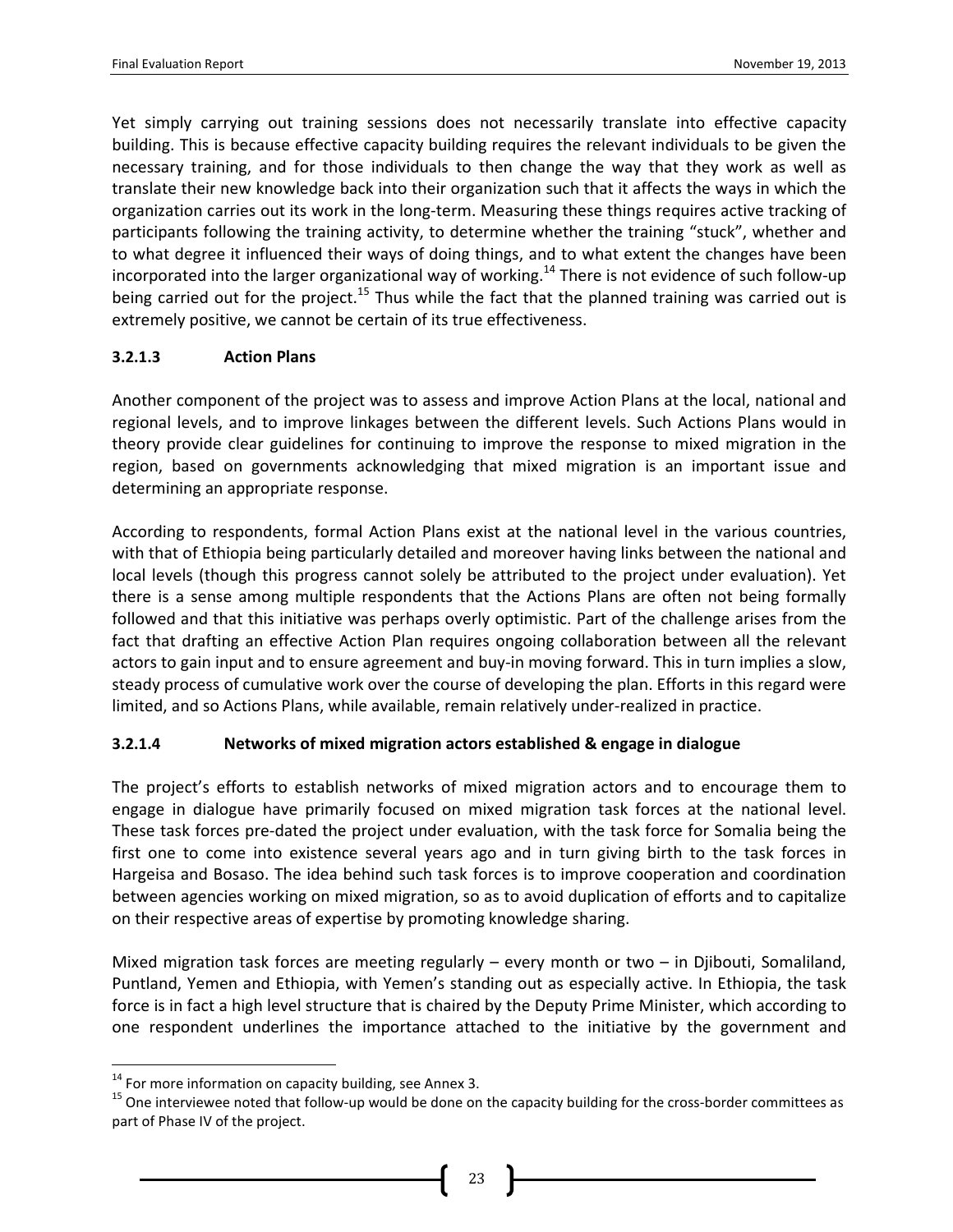positively affects how other actors judge it. A particular success for the project was the establishment of a task force for Kenya. Overall, respondents within IOM as well as within government said that the task forces are helping to facilitate cooperation and coordination at the national level, and the project's contribution to facilitating them represents a clear area of success.

The project's efforts to establish networks of mixed migration actors and engage in dialogue at the regional level primarily consist of the annual meeting of the Regional Committee on Mixed Migration. This meeting brings together key national-level actors from IOM as well as from each country's governments for several days to discuss and learn about particular topics of relevance to the issue of mixed migration and more generally to strengthen relationships so as to facilitate more coordinated action on mixed migration. The 2013 meeting was to have taken place in September, but was pushed back to late October with the agreement of the funder. This later timeline was due to the fact that planning took longer than anticipated, largely because the efforts to include the government of Kenya for the first time and to have them host the meeting in Nairobi were more time consuming than anticipated. Delaying to October was deemed a reasonable price for getting Kenya involved and thus having all the key regional countries represented at the meeting. The meeting was ultimately held on October  $30<sup>th</sup>$  and  $31<sup>st</sup>$ , 2013.

Overall, respondents from each country found the regional meetings to be very useful. Several also speculated that more frequent contact – ideally in person, though also through more frequent communication especially regarding progress made on commitments from the regional meeting – would increase their effectiveness. Yet these observations should be qualified with recognition that some follow-up dialogues between government actors and IOM were carried out, with Somaliland and Puntland particularly standing out in terms of holding regular meetings and follow-up.

Cooperation and coordination at the local level tends to be largely informal, though respondents – including IOM and government representatives – reported that it is working well on an as-needed basis.

## 3.2.2 Outcome Two – Mitigating and Addressing Migrants' Protection Concerns

FINDING 4: The project has enjoyed good success in carrying out most of its activities related to mitigating and addressing the protection concerns of migratory populations, yet weaknesses in terms of monitoring limit the ability to judge the true effects of some of those activities.

The project's second expected outcome sought to address the protection concerns of migrant populations by focusing on awareness raising activities, capacity strengthening at Migration Response Centres (MRCs), improved data collection, and especially by providing services directly to migrants. Overall, it seems clear based on the analysis of the outputs below that the project made a contribution to mitigating and addressing the protection concerns of migratory populations, though definitively assessing the extent of the contribution would depend on appropriate follow up measures as well as baselines for comparison.

24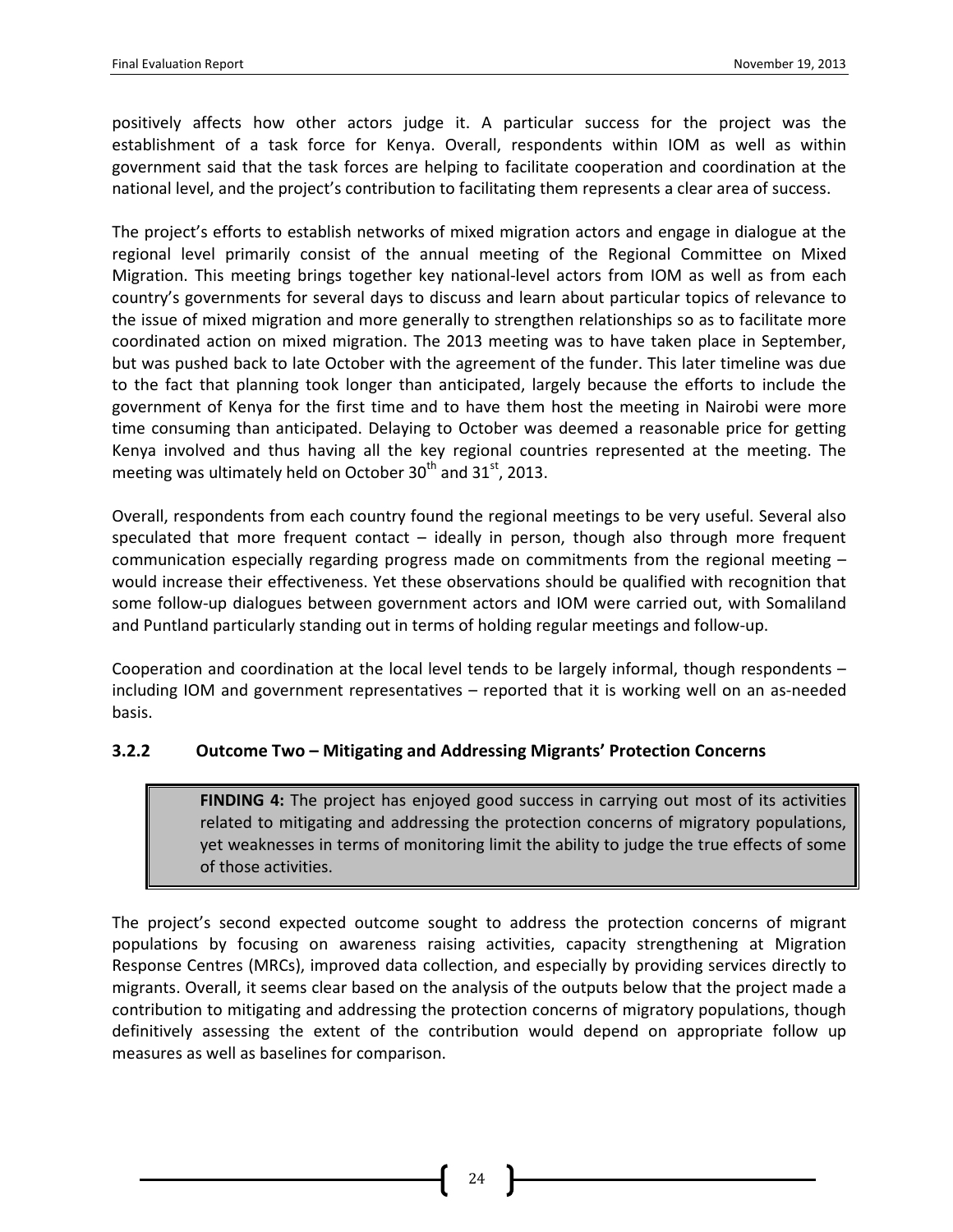## 3.2.2.1 Outreach to migrant populations and potential migrant populations

The project sought to improve understanding of regular migration channels as well as the dangers of irregular migration through various outreach measures. These measures include: distributing education materials, posting warning posters, broadcasting radio programs, carrying out community dialogue workshops, putting on educational plays and concerts, having returnee migrants give talks and working with local leaders. The outreach measures have been carried out in all countries with considerable energy and with considerable effort to tailor them to the context, and indeed have been carried out in previous phases of the project as well. At the level of implementing the activities, therefore, the output has been a success.

Yet multiple respondents in several countries expressed a sense of frustration that the measures are not having the effects sought, and questioned whether something else should be done. To some degree this concern can be linked to the still very high numbers of migrants, which respondents intuitively link to outreach measures and use as a basis for judging those measures' relative failures.

Knowing the complex constellation of very strong push and pull factors that cause migrants to leave, it seems unreasonable to label the outreach activities a failure simply because migrant numbers remain high. At the same time, there is a more significant issue pointed to by these concerns: that follow-up monitoring can make it possible to judge the effects of outreach activities, and can be used as a basis for refining and designing more effective outreach activities.

Key informants confirmed that monitoring of the effectiveness of outreach is not being done; instead, the

#### The Effectiveness of Outreach Measures

"The people arrive and they don't know what awaits them; they're from small villages where there is only one radio. There's something that isn't getting through, something missing… we need to think more creatively about how to reach people better, to better educate them through outreach."

A key informant

only measure focused upon is the number of outreach activities carried out. One respondent noted that they used to try to measure effects by handing out surveys after outreach events, but that questionnaires were not returned and that "it was a total failure". To some degree this situation is being addressed by the new data gathering measures being put in place at the Migration Response Centres, where migrants are asked how they heard about the MRC. There is thus the possibility that they could say whether they had heard about it by posters or some other outreach measure, which could in turn provide a basis for refining activities. Yet this is only reaching a small proportion of the target population, and does not represent a full examination of the effectiveness of particular outreach activities. Nor is it clear how this information will feed into future refinements of outreach activities.

Overall then, while many varied outreach activities have been carried out, the true effectiveness of these activities remains unclear. We cannot therefore definitively say whether migrant populations and potential migrant populations have improved awareness.

# 3.2.2.2 Government regulations concerning the operation of MRCs

Putting in place government regulations concerning the operation of Migration Response Centres (MRCs) was envisioned as a way to promote greater government ownership, to increase capacity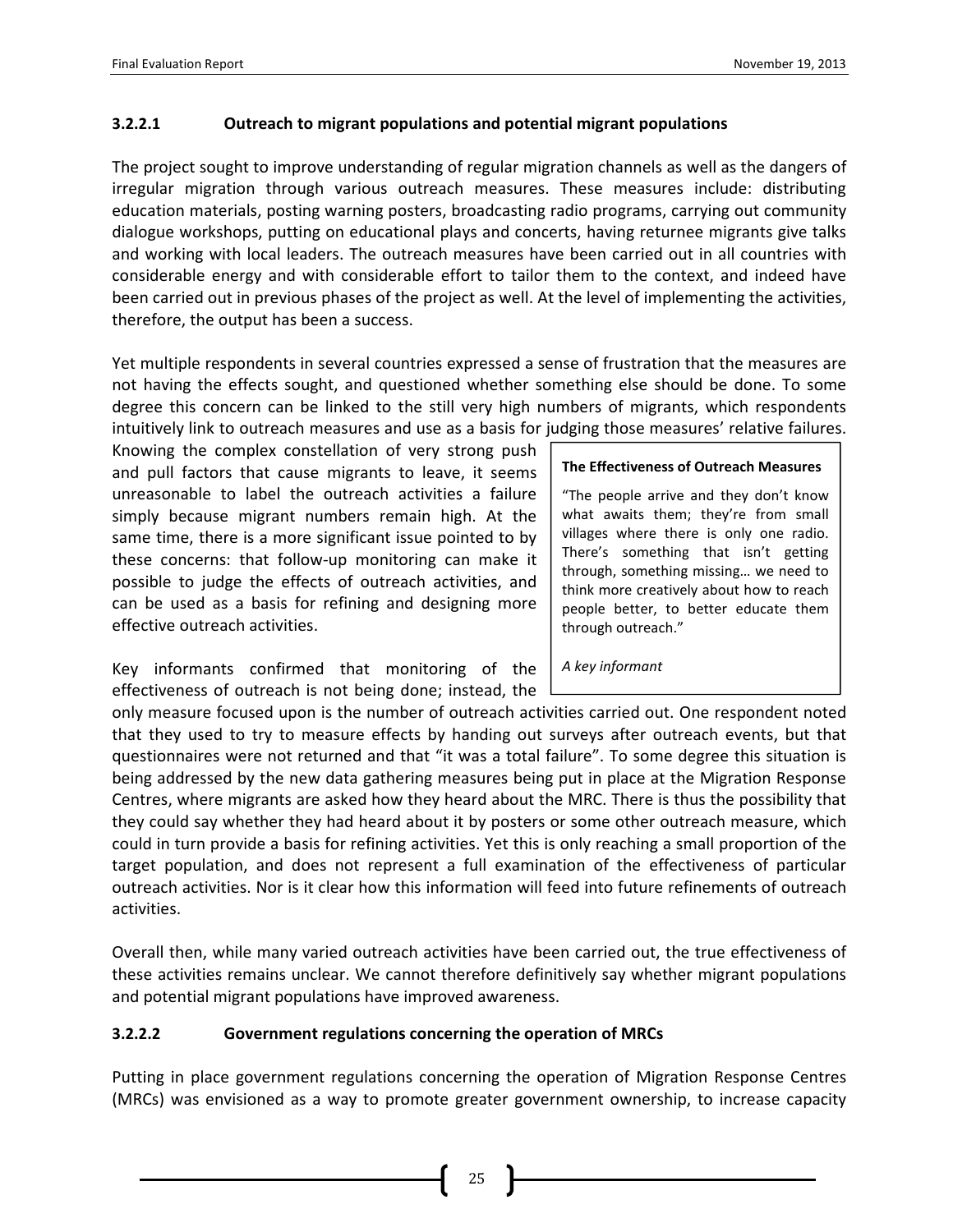and to clarify roles and responsibilities, ultimately helping to improve the operation of the MRCs. But interviewees in the various countries said that efforts to put in place such regulations have not been successful, largely due to their being stalled at the government level. IOM informants speculated that these measures are not prioritized by the governments and indeed that there is reluctance on the part of governments to take it on, though the exact reasons for this reluctance are not clear. Another contributing factor noted by one interviewee is staff turnover in the relevant ministries, which blocks efforts to move forward on regulations. A different key informant also noted that in one location – Puntland – a tug of war between various ministries over ownership/control of the MRC and reporting lines has negatively affected this output.

## 3.2.2.3 MRCs have improved administrative and technical capacities

The aim of this output was to improve the capacities of MRC staff to register migrants, to report findings, to analyse data, and to contribute to coordinating the response to mixed migration. The training focused on administrative issues (particularly human resources questions), on Information Technology and database management, and on human rights and child protection. MRC and IOM staff interviewed, as well as several government representatives, reported that the relevant people received the training, and also said that it was of good quality. Several cited the delivery of the trainings as a key success of the project.

However, a weakness in regards to the training was that no formal follow-up was done in terms of assessing its effectiveness at improving capacities and changing actual ways of working. There is initial evidence that MRC employees are gathering and reporting data better as a result of the rollout of a new data management system and training related to the rollout (see Section 3.2.2.4; data reports using the new system have been received by the Regional Office from three MRCs, and comprise new data fields); yet this does not constitute a formal follow-up of training effectiveness and of improved capacities. According to one key informant, the training activities were carried out quite late in the project cycle, which meant that follow-up activities were not possible during Phase III. While it is therefore possible that such activities will be carried out in Phase IV of the project, they did not form part of the project under evaluation.

## 3.2.2.4 Data collection, analysis, and dissemination systems are strengthened

Data collection on migrants is a key activity carried out at the MRCs, providing crucial information that can help to increase understanding of the evolving situation related to mixed migration, and that can in turn help to inform future programming related to mixed migration. The project under evaluation sought to improve the data collection systems to allow for more sophisticated analysis and for better understandings to develop. Thus an IT specialist travelled to the MRCs in the summer of 2013 to carry out an initial assessment. Based on this, it was determined that the system needed to be made more user friendly, that staff needed training, and that more information could usefully be gathered from migrants. The new system was subsequently redesigned and rolled out to three MRCs in September 2013 (in Hargeisa, Bosaso and Obock, the latter two of which had been using paper-based data gathering up until then), with one day training sessions offered and a second day in which the IT specialist was available to answer questions and help with trouble-shooting.

The system represents a significant qualitative improvement over the old system, in terms of user friendliness and also in terms of the quality of the information gathered. Each of the MRCs has also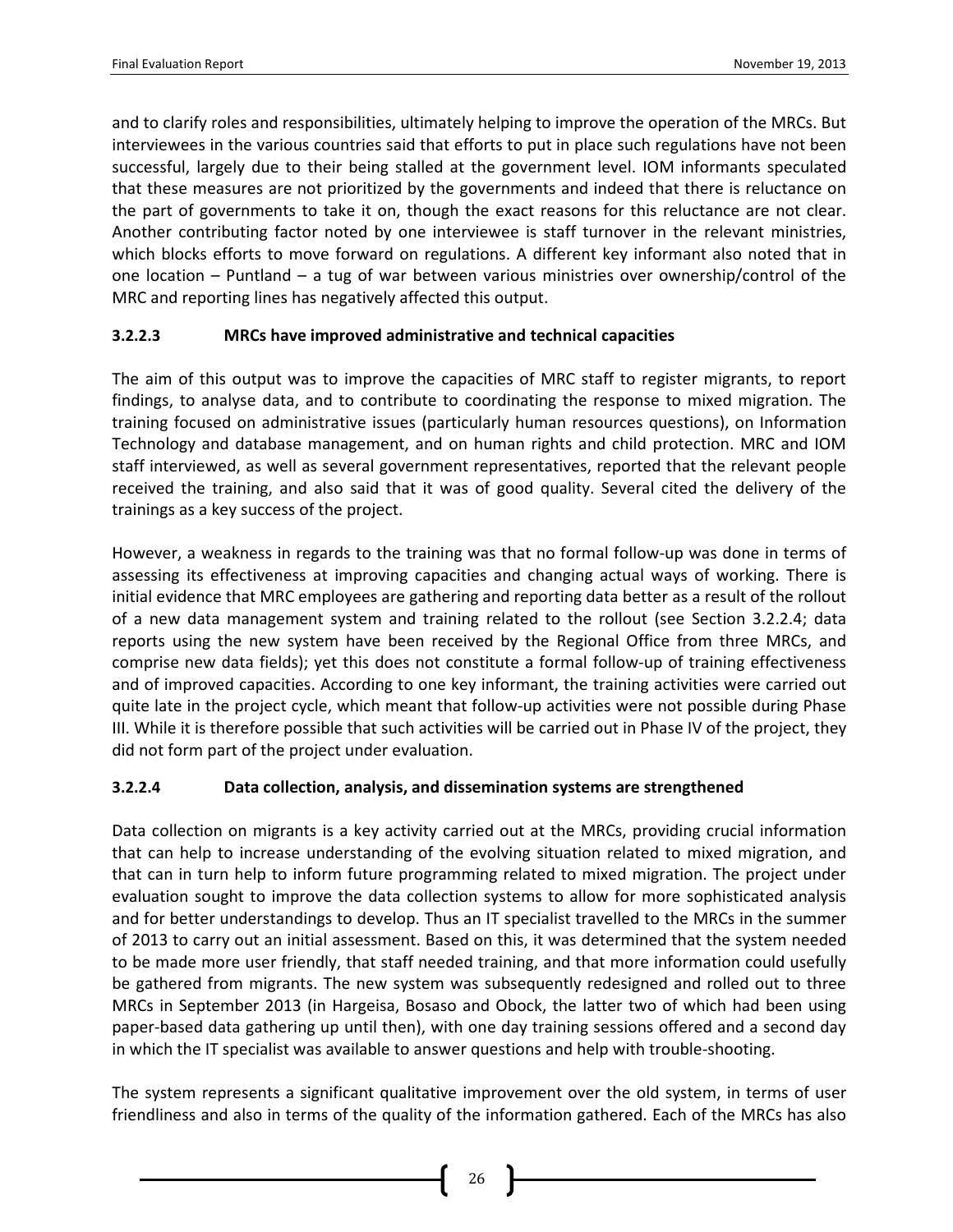submitted first reports to the RO, showing that they know how to use the new system. In the future, efforts will likely be made to continue to enhance the system in terms of information gathered, as well as developing the ability for each MRC's system to be integrated together with the others so as to facilitate more sophisticated combined analysis. There is also the possibility of rollout to the MRC in Yemen. Overall then, it is clear that data collection, analysis and dissemination systems have been improved by the project.

# 3.2.2.5 Identification and protocol systems are established

One aspect of the project focused on helping to develop and disseminate better procedures for identifying migrants in Obock, Hargeisa and Bosaso, as well as for linking vulnerable migrants to protection services. An external consultant was thus engaged to develop a set of Standard Operating Procedures as a practical tool for MRC and IOM staff. The resulting document is very comprehensive and user-friendly and of high quality, outlining how to identify particular types of migrants, what principles should guide interactions with migrants, appropriate guidelines for registering migrants, and finally detailing the various referral systems. The document has been translated into French for use in Djibouti, and there have been three training sessions on how to use it.

Due to lack of follow-up monitoring, it is not yet clear how effective the training was and to what degree usage of the document has been integrated into the daily procedures of the MRC or IOM staff. Yet according to key informants, feedback on the document has been extremely positive.

## 3.2.2.6 Vulnerable migrants have access to appropriate services

As part of the project under evaluation, IOM has prioritized offering direct services to vulnerable migrants. Such services range from health services offered through the MRCs to information sharing with migrants and potential migrants to supporting migrants who want to return home through the Assisted Voluntary Return and Reintegration (AVRR) program.

The project clearly operates within significant financial strictures that limit its ability to reach all vulnerable migrants. Yet given those financial limitations, the numbers that it does reach are significant – to focus on just one metric, 765 stranded Ethiopians were voluntarily repatriated between early June and the end of July 2013 through the IOM Yemen Assisted Voluntary Return program.<sup>16</sup> More generally, examination of the various project reporting documents underline that large numbers of vulnerable migrants are able to access appropriate services.

At the same time, this output is concerned with much more than simply numbers. The "appropriateness of the services" being offered depends upon the needs and priorities of the migrants. Here again, it seems clear that the basket of services offered by IOM, from emergency health aid, food and water, to help returning home, represent the most appropriate services that it is within the organization's power to offer, subject to the various limitations within which it must operate.

The final element within the output is accessibility to those services. Several key informants commented on the siting of the MRC in Bosaso, which is in a government facility; given that nearly

 $\overline{a}$ 

 $16$  Mixed Migration Coordination Bulletin, Volume 10, July 2013.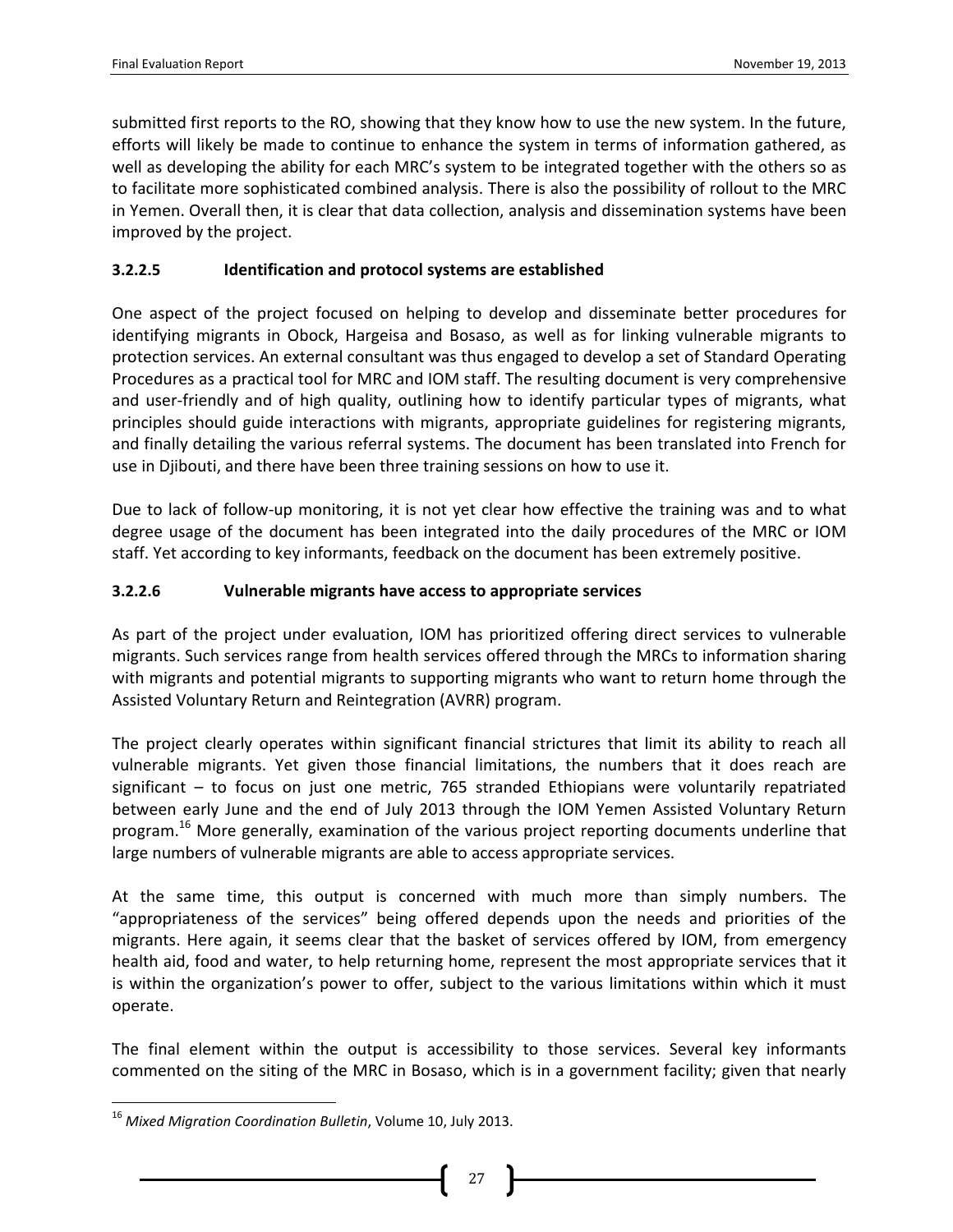all migrants from other countries are travelling without official papers and thus are illegally in Puntland, it seems clear that many but the most desperate would hesitate to access the MRC and thus IOM's services. Yet another key informant confirmed that plans are under way to move the MRC to a different site in the port area, where it would not be in a government building and where it would be closer to where the migrants leave from. Accessibility would thus be improved.

Notwithstanding the present siting of the MRC at Bosaso, accessibility to IOM's services by vulnerable migrants is good. This is not to say that it is perfect  $-$  yet it must be recognized that the migrants frequently cross borders or access the coast at isolated points and thus that there is no perfect location for making services 100% accessible. Moreover, the security situation in many of the countries also hinders IOM's ability to ensure complete accessibility, particularly in Southern Yemen and in South-Central Somalia.

Subject to these various qualifiers, the project has been quite effective at ensuring that vulnerable migrants have access to appropriate services, and indeed this represents an area of notable success for the project.

## 3.2.3 Outcome Three – Improving Frameworks for Regularized Regional Labour Migration

FINDING 5: The project has had reported though unverified success with very important caveats as regards project activities related to improving frameworks regularizing mixed migration in the region.

Migrant workers represent a significant proportion of mixed migration flows. Such migrants are seeking economic opportunities to both improve their own lives and to be able to send remittances home. IOM believes that the factors pushing these migrants toward the Gulf States are at present inevitable and unavoidable, and thus that one of the best ways to stem irregular migration out of the Horn of Africa "... is to build systems for regular labour migration between appropriate countries."<sup>17</sup> To begin this process, the project aimed to carry out a pilot project in Ethiopia that would involve an assessment report describing channels for regular migration, make recommendations for improvements to the legal and regulatory frameworks governing labour migration, and assess the potential for the establishment of new channels. That report would in turn form the basis for putting in place processes for self-regulation of private employment agencies as well as for establishing/improving services for facilitation of labour migration. According to one key informant, it was anticipated that some of these elements would continue to be developed and built upon in subsequent phases of the project under evaluation.

Planning for this outcome got underway at the end of 2012/beginning of 2013. The IOM office in Nairobi identified an international consultant with the relevant experience, and Terms of Reference, workplan and budget were developed in January for what was anticipated to be a two-month consultancy. But it was decided that the consultancy should be managed from the Ethiopia office, and moreover that an Ethiopian national should undertake the consultancy especially because they would have the local language skills and thus be better equipped to carry out the research. Planning proceeded very slowly, in particular as it proved very time-consuming to identify an appropriate

 $\overline{a}$ 

 $17$  PRM Project Proposal Phase III Final, pg. 6.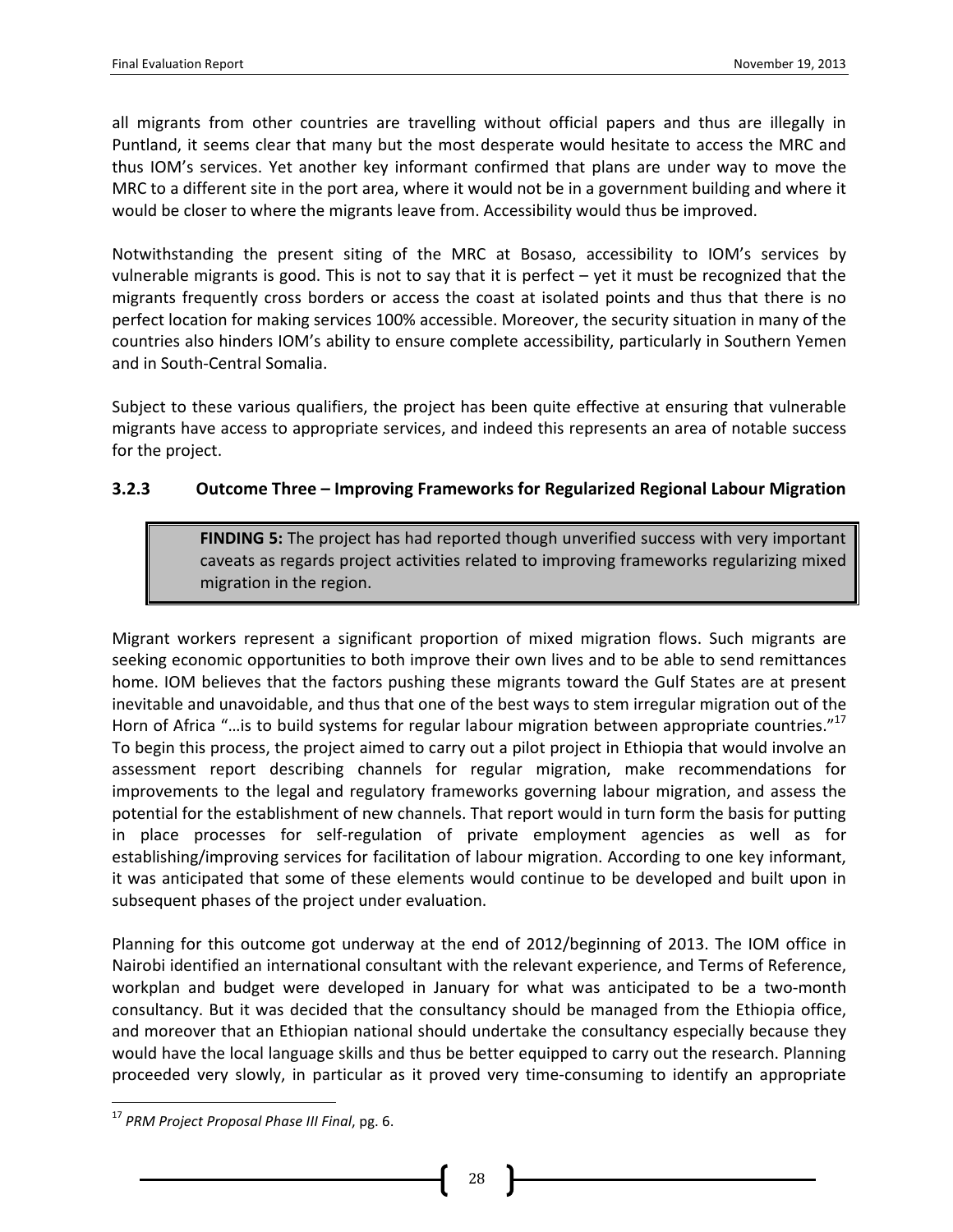candidate. By March-April, it was decided that a second consultant was required, a specialist in labour migration from the Philippines who would be able to draw upon that country's related experience in labour migration. The same key informant said that pressure to include the Filipino expert also came from the Ethiopian government.

All of these developments slowed down the project such that the study was not carried out until very late in the project cycle. Two key informants said that the report has been completed and that it is presently being reviewed by the Ethiopian government. They also said that a draft of the report was the focus of a very positive and productive two-day meeting involving IOM representatives, the International Labour Organization (ILO), private employment agencies as well as government ministries including the Ministry of Foreign Affairs and the Ministry of Labour. It was anticipated that the report and its findings would form the basis for bilateral and multilateral dialogues related to future policy options and capacity building measures. Overall, there is a sense of momentum and excitement.

Based upon the account of the two key informants, the report appears to meet the expectations set for it, and that it has been the subject of appropriate consultation and commentary that would improve its content as well as contribute to increased ownership by key actors. Yet the consultant has not been shown a copy of this report, nor have IOM staff managing the overall project from Nairobi, this despite the fact that the report was to be published and disseminated within the project period. Given all the delays and changes and in light of the poor communication that has dogged this output – as well as the repercussions for related outputs, detailed below – this gives rise to significant concerns. Judgment regarding the extent to which this output has been met must therefore be withheld at the present time.

As a result of the slowdown in producing the report, the other two outputs that were supposed to build upon it – putting in place processes for self-regulation of private employment agencies as well as establishing/improving services for facilitation of labour migration – reportedly remain at the very early planning stages. This might have been judged as relatively reasonable progress, especially given that, as was noted earlier, both the funder and IOM recognized that these components would continue to be developed and built upon in subsequent phases of the project. Yet because of the issues in producing the report, and just as importantly because of quite serious communication breakdowns between IOM in Nairobi and Addis Ababa regarding progress on it, the labour initiative was dropped from Phase IV. It seems then that in the absence of finding an alternative-funding source, these two latter outputs and indeed the labour initiative as a whole strongly risk stalling completely. For this reason, the project is deemed to not have been effective as regards the latter labour migration outputs.

## 3.2.4 Major factors influencing project results

FINDING 6: A major strength of the project is its excellent and dedicated staff; challenges include poor monitoring and evaluation, some coordination and management issues, the fact that it strongly resembles a program but is largely run on a project basis, and some issues arising from the initiative's life cycle.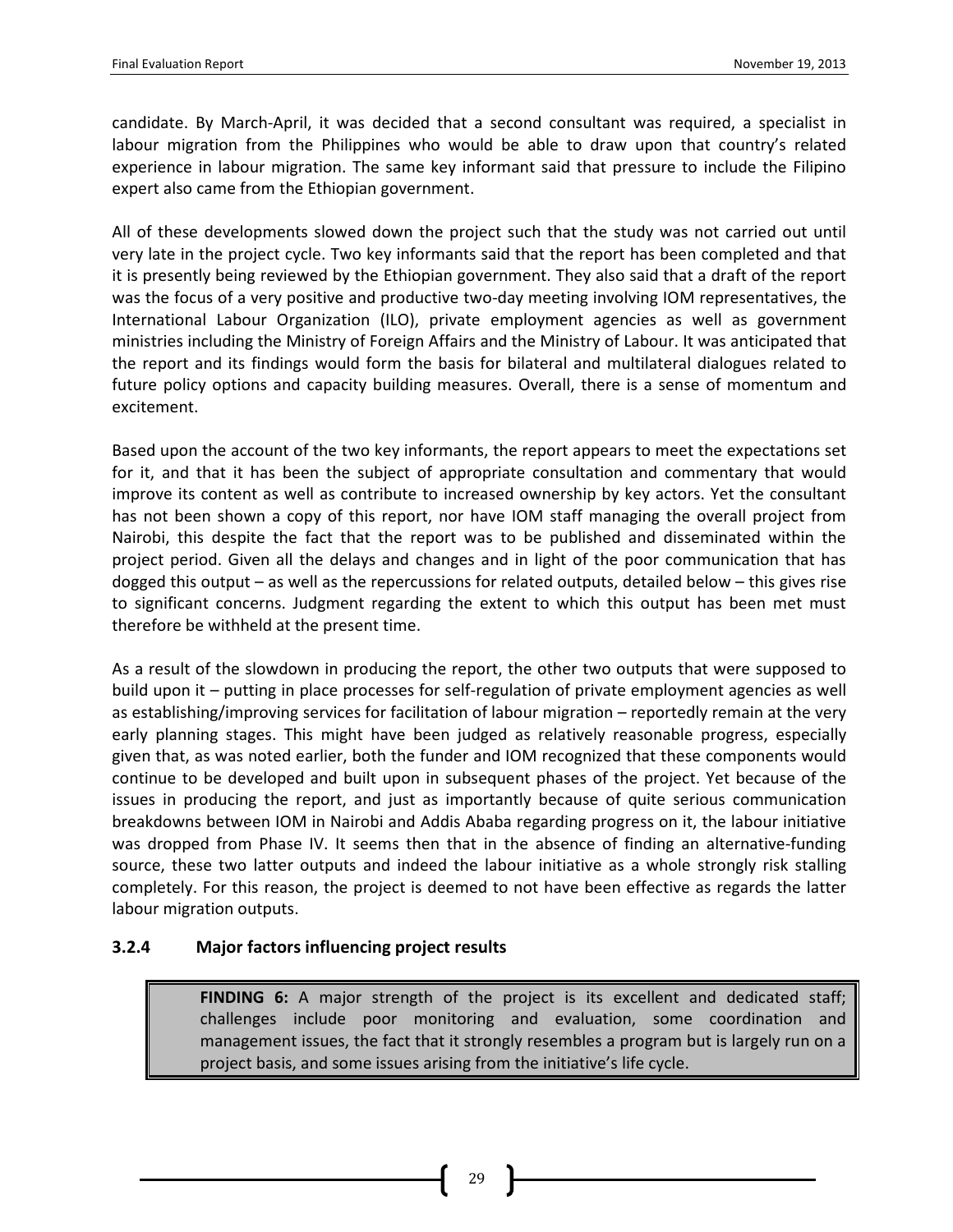Over the course of this evaluation's interviews and site visits, it became very clear that the staff working on this project have dedicated significant energy and have displayed very strong commitment to ensuring the project achieves its outputs. They often work in very difficult circumstances, in sometimes isolated and hard-to-reach contexts with poor infrastructure and in some instances security challenges. They must also cope with movements of migrants that are sometimes unpredictable and are often secretive and informal, as well as with migrants that are very resource-poor. And they have to coordinate with partners whose capacities are quite low and who are also relatively resource-poor. In general, the staff is a great strength of this project, a fact that deserves to be recognized.

There are several issues and challenges that are threaded throughout the project results described in sections 3.2.1, 3.2.2 and 3.2.3 above, and that affect them. One is the very weak monitoring and evaluation and the frequent lack of baselines with which to compare, which affects the project's ability to definitively measure the results of project activities and thus to refine, adjust and improve those activities.

In observing the effects of weak project monitoring and evaluation, it is important to recognize that while this evaluation is focused upon the project that ran from October 2012 to September 2013, that project represents Phase III of a multi-year initiative that is now (at time of writing) into Phase IV. What seems clear then is that while the project's funding is (largely) annual and IOM's structure is of a projectized organization, the project is in practice a program that is funded on a project basis. This is significant, especially because many of the outcomes, and indeed the outputs that are supposed to produce those outcomes, in fact require more than one year to achieve. The point here is that judged on the basis of the Phase III project, multiple outputs and outcomes have not clearly been achieved and risk being reversible; but if Phase III is seen as the third year of a multi-year initiative, progress made during the year can be seen as part of a cumulative process and thus represented as more of a success.

Another issue that affects project results is the sometimes-unwieldy management structure and the communication/coordination issues that to some degree can be traced to that (see Section 3.3.2 for more on this). More particularly, the project is managed out of Nairobi though implemented in Ethiopia, Puntland, Somaliland, Djibouti and Yemen, with the Somalia office based in Nairobi and with Puntland and Somaliland reporting both to the Somalia office and to the project manager in Nairobi. Furthermore, chiefs of mission and country offices have significant autonomy, yet the project manager in Nairobi is ultimately responsible for results achieved. This situation leads to delays and inefficiencies in implementing certain project activities, which in turn has ripple effects on other project activities. Such delays and inefficiencies also affect morale and accountability as well as reducing the effectiveness of project monitoring by undermining feedback loops and potential problem solving. All of this directly affects project performance.

A final factor flows from the life cycle of this initiative, seen as the third year of a multi-year program. The emergency response aspects of the regional mixed migration challenge, most of which have been in place for years now, are being supplemented with new efforts to address the root causes of regional mixed migration. An example of this is outcome 3, which was introduced with exactly this goal in mind as a result of consultation and creative thinking between IOM and the funder. Such efforts require a different set of skills and approaches, based on relationship building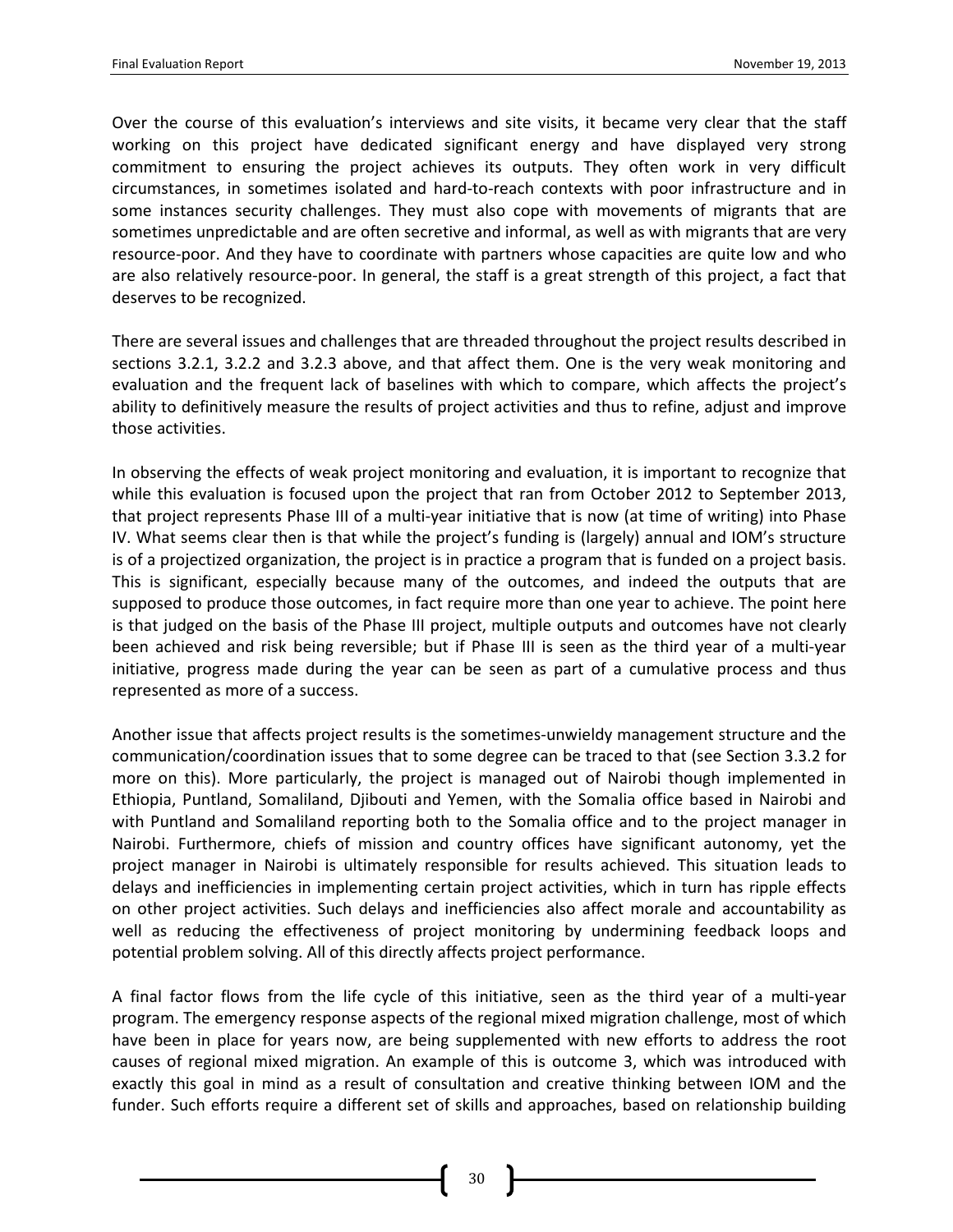and cumulative, multi-year efforts; they also require a different timeline to achieve results. In looking at Phase III then, we can see an initiative that is transitioning from emergency response with some efforts at addressing root causes to emergency response with a more robust set of efforts at addressing root causes. Results and extent to which results have been achieved should be seen within this light.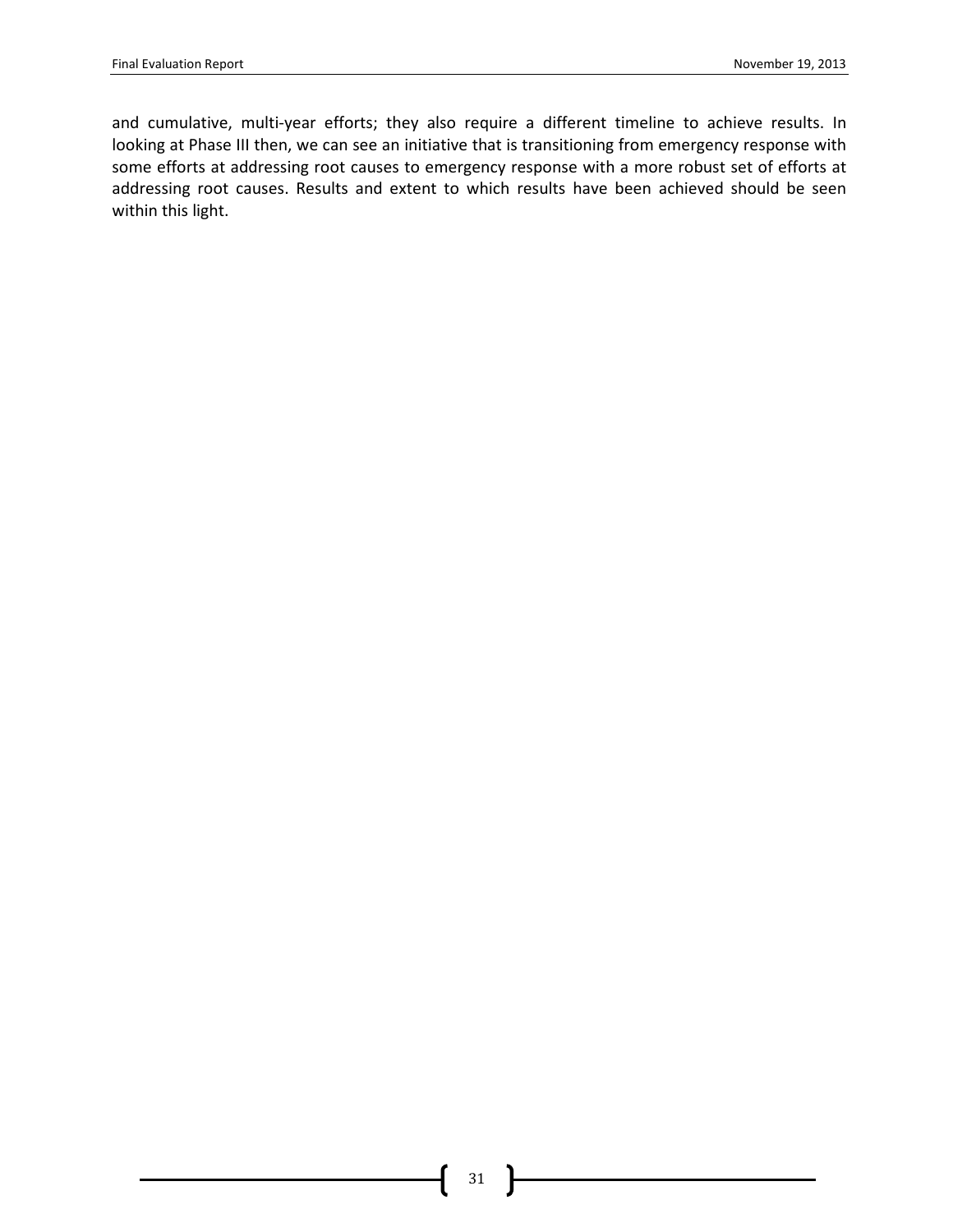$\overline{a}$ 

# 3.3 Process and efficiency

The notion of efficiency focuses on whether the programme used its resources in the most economical manner to achieve its objectives. Put another way, it seeks to determine whether similar results could have been obtained with fewer resources, and whether appropriate resources were allocated to achieve the expected results. By also considering process in our analysis, we can give consideration to how the project was designed and implemented.

## 3.3.1 Allocation and use of resources

FINDING 7: The project was relatively efficient at working toward outputs given the challenging contexts and complexity of the issues, though with some significant concerns related to burn rates overall and to human resources in some offices.

The documentation provided did not make clear the criteria for resource allocation. Informal communication with the project manager confirmed that there were three criteria used: donor priority, general consistency with the previous year's allocations, and dialogue and discussion with country Chiefs of Mission and resource management officers. This gives an idea of the logic and justifications driving resource allocation to particular activities or particular regions, but does not make possible a detailed analysis that would critically examine each allocation. In the absence of sufficient detail for such an analysis, we are able to focus upon the appropriateness of resource allocation and of budgetary resources relative to the nature and scale of the project's activities and outputs. In general, the budgetary resources appear to have been tight but appropriate for achieving the project outputs and outcomes, while the allocation of budgetary resources appears to be adequate and appropriate. The documents also show a close alignment between planned and actual expenses.

More particularly, for a project that has a significant number of resource intensive activities and outputs, it seems reasonable that slightly more than half of the overall budget (US\$534,000) was allocated to operational costs. In terms of the internal distribution of the operational budget between countries, it bears noting that several key informants felt that certain offices got more or less than they might have required. The documentation provided does not describe the rationale for how operational money was allocated between offices, thus making it difficult to pass judgment on this issue. Yet it was not clear that the distribution had a noticeable negative effect on activities and outputs. Similarly, the staff costs both overall (at US\$297,960) and in terms of distribution by country seem very reasonable in light of the geographical reach of the project and the multiple activities that are carried out in each country. Office costs at US\$120,421 are reasonable for a project of this nature.

There are some concerns about burn rates on this project, meaning the rate at which the project budget was spent. Key informant interviews confirmed that burn rates were very low during the first parts of the project – just below 20% of the project budget at the five month point – and that spending picked up around the eight month point to finally finish very near to  $100\%$ <sup>18</sup> This

 $18$  Final end of project figures for the project were not available at the time this evaluation was carried out, though preliminary figures were seen by the evaluator.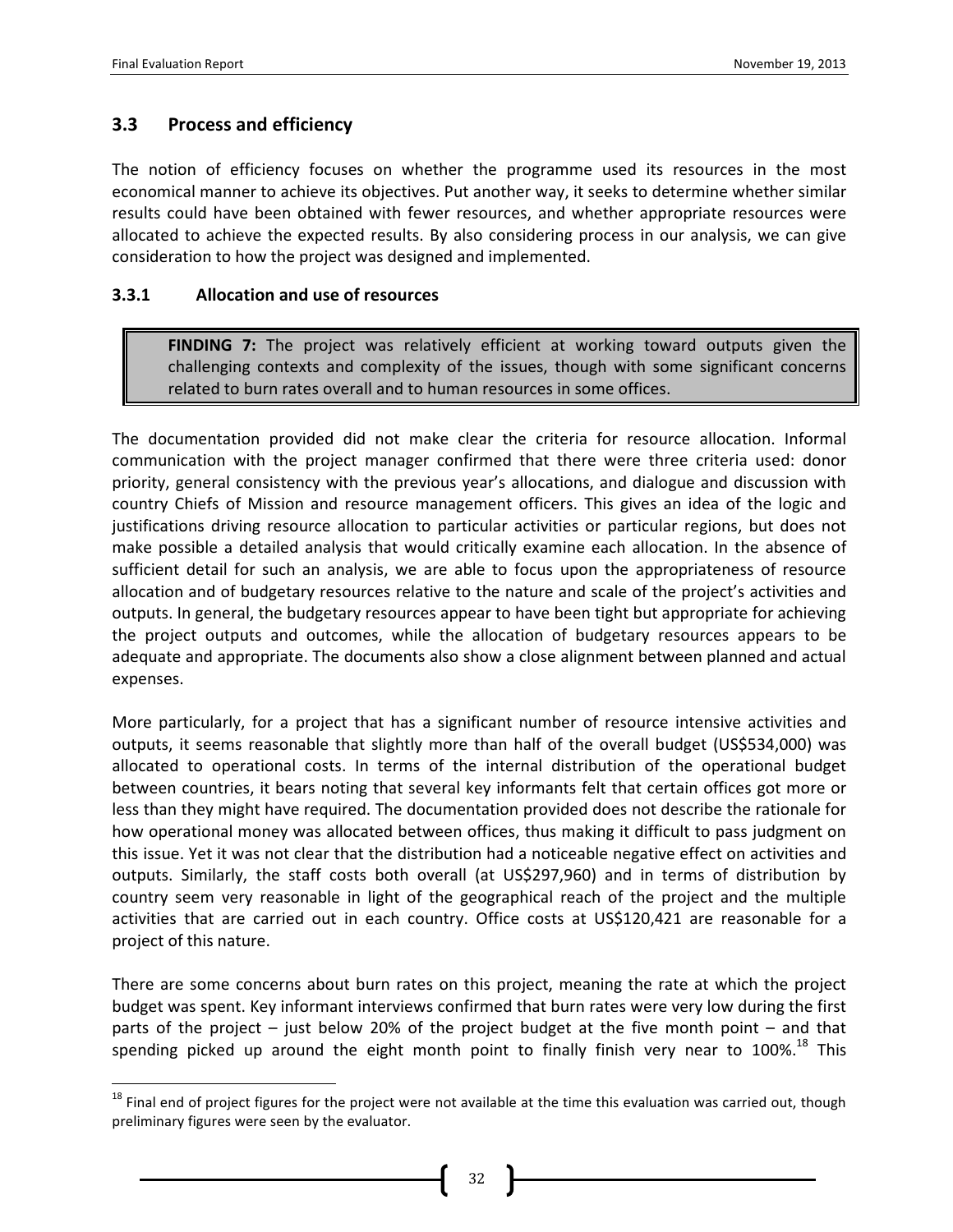represents a bad budgetary practice, and moreover could help to explain why certain outputs and outcomes had results that were relatively compromised (outcome three in particular, for which work was heavily weighted to the second part of the project). We will return to this issue in the next finding.

Turning to human resources, while in general appropriate resources were dedicated to the project, there are some concerns in terms of abilities of some staff and possibly staff numbers. More specifically, in at least one of the offices visited certain staff seemed to have more tasks than they could handle while the other staff seemed unable to provide appropriate support. Recognizing that the consultant was not able to visit all the country offices and thus is not able to offer a global opinion in this regard, it nonetheless was clear that the skillsets and training levels of some supportlevel staff relative to mixed migration and in terms of office work in general are insufficient and could be affecting project implementation. One factor that could partly be contributing to this was an observation made by two interviewees, that staff turnover rates for these positions have sometimes been higher than normal. This implies that more trained and knowledgeable staff are leaving and being replaced by new employees who have to go through an inevitable learning curve and have not benefited from earlier one-off training sessions.

# 3.3.2 Project management, design and monitoring

FINDING 8: Overall project management was good though with some weaknesses that occasionally affected activities; project design was largely good, with some weaknesses noted; and while promising initial steps have been taken related to program performance and results monitoring, much work remains to be done.

Project management was relatively good given the sometimes-unwieldy management structure, referred to in Section 3.2.4. It was noted in that section that there are sometimes communication and coordination issues that arise between the various offices working on the project. That being said, the project manager has put in place mechanisms to try to improve internal communications and information sharing as well as to ensure that the project is progressing appropriately, including tri-weekly telephone conversations with each office and monthly coordination bulletins that share project updates as well as information on donors and planning issues. Such measures have improved coordination though have not eliminated the challenges.

In the previous finding, it was noted that the project burn rates were problematic and likely affected program activities to some degree. Concerns in this regard were communicated multiple times over the course of the project to the chiefs of mission by the project manager, though the problem persisted. This underlines the challenges of having a project manager who is at distance from the implementing countries and who has relatively little authority over them, as well as more generally the challenges of a multi-country regional project. Such challenges will almost certainly continue.

Regarding project design, as was noted in the finding on the Theory of Change, the assumptions, linkages and intervention logic of the project are generally good. This is true for all three outcomes, other than the project's assumption that irregular migration stems in part from lack of information/awareness about legal channels for migration and about the dangers of clandestine migration. As was noted in Finding 2, it is not clear that improved information will reduce migrant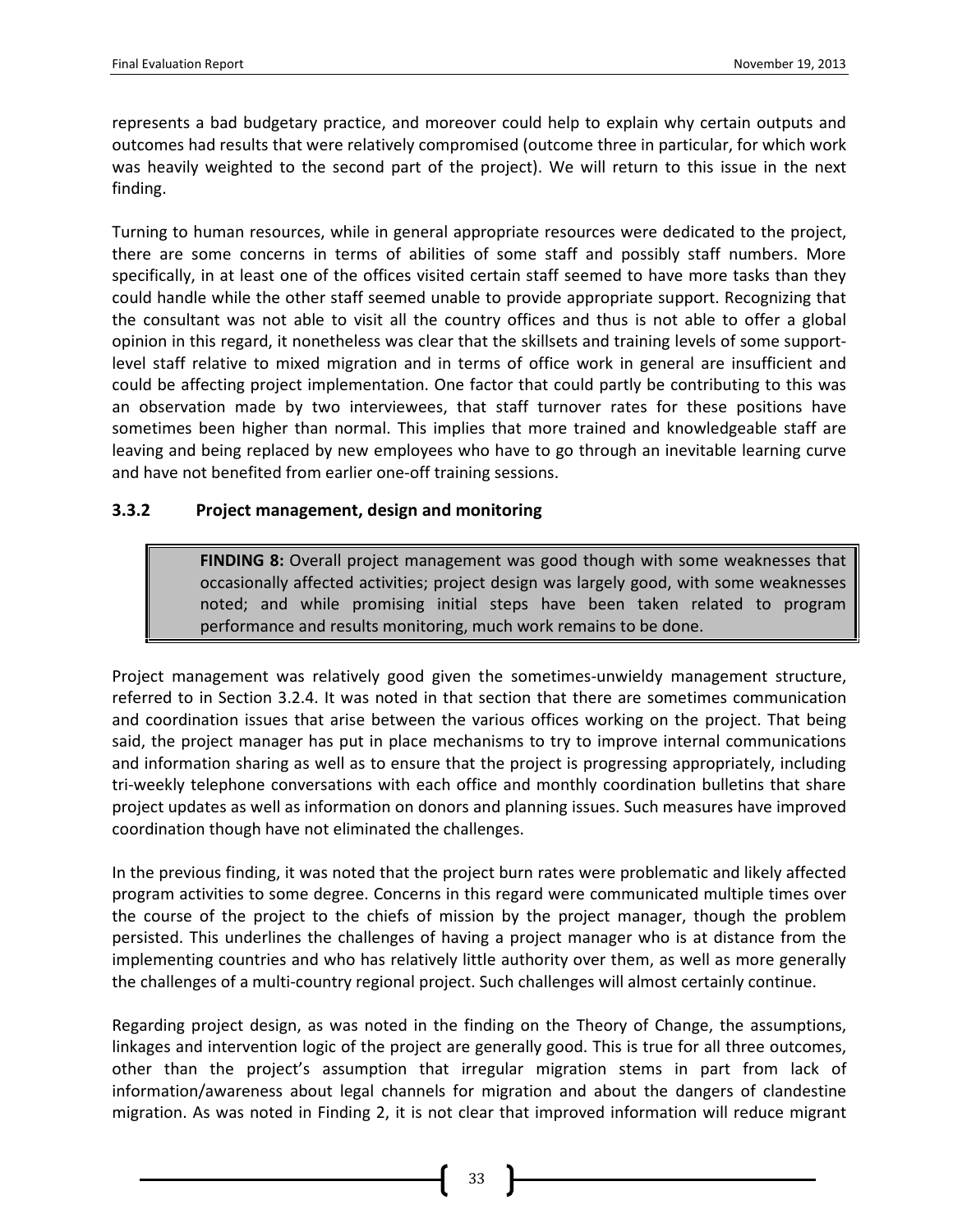$\overline{a}$ 

flows as long as the real push factors (economic issues and insecurity in particular) are still in place and at the same level. Multiple key interviewees indirectly confirmed this point, claiming that even if potential migrants were aware that they are almost certain to fail and that they strongly risk being abused or suffering along the way, they would still overestimate their chances of being one of the lucky ones that would succeed and would thus choose to go. From a project design perspective then, this output is not clearly coherent with the outcome sought.

Another issue in terms of project design is the degree to which destination countries were included, Saudi Arabia in particular (as the major destination country). It would be relevant to engage with the destination countries on matters of regional coordination, cooperation and capacity building (outcome 1) since to be cohesive and coherent such efforts should focus on including key actors at every step of the migrants' route, from departure to transit to destination countries. The importance of doing so is underlined by recent moves by Saudi Arabia to round up and expel migrants, many of whom are from the Horn of Africa.<sup>19</sup> The moves show that Saudi Arabia is an integral part of the problem and similarly that it must be part of the solution.

The project document in fact says that "…IOM works with both migrant and host communities, and transit and destination countries/regions in order to offer a broad response to mixed migration flows from the Horn of Africa to Yemen." But the only concrete mention in that document of efforts to engage Saudi Arabia and other destination countries is in relation to outcome 3, which emphasises working toward putting in place systems for regular labour migration between Ethiopia and the destination countries. The project manager confirmed that the plan was to focus initially on Ethiopia, and based on findings there to later expand to Saudi Arabia for the negotiation of a bi-lateral labour agreement. Yet details on this plan, including how to engage and a timeline for doing so, are not made clear in the project document. This is a weakness of the project design.

Project monitoring and evaluation was planned for and built into the project design. It was envisioned as a relatively simple and straightforward process that would focus on measuring progress on outcomes and outputs using the results matrix in the project document. That document also detailed indicators for the outcomes and outputs, though it noted that many if not most lacked baseline data with which to measure progress. According to several interviewees, very little if anything was done in terms of monitoring and evaluation during the first six months of the project.

Around the seven-month point, an IOM monitoring and evaluation specialist developed an M&E toolkit that includes: a performance management framework; a migration management practitioner perceptions survey (which would measure opinions on their organization's migration management work, as well as – importantly – changes in these); a tool for measuring progress on each indicator for outcome one; migrant exit surveys to measure progress on outcome two; pre and post awareness campaign assessment questionnaires and focus group discussion checklist. The quality of the toolkit is good given its aim of carrying out basic project monitoring.

The M&E specialist then carried out monitoring field trips to Ethiopia, Djibouti, Puntland and Somaliland (between May and July, 2013) and also gave training sessions in each country on how to

<sup>&</sup>lt;sup>19</sup> BBC News report, "Saudi Police in Riyadh Clash With Migrant Workers", 10 November 2013, available at: http://www.bbc.co.uk/news/world-middle-east-24888304.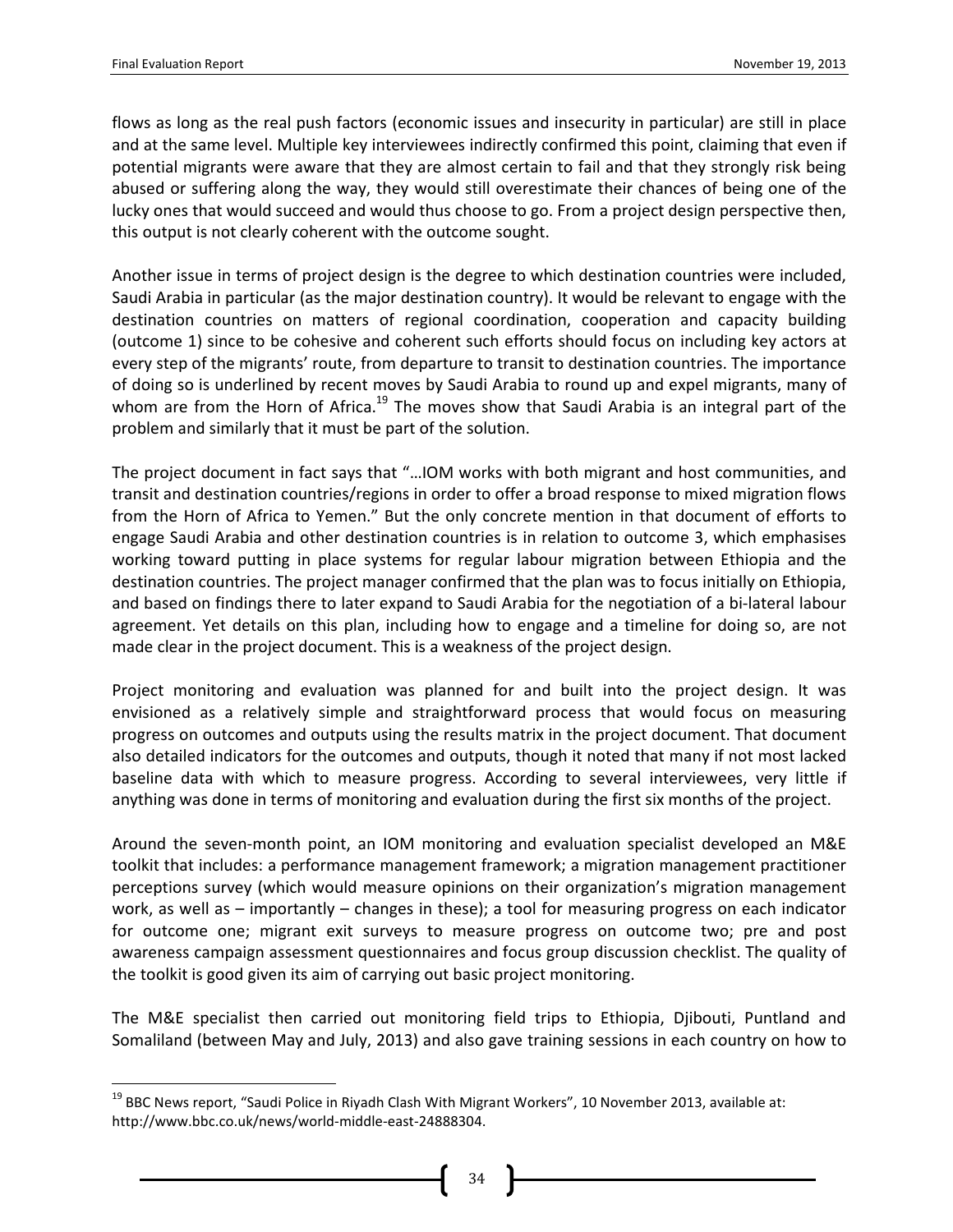$\overline{a}$ 

carry out monitoring. The reports do a very good job of summarizing progress and the key issues, and also make useful and pointed recommendations on how to improve project results. Yet it remains unclear to what degree or even if country offices continued to use the monitoring tools or whether there is a good understanding of why results-based management is important and how it can help to improve programming. Moreover while other project reporting tools were used – for example, the tri-weekly phone conversations referred to above – these tended to remain at the level of pure activity monitoring rather than results-based management.<sup>20</sup>

Overall then, initial steps related to project monitoring and evaluation were taken, though these remained very nascent and seem to have had little momentum.

 $20$  For more information on using monitoring and evaluation for capacity building, please see Annex 3.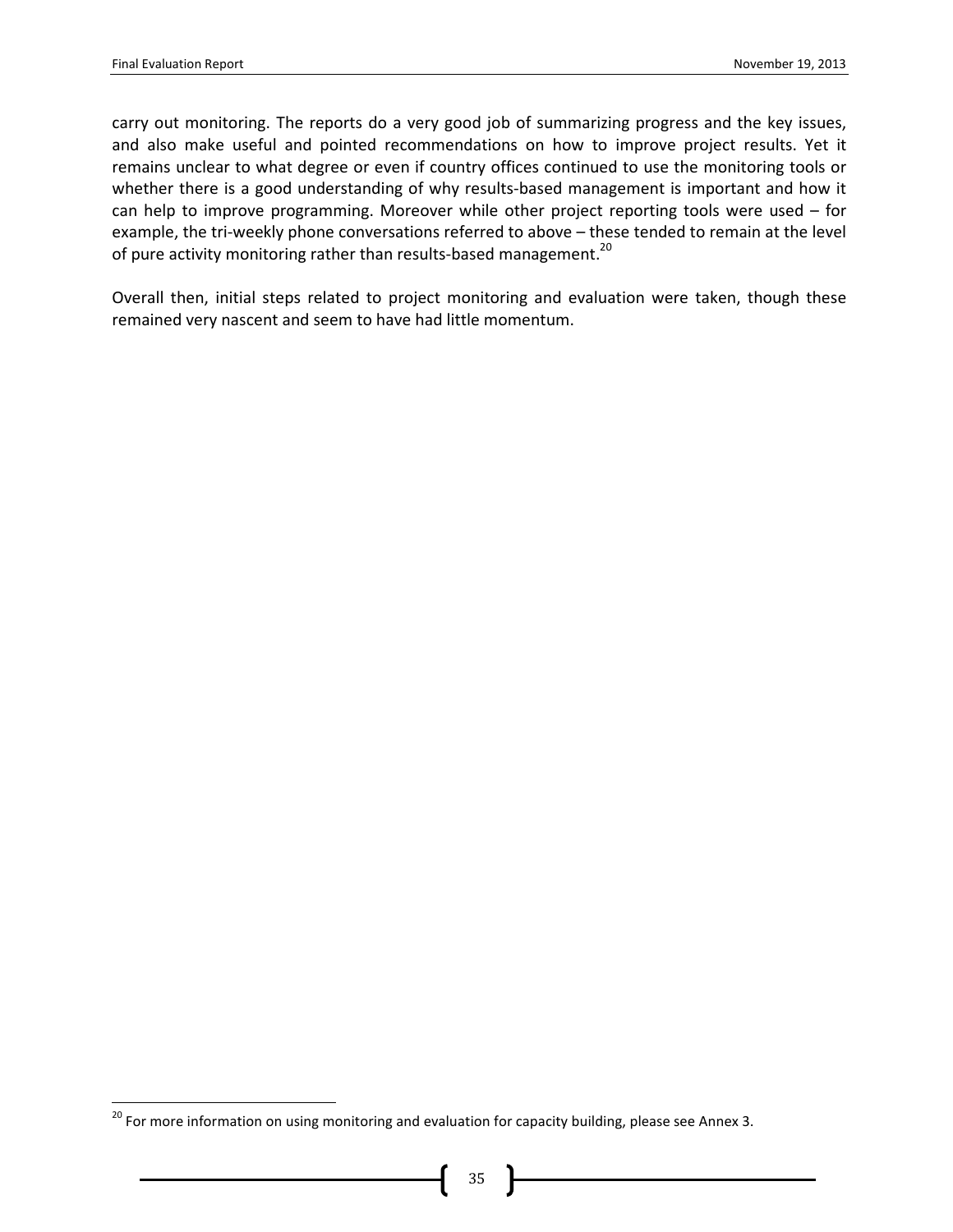# 3.4 Sustainability

The sustainability of a project is defined as the continuation of benefits from an intervention after major development assistance has been completed, the probability of continued long-term benefits. Put more simply, it seeks to determine whether the benefits of an activity are likely to continue after donor funding has been withdrawn.

> FINDING 9: Reasonable sustainability strategies were planned – such as capacity building and working toward regularized mixed migration – though weaknesses related to these activities as well as challenges in terms of ownership and institutionalization undermine long-term project sustainability.

The project has several components that can be linked to sustainability. Capacity building measures for key stakeholders is one such strategy, since the increased capacities would allow them to undertake improved work on behalf of migrants beyond the end of the project. Similarly, efforts to increase ownership and buy-in by key stakeholders could contribute to sustainability since they would increasingly prioritize the issue on their own and thus use their own resources to seek to address it. Still another strategy that can contribute to sustainability is better knowledge management and stronger monitoring, both of which can strengthen planning and continually improve the nature and quality of the response if they are properly institutionalized.

More fundamentally, long-term efforts to regularize mixed migration can be seen as a sustainability strategy since if it works, it would mean that there are formal legal frameworks within which mixed migrants would presumably receive more humane treatment. To some degree, efforts to engender greater cooperation and coordination could also contribute to sustainability by ideally creating an impetus behind the issue area such that partners would hold other partners to account and synergistically work on advancing more humane mixed migration management in the region.

Yet the actual sustainability of many of these strategies is in fact relatively weak, as was detailed in the effectiveness section. Thus multiple capacity building measures have been undertaken, but weak follow up and monitoring as well as poor institutionalization of the capacities undermine their ability to have impacts in the long-term. Challenges in terms of increasing the ownership and buy-in by key partners are also of concern. That is, key stakeholders and governments in particular have certainly placed a greater priority on the issue area relative to how it was seen five years ago, when according to one interviewee, denial that the situation constituted a crisis was the norm amongst some governments – witness the recent fact-finding trip to Harad, Yemen to observe stranded migrants by Ethiopian government representatives, a trip that was partly facilitated by IOM and that underlined the Ethiopian government's increased awareness of and interest in the problem as well as in cooperating with the Yemeni authorities to address it. Yet according to several interviewees, they continue in practice to see the provision of many of the services to migrants, particularly through the MRCs, as an IOM responsibility rather than as a joint responsibility that they will take over in the near future. Said one interviewee, "…it's seen as IOM's baby, and they [the government] are quite clear in saying that it would grind to a halt without IOM support. They say that they simply don't have the resources."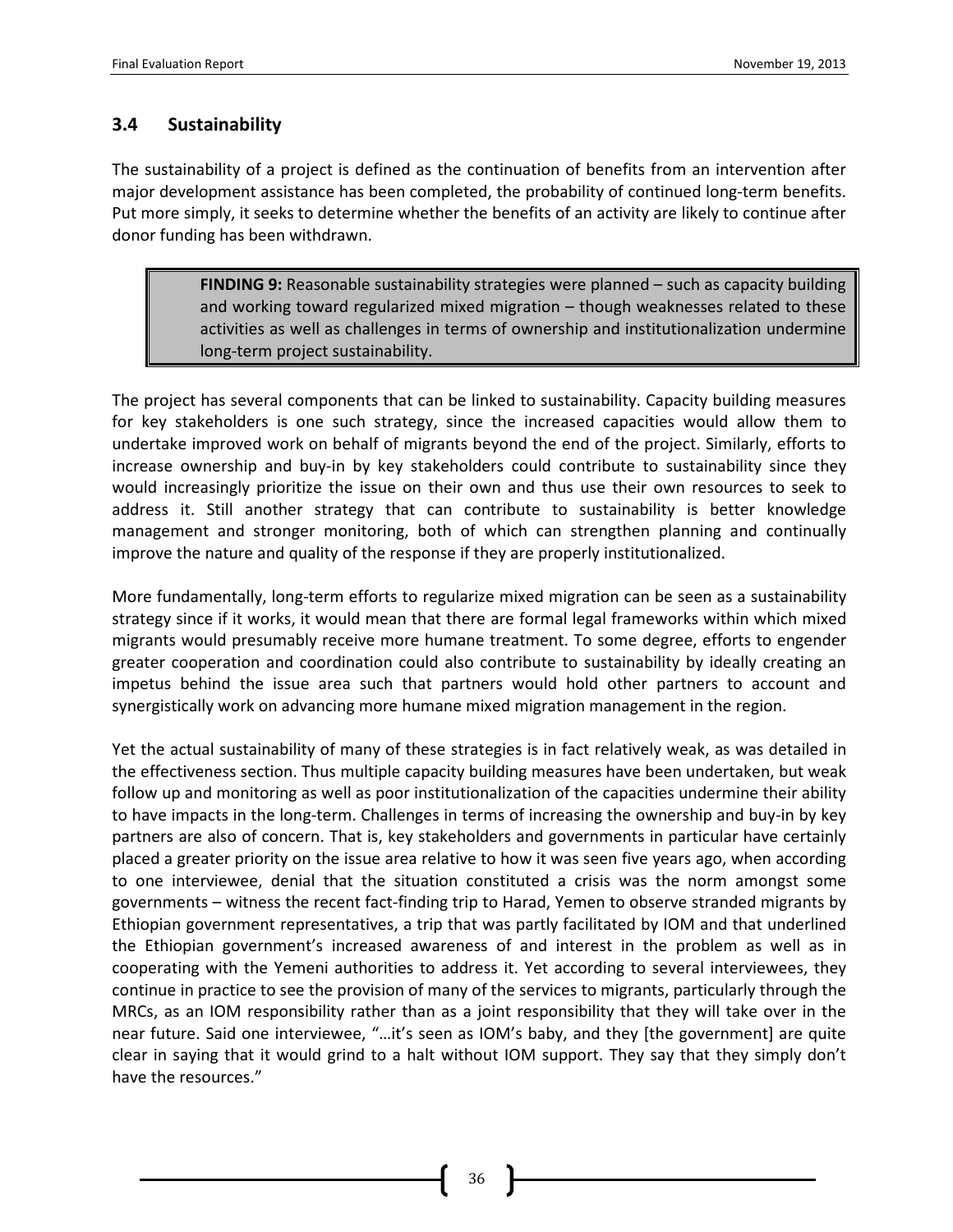While the resource issue is very likely true, the spirit of the comment underlines weak ownership and low commitment levels by the government stakeholders, both of which undermine sustainability. Furthermore, the comment points toward an ongoing role for IOM, which in turn gives rise to questions about IOM's efforts to ensure more long-term funding for its work in the region either from the existing donor or other donors. What activities are being taken to secure such funding – rather than annual funding which is reviewed every year – is not clear at the present time.

Overall then, the project had some good sustainability measures, but these measures are subject to a variety of challenges that seriously undermine their ability to ensure sustainability. That being said, they are also measures that can be built upon and that could, in the future, help to promote sustainability.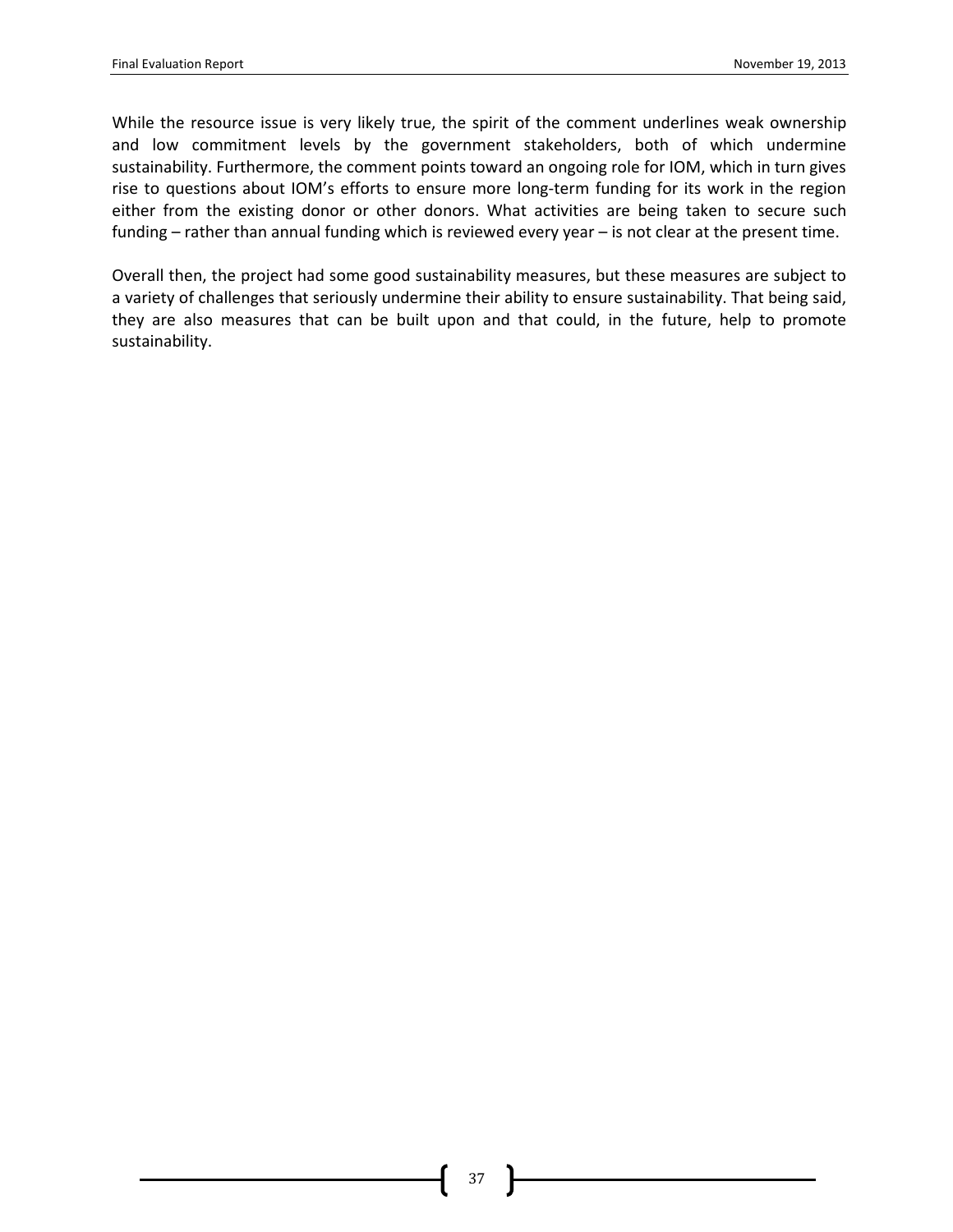# 4. Conclusions/Lessons Learned

This evaluation brings out some important conclusions specific to the project and which to some extent are generalizable as lessons learned/good practices.

In terms of relevance, the project takes into account the local context as well as the priorities and areas of expertise of key stakeholders, which is an excellent practice. One important lesson is that for projects that are working to influence the priorities of key stakeholders – in this case, IOM has played a role in influencing governments to put mixed migration on their agenda and rank it among their priorities – efforts and activities aimed at engendering ownership and buy-in are absolutely crucial to overall project success both early on and throughout. As part of this process, it is important to align with and to show alignment with existing stakeholder priorities (since buy-in is tied to national counterparts recognizing their own priorities in the project).

The project's theory of change is also quite strong; yet its weaknesses in terms of the goals that migrant outreach can expect to contribute to points toward the lesson that it is important to challenge and rigorously examine intuitively appealing linkages in project logic and to avoid logical fallacies in such linkages.

Regarding effectiveness, the project has enjoyed some initial success that can be built upon for longer-term outputs, and has excelled in providing direct services to migrants. Lessons learned include the importance of project monitoring and of using monitoring to inform and improve planning. While undertaking it can seem onerous on top of the variety of pressing demands that already face staff, it is worth underlining its potential, if properly carried out and used, to greatly improve the effects of activities such that "time lost" on monitoring in fact translates into much stronger results. An added bonus is that funders want to work with organizations that can demonstrate documented results, which is not really possible in the absence of appropriate monitoring.

Another lesson concerns the challenges arising from short-term projects that have characteristics of longer-term programs. More particularly, while the international funding environment tends to favour short-term project funding, it is also increasingly demanding longer-term, integrated solutions to the issues with which organizations are grappling. The lesson is that long-term, integrated planning can occur when there is a reasonable expectation that future funding will be possible, with short-term projects fitted in to that larger plan. This can improve project continuity and increase its effects, and can also be highlighted to funders as a positive attribute that means their money will achieve more.

In terms of process and efficiency, the project had relatively good results though with some concerns as regards implementation rates, internal communication and coordination as well as program performance and results monitoring. The lesson regarding the need for program performance and results monitoring has already been touched upon above. A lesson arising from the project's challenges in terms of internal communications and coordination is an obvious one, but is nonetheless worth highlighting: inefficient and weak coordination mechanisms can directly affect a project's results, and need to be addressed through an open, collaborative process of discussion that ultimately puts in place mechanisms and procedures to ensure smoother functioning.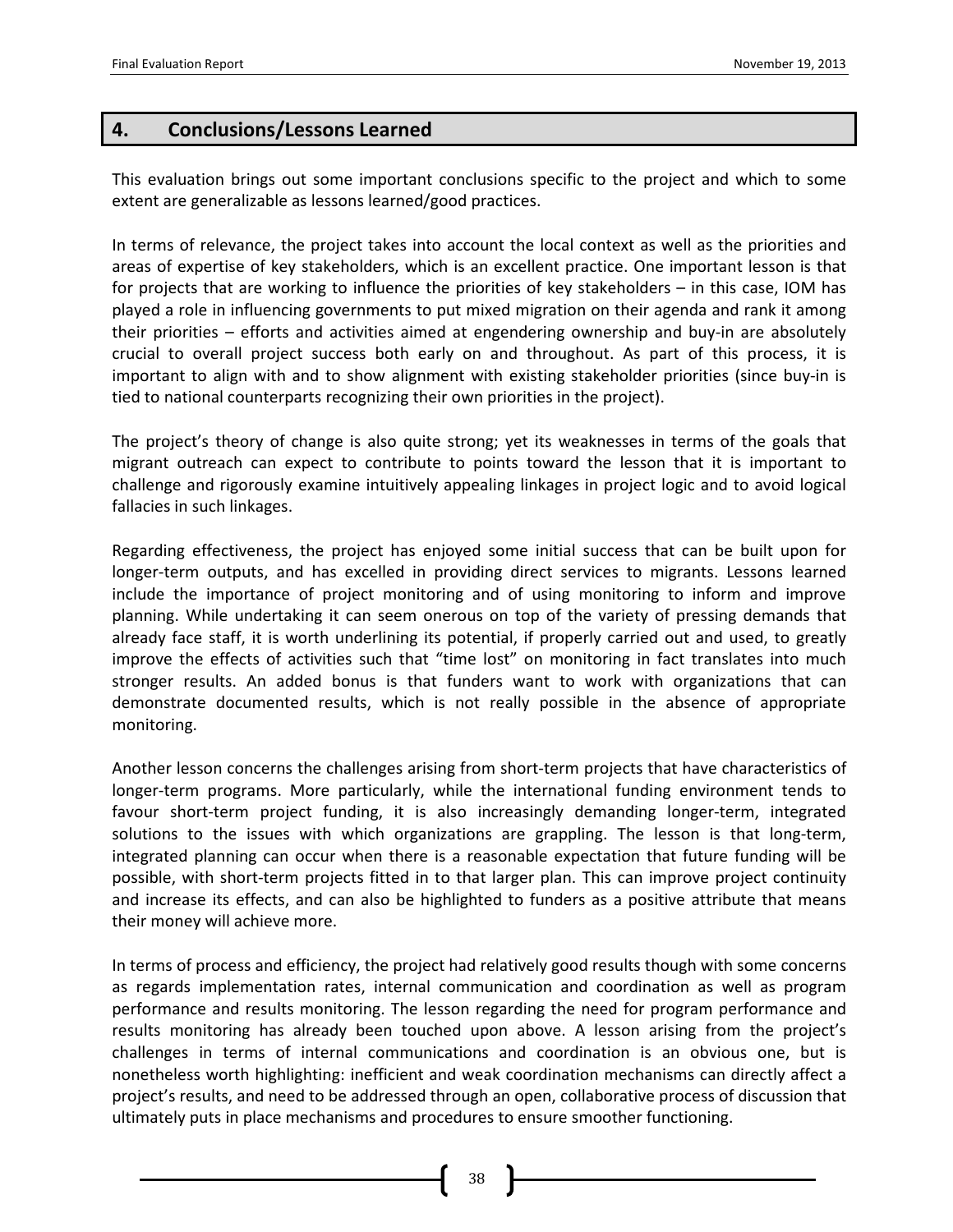Finally, the evaluation found that the project had reasonable sustainability strategies but that these suffered due to factors that included weak follow up and monitoring, as well as low levels of ownership and buy-in amongst key stakeholders. The lessons from this, regarding the need for project monitoring and continuous efforts related to increasing ownership and buy-in, were highlighted earlier.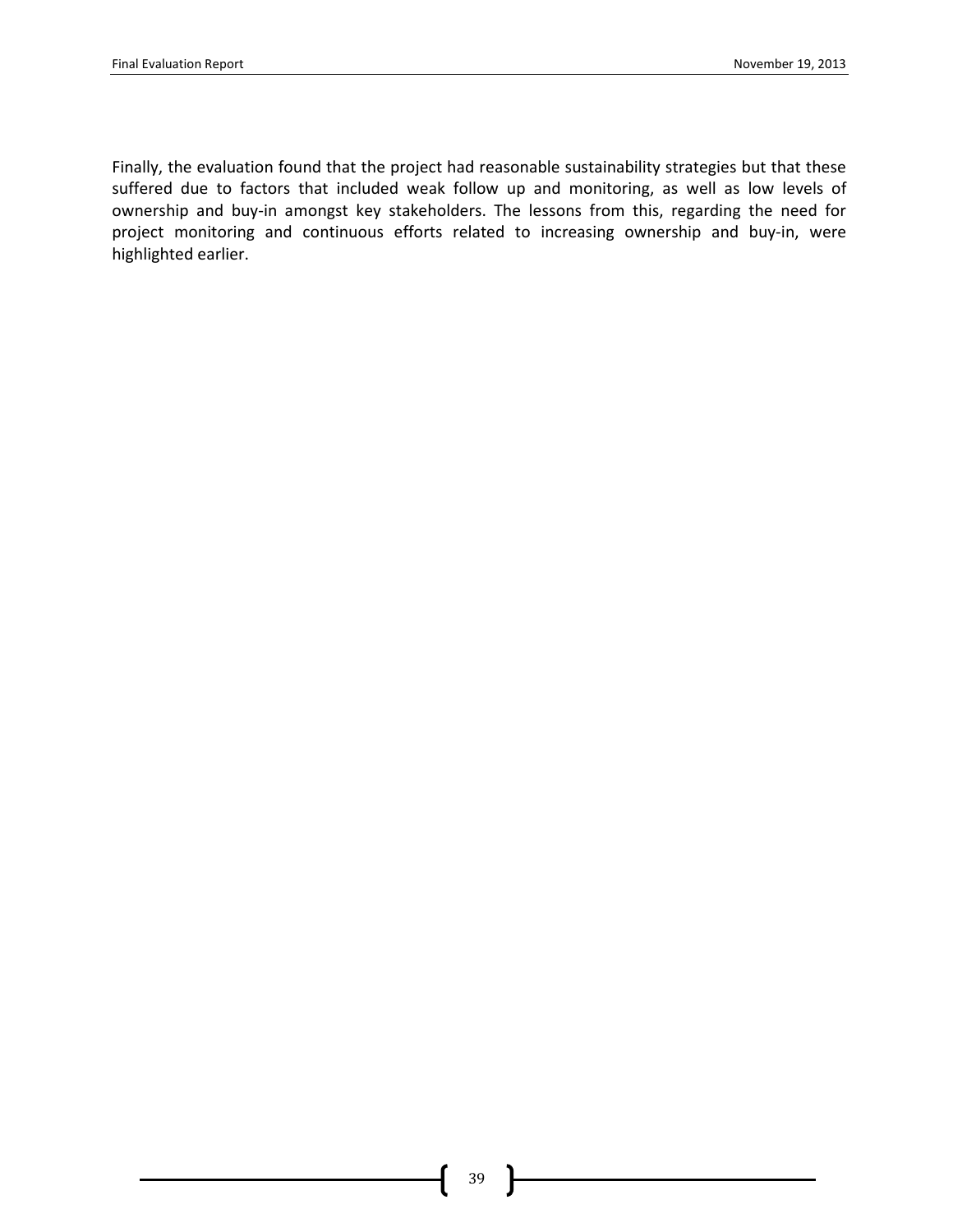## 5. Recommendations

The following recommendations flow from the findings in the report, and are linked to specific findings after each recommendation:

## 1. IOM should build on recent positive moves regarding developing monitoring tools to ensure that project results are monitored and that results feed back into and inform project implementation and planning.

During the project, IOM developed strong monitoring tools and moreover carried out training for several country offices on how to implement such monitoring. The fact that these things were done is a very positive step. Yet on the basis of the evaluation, we find very little evidence that these tools are being consistently and correctly used, and thus that ongoing monitoring is being carried out.

We recommend that a mechanism be put in place to provide ongoing support and advice for project personnel, to make sure that data is collected and analyzed properly and feeds back into project implementation in a timely manner such that problems and challenges are caught early and appropriate corrective action can be taken. The importance of ongoing monitoring should also be made clear to project staff, and should be reinforced as a priority activity. We furthermore recommend that baseline data be collected immediately, since it is in comparison with this that progress can be judged. Such data can also usefully be drawn upon by future project evaluations. Of course baselines should normally be collected before implementation begins; but even late baselines, from for example November 2013, would offer a basis for judging change at the end of the next project cycle.

(This recommendation relates to findings 3, 4, 6 and 8)

#### 2. IOM should in particular monitor its outreach activities, to judge what effects if any they are having and to adjust the activities as necessary.

IOM has been carrying out outreach activities to migrants and to potential migrants for several years now, using a rich and varied set of methods. Yet lack of consistent, rigorous monitoring and followup means that it is unclear what effects these activities are having. The organization should put in place a mechanism to judge the effects of outreach activities, should collate the data on particular activities and between countries, and should use it to assess how the activities can be improved, what new activities might be merited and which activities should be dropped.

(This recommendation relates to Finding 4 and to some degree to Finding 2)

3. IOM should work to reinvigorate the labour migration portion of the project and its associated activities; as part of this effort, it should engage with destination countries in a coherent and systematic manner.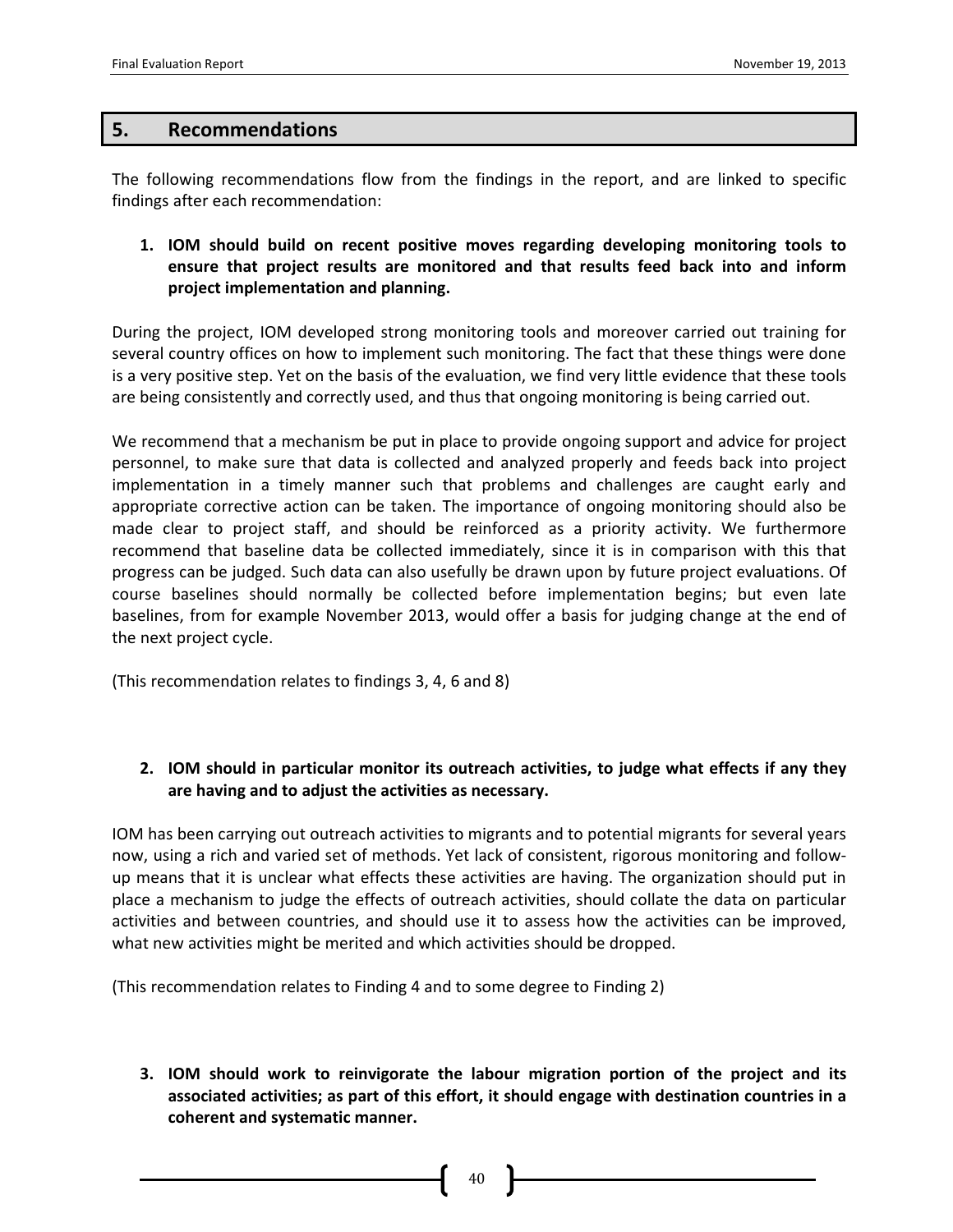The project outcome aimed at working to put in place measures related to labour migration (outcome 3) was a key activity that seeks to address the root of the problem of irregular migration rather than just treating the symptoms. As was noted in Finding 5, the activity was not very effectively carried out due to a variety of factors, and was subsequently dropped from Phase IV of the project. In light of the (reported) efforts and progress made on this outcome, and given its focus on root causes (which would contribute significantly to addressing the other expected outcomes of the project), IOM should develop and implement an effective strategy to build on the reported momentum and enthusiasm that have so far been generated on this area of activity. It should do so in consultation and collaboration with other key actors in the region, particularly ILO.

As part of this strategy, IOM should outline and begin to implement a plan for engaging with destination countries in general and Saudi Arabia in particular. As outlined in Finding 8, inclusion of destination countries is key to having a broad and all-encompassing effort to improve labour migration issues. Ultimately, these countries should also be incorporated into the project's efforts to improve regional coordination and cooperation (e.g. the annual meeting of the Regional Committee on Mixed Migration).

(This recommendation relates to Finding 5 and to Finding 8)

## 4. IOM should continue to work to build ownership among key stakeholders, especially government actors.

Key stakeholder ownership is needed to ensure the engagement and commitment of relevant actors, and thus effective implementation in the short term. In the longer term, it is necessary for addressing larger objectives, ensuring legitimacy/relevance and, ultimately, sustainability.

IOM has started to build ownership through awareness raising activities, combined with capacity building. This is a good practice that should continue and that should be strengthened, ensuring that the right individuals are being trained and retained, that new capacities are being used and multiplied within the relevant institutions, and that their effectiveness is being monitored to ensure maximal effects.

(This recommendation relates to findings 1, 3 and 9)

5. IOM should continue to build and enhance its capacity building activities for both individuals and organizations, and should monitor and follow-up on these activities to ensure their effectiveness.

Capacity building is a key part of IOM's efforts to build ownership and to maximize effects. Yet effective capacity building is about much more than simply providing tools and carrying out training activities. It also involves identifying the correct individuals whose capacities should be enhanced, making sure that the capacity building measures stick and affect the individual in the desired way, as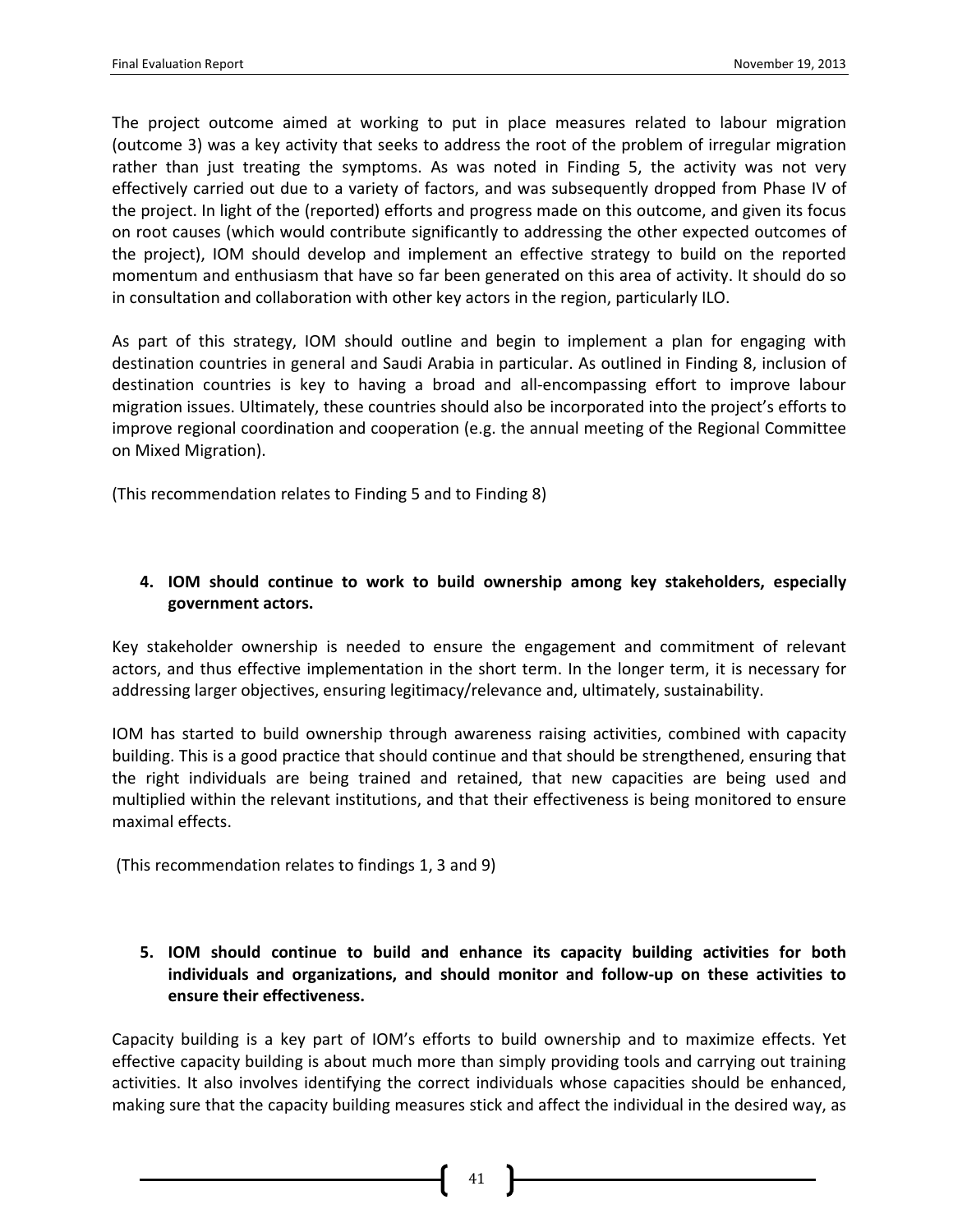well as ensuring that their new abilities feed back into their organization and that the organization is concretely affected in the desired way. This requires monitoring and follow-up in the short and longterm and making the appropriate adjustments as needed.<sup>21</sup>

With this in mind, IOM should build on its existing capacity building measures, and should particularly focus on how it can enhance the measures it undertakes so as to maximize their effects on individuals and organizations.

(This recommendation relates to findings 1, 3, 6 and 9)

## 6. IOM should conduct a capacity needs assessment to determine whether project staff have the requisite technical and project management capacities, and provide additional support as needed to ensure that these needs are met.

Given the financial constraints under which this project operates, it is extremely important for its effectiveness and efficiency that project staff in all countries be of the highest technical and managerial calibre possible in order to ensure that resources are used at maximum efficiency and that opportunities are not lost. In light of the weaknesses identified in Finding 7 with regards to over-extended and under-skilled staff, it is the evaluator's opinion that additional support should be provided in the form of training, coaching or other skill enhancing activities to support those members of staff who need it. This should also allow for a redistribution of tasks to ensure that members of staff are not overextended and can devote appropriate time to all project tasks.

(This recommendation relates to Finding 7)

 $\overline{a}$ 

## 7. IOM should continue to seek out the right balance between the autonomy of the country offices and oversight by the managing office.

This report has highlighted certain inefficiencies and challenges arising from sometimes-problematic internal communication and coordination. To a large extent, these issues arise due to the management structure of a regional project implemented in multiple countries, with authority and to some degree responsibility existing at the centre as well as in-country. To succeed, such a project needs to ensure that there is sufficient autonomy for the implementing offices to be proactive and reactive, but also for the regional coordinator to have good information about what is happening and why as well as the ability to wield some level of control so as to ensure overall project coherence and advancement. The point here is that it is necessary to strike a balance, a process that requires flexibility, adjustment, mutual learning, communication and trust. IOM should pursue this balance by building on communication initiatives such as the tri-weekly phone conversations and the monthly bulletins, and by being proactive early on when the balance is in danger of being lost.

 $21$  See Annex 3 for more information on carrying out capacity building and monitoring and evaluation as an aspect of capacity building.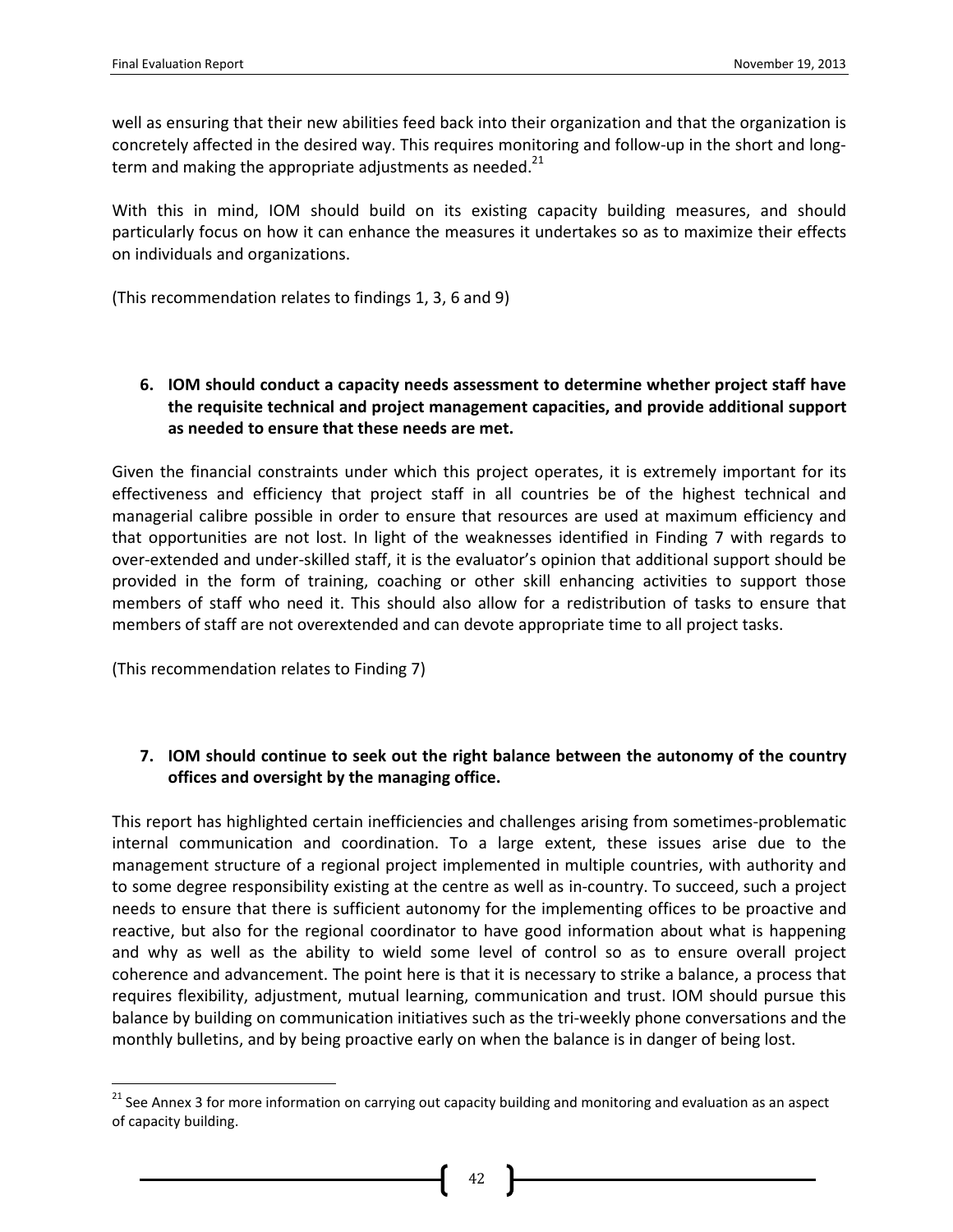(This recommendation relates to findings 6 and 8)

## 8. IOM should decide whether this is a program or a project and adjust its planning and implementation accordingly.

The project under evaluation is funded on a project basis and its planning and design looks like that of a project. In practice however, it in many ways resembles the third phase of a program (with the fourth phase now underway). The problem with this is that programs have different, often more flexible and longer-term, timelines, different exigencies and opportunities in terms of planning and in terms of activities, and even different organizational characteristics (in terms of such things as the qualities that they seek out and reward in their staff, their priorities and their institutional structure). Indeed, many of the challenges and weak results of the project can be traced to this inconsistency; for example, the fact that implementation for many activities began late in the project cycle or that longer-term activities registered relatively little progress would in many ways be interpreted differently within the context of a program.

IOM should resolve this inconsistency by deciding that it is a project and running it like a project or deciding that it is a program and running it like a program, even if funding is on an annual basis. In the former scenario, planning, implementation, and, importantly, expectations could be adjusted accordingly based on the actual timeline. In the latter scenario, strong long-term and short-term planning could frame annual activities, governments could be included in the planning and design process (offering the advantage of increasing government ownership and thus engagement, as well as enhancing sustainability), better monitoring and reporting could inform adjustments to activities and thus increase their effectiveness, and the organization could more effectively shape itself to deliver stronger short and long-term results. While recognizing that the latter scenario would be a difficult one to implement and could take time, the rewards that could flow from it in terms of project results are significant and would thus justify the challenges in overcoming those difficulties.

(This recommendation relates primarily to Finding 6, as well as to Finding 1)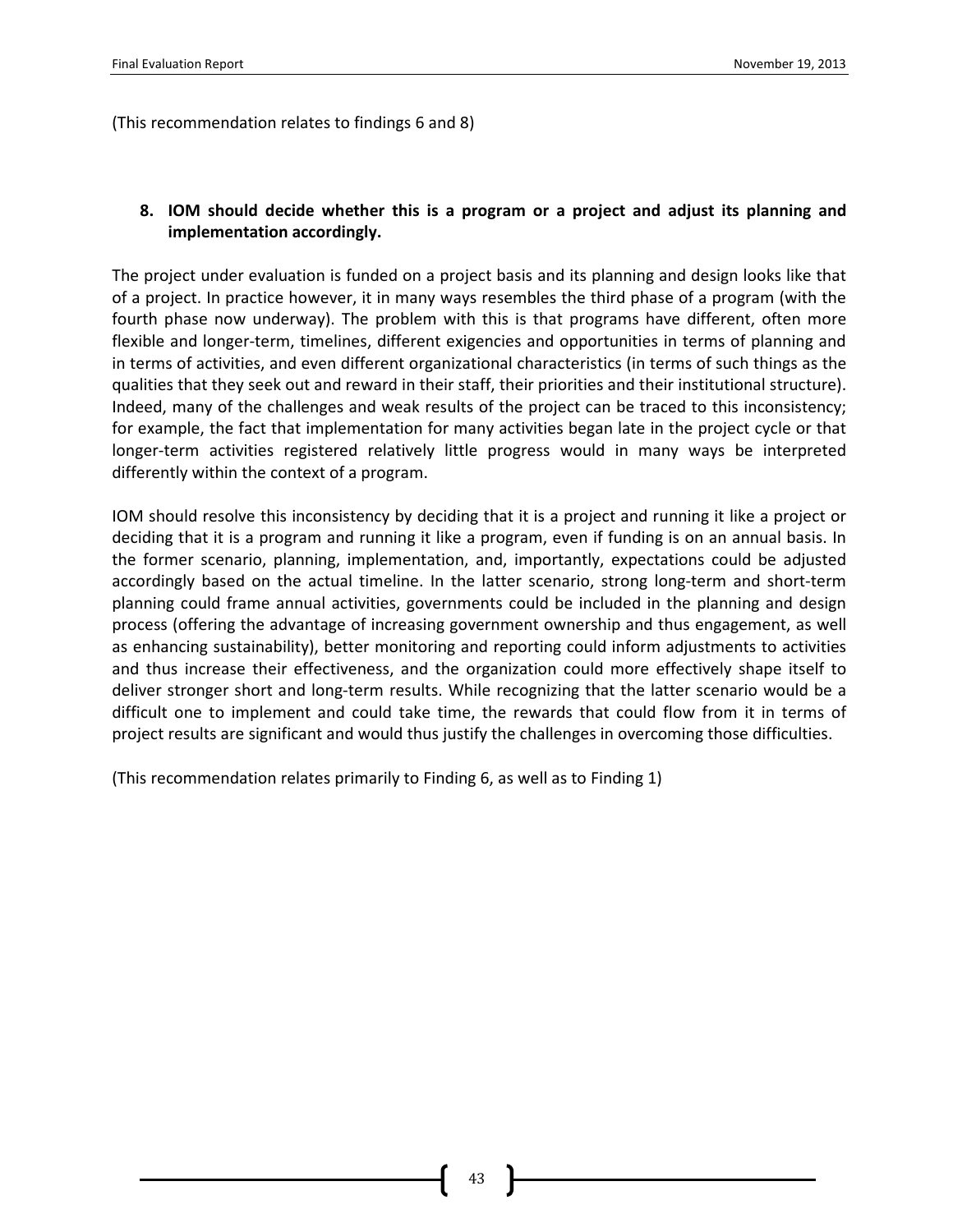# Annex 1. Terms of Reference

# Evaluation of the IOM project "Horn/Gulf of Aden/Yemen: Improving Protection of Migrants – Phase III"

## Evaluation context

The International Organization for Migration (IOM) is committed to the principle that humane and orderly migration benefits migrants and society. As the leading international organization for migration, IOM acts with its partners in the international community to: assist in meeting the growing operational challenges of migration management; advance understanding of migration issues; encourage social and economic development through migration, and; uphold the human dignity and well-being of migrants.

Due to a variety of factors the Horn of Africa remains an area where volatile, insecure conditions continue to motivate large numbers of people to move within and across borders. These irregular migration flows include refugees, asylum seekers, smuggled and trafficked persons, and economic migrants. The push and pull factors mobilizing these population movements are varied, with some migrants fleeing from the Horn of Africa due to political unrest, persecution, and conflict, while others are leaving situations of extreme resource scarcity, drought, crop failure, food insecurity, and severe poverty.

IOM has been working with government and partners in Kenya, Somalia, Djibouti, Ethiopia, and Yemen to promote the human management of these migration flows through the project "Horn/Gulf of Aden/Yemen: Improving Protection of Migrants – Phase III." This project was implemented from October 2012 to September 2013 and aimed to:

- 1. Improve regional coordination, cooperation, and capacity in mixed migration management;
- 2. Mitigate and address protection concerns of migratory populations; and
- 3. Improve frameworks for regularized labour migration out of the Horn of Africa to Gulf States.

# Evaluation purpose

IOM conducts project and programme evaluations as part of its commitment to improved results based management. Evaluation results are used to improve decision-making and evaluate performance, and to improve project and programme design and implementation. The purpose of this evaluation is to review the effectiveness of the project, assess prospects for sustainability, identify and document lessons learned and best practices, and inform the development of follow up projects and programmes.

## Evaluation scope

This evaluation will focus solely on the project entitled "Horn/Gulf of Aden/Yemen: Improving Protection of Migrants – Phase III." This project was implemented in Djibouti, Ethiopia, Kenya, Somalia (Somaliland and Puntland), and Yemen from October 2012 to September 2013.

# Evaluation criteria

The objectives of the evaluation are to:

- 1. Assess the relevance of the project's intended results.
- 2. Assess the efficiency and cost-effectiveness of project implementation.
- 3. Assess the effectiveness of the project in reaching its stated objectives.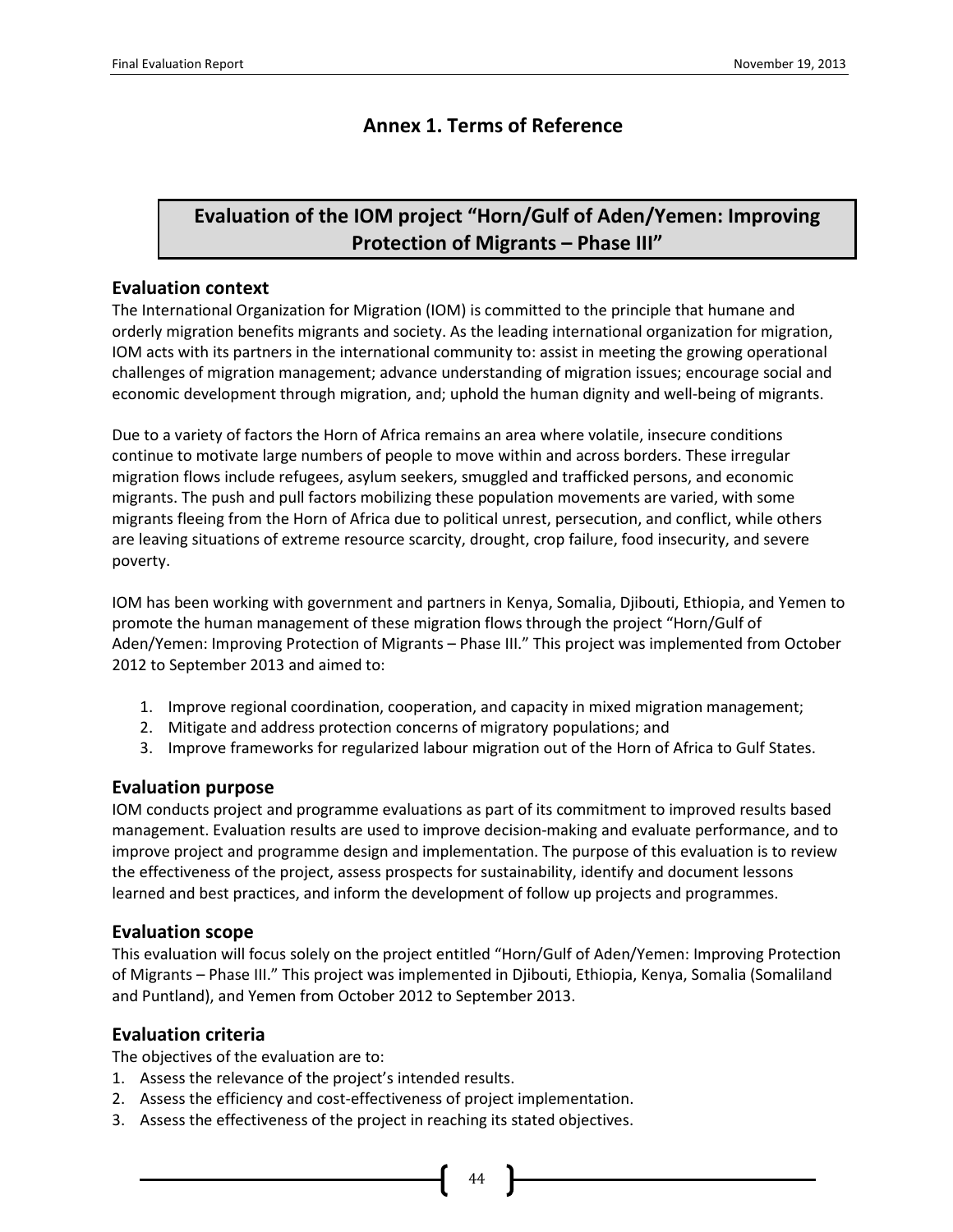- 4. Assess prospects for sustainability.
- 5. Assess the appropriateness of the project design and management arrangements for achieving its stated objectives
- 6. Identify lessons learned and best practices.
- 7. Assess existing proposed follow up programmes and make recommendations for improvements.

## Evaluation questions

A complete list of evaluation questions and sub-questions will be jointly developed together with the evaluation consultant. The below questions are indicative of the types of questions to be addressed in the evaluation:

#### Relevance

- 1. How appropriate are the project's intended results for the context within which it operates?
- 2. What is the theory of change underlying the project?
- 3. To what extent were the needs of stakeholders and the regional governments taken into account in project design?

#### Effectiveness

- 4. To what extent did the project promote humane management of mixed migration flows in the Horn of Africa?
- 5. To what extent did the project's activities lead to improved regional coordination, cooperation, and capacity in mixed migration management?
- 6. To what extent did the project's activities mitigate and address protection concerns of migratory populations in the region?
- 7. To what extent did the project's activities improve frameworks for regularized labour migration out of the Horn of Africa to Gulf States?
- 8. Were project activities implemented as planned and on schedule?
- 9. What is the quality of the project outputs and/or the project activities?

#### Process and efficiency

- 10. How cost-effective is the project?
- 11. How efficient is the overall management of the project?
- 12. How appropriate is project design to achieve its objectives in the context in which it operates?
- 13. What external factors affected the implementation of the project and how were they managed?
- 14. How effectively were the programme performance and results monitored?

#### Sustainability

- 15. Were suitable strategies for sustainability developed and implemented?
- 16. To what extent are the project results likely to be sustained in the long-term?

## Evaluation deliverables

The consultant will produce the following:

- 1. A revised terms of reference for the evaluation, if required.
- 2. A draft evaluation inception report, inclusive of evaluation matrix (questions and sub questions, indicators and data sources), proposed methodology, and proposed work plan.
- 3. A final inception report, incorporating IOM's comments and agreed upon work plan.
- 4. A powerpoint presentation debrief at the end of on-site data collection.
- 5. A draft evaluation report.

45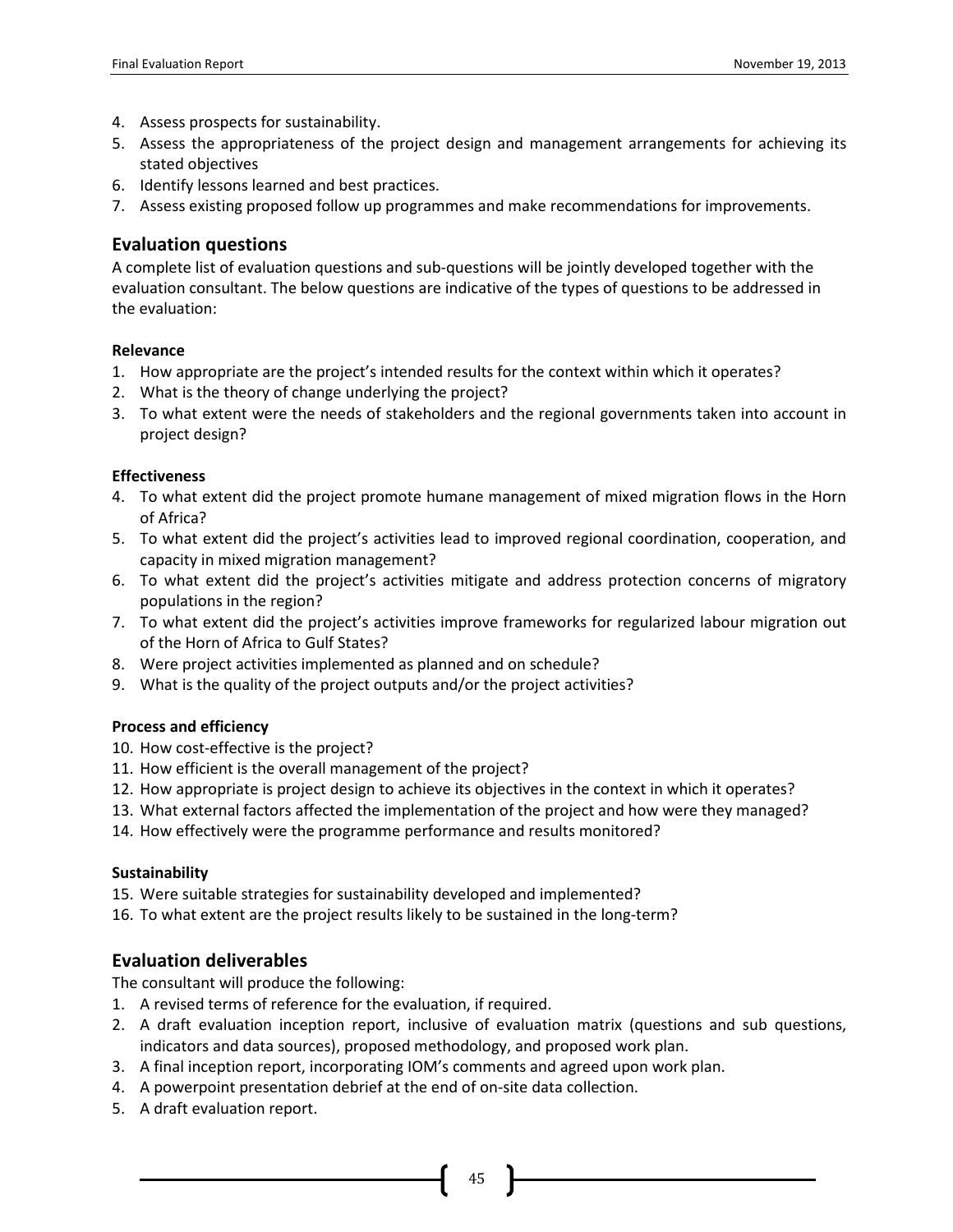#### 6. A final evaluation report.

## Evaluation methodology

Review of existing reports and documents; in-depth interviews with key informants such as front line law enforcement officials, government officials, and members of local, national, and regional coordination bodies; and questionnaires and focus group discussions with migrants.

For the document review, the following documents will be provided upon signature of contract:

- Project document
- Project budget
- Interim reports and final reports
- Monitoring reports
- IOM strategy papers

Assistance will be provided in the identification of key stakeholders, and in organizing the schedule of interviews, focus groups, and site visits.

#### Evaluation workplan

The detailed evaluation workplan will be agreed upon between the project manager in IOM Kenya and the consultant. The evaluation will take place over a five-week period, including two weeks travel and in country time in Kenya, Ethiopia, Djibouti, and Yemen. A general workplan is presented below.

| <b>Activity</b>                                    | <b>Days</b> | Location                                    | 1 | 2 | 3 | 4 | 5  |
|----------------------------------------------------|-------------|---------------------------------------------|---|---|---|---|----|
| Initial document review and revision of ToRs       | 3           | Home-based                                  | X |   |   |   |    |
| Draft inception brief (2 to 5 pages)               | 1           | Home-based                                  | X |   |   |   |    |
| Travel                                             |             |                                             | X |   |   |   |    |
| Management interviews and meetings                 | 2           | Kenya                                       |   | x |   |   |    |
| Final inception brief                              | 1           | Kenya                                       |   | Χ |   |   |    |
| Travel, in country interviews, and data collection | 14          | Kenya, Ethiopia,<br>Djiobouti, and<br>Yemen |   | X | X |   |    |
| Travel                                             |             |                                             |   |   | X |   |    |
| Draft evaluation report                            | 5           | Home-based                                  |   |   |   | X |    |
| Final evaluation report                            | 2           | Home-based                                  |   |   |   |   | X. |

#### Schedule of events, deliverables, and payments

Payments will be made in two installments according to the following schedule:

| <b>Description</b>                | <b>Installment</b>          | <b>Approximate dates</b> | Payment |
|-----------------------------------|-----------------------------|--------------------------|---------|
| Signature of contract and revised |                             | 01 October               |         |
| ToR                               |                             |                          |         |
| Travel and field work             |                             | 09 to 24 October         |         |
| Draft inception report            | 1 <sup>st</sup> installment | 10 October               |         |
| Final inception report            |                             | 23 October               |         |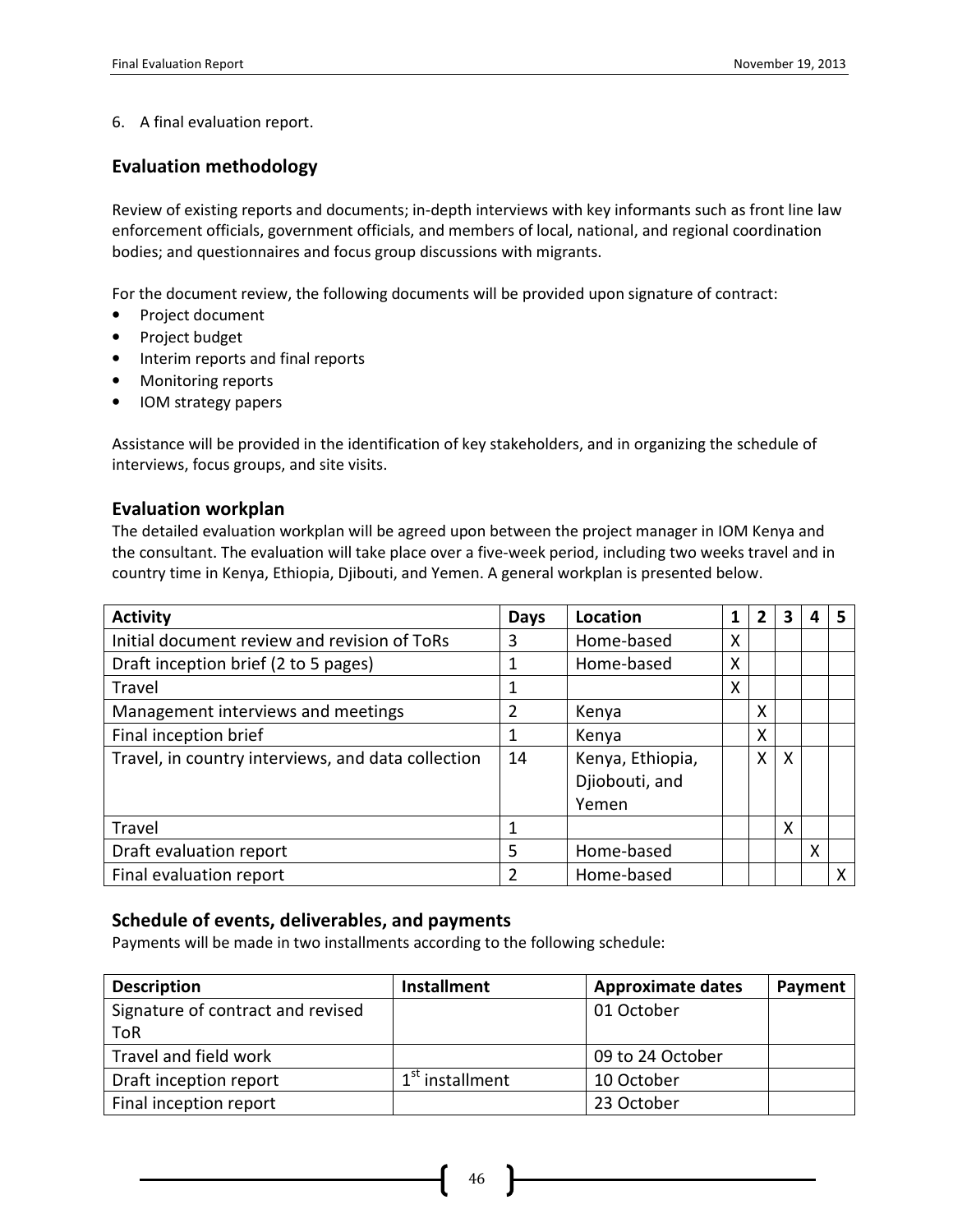| Powerpoint debrief             |                           | 23 October         | 50% |
|--------------------------------|---------------------------|--------------------|-----|
| Draft evaluation report        |                           | 06 November        |     |
| IOM review of draft report and |                           | $07 - 10$ November |     |
| submission of consolidated     |                           |                    |     |
| feedback                       |                           |                    |     |
| Final evaluation report        | 2 <sup>nd</sup> and final | 13 November        | 50% |
|                                | installment               |                    |     |

## Required Competencies

#### Behavioural

- takes responsibility and manages constructive criticism;
- works effectively with all clients and stakeholders;
- promotes continuous learning; communicates clearly;
- takes initiative and drives high levels of performance management;
- plans work, anticipates risks and sets goals within area of responsibility;
- displays mastery of subject matter;
- contributes to a collegial team environment;
- creates a respectful office environment free of harassment and retaliation and promotes the prevention of sexual exploitation and abuse (PSEA);
- incorporates gender-related needs, perspectives, and concerns, and promotes equal gender participation
- displays awareness of relevant technological solutions;
- works with internal and external stakeholders to meet resource needs of IOM.

#### **Technical**

- delivers on set objectives on hardship situations;
- effectively coordinates actions with other implementing partners;
- works effectively with local authorities, stakeholders, beneficiaries and the broader community to advance country office or regional objectives.

# Required Qualifications and Experience

- completed advanced university degree from an accredited academic institution preferably in Management, Business Administration or related field;
- five years of professional experience (or seven years for candidates holding a first level university degree) in project monitoring and evaluation);
- previous experiences with IOM and with UN specialized agencies an advantage;
- experience in liaising with national and international organizations.

#### Languages

Fluency in English is required. Working knowledge of French, Arabic, and/or local languages an advantage.

#### Mode of Application:

Submit cover letter and CV including daytime telephone and e-mail address to:- International Organization for Migration (IOM), Human Resources Department, P.O. Box 55040 – 00200, Nairobi, Kenya or send via e-mail to hrnairobi@iom.int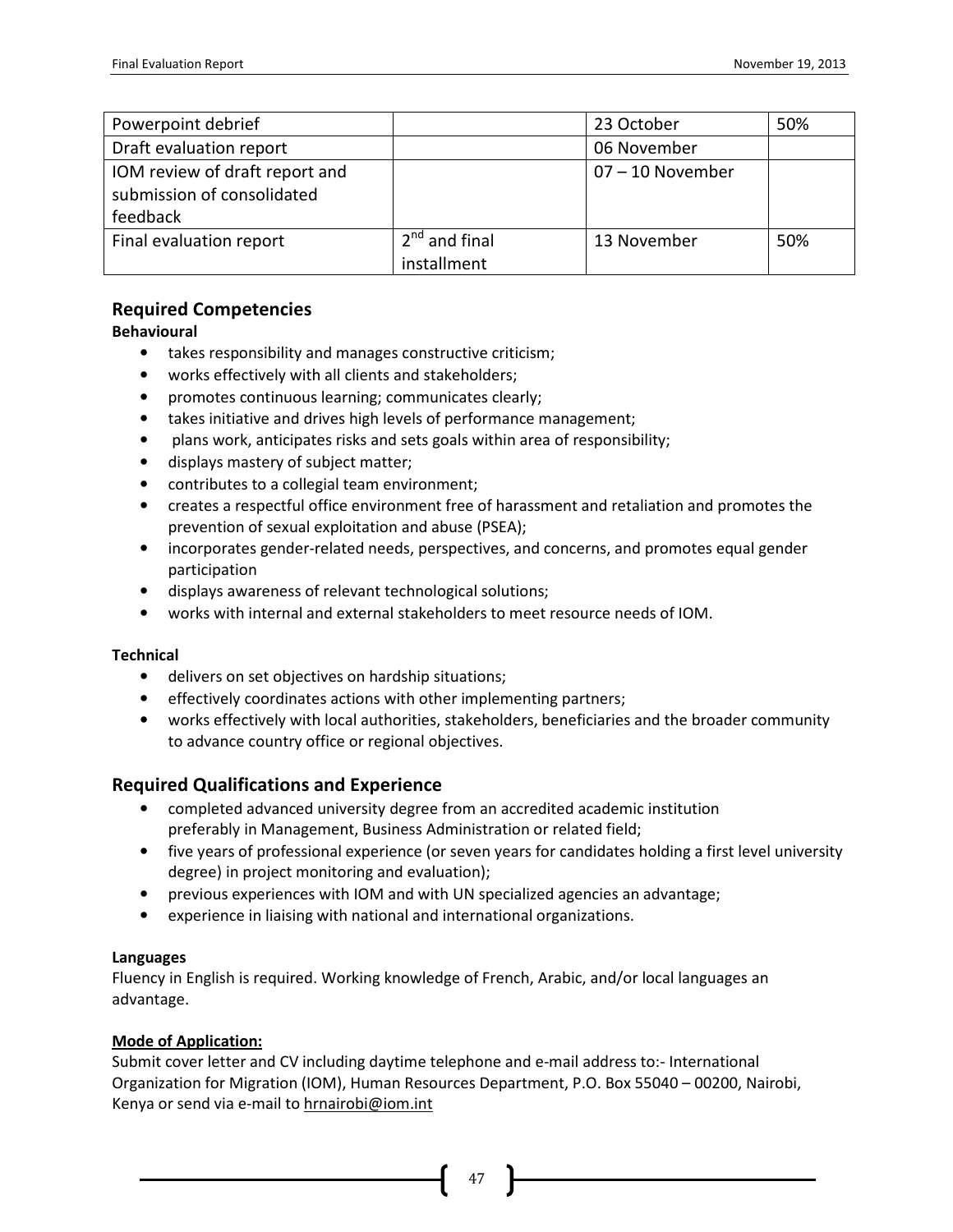# CLOSING DATE: 9TH September, 2013

Only shortlisted applicants will be contacted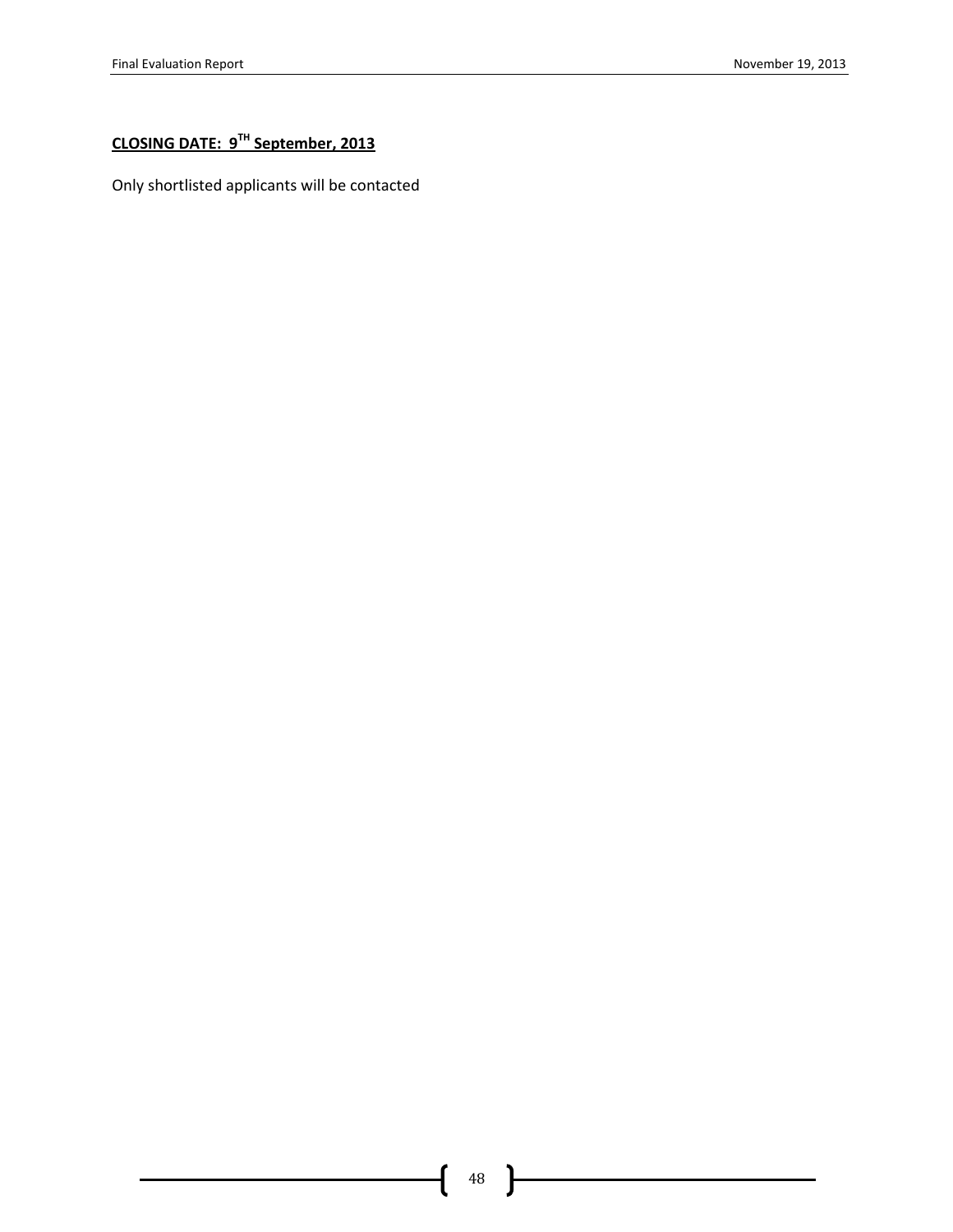| <b>Issue</b>     | <b>Main Questions</b>                                                                                                        | <b>Sub Questions</b>                                                                                                                                                                                                                                                                                                                                                                                                            | <b>Sources of Data</b>                                                                                                                                           | <b>Methods of</b><br><b>Data Analysis</b>                                                 | <b>Comments</b> |
|------------------|------------------------------------------------------------------------------------------------------------------------------|---------------------------------------------------------------------------------------------------------------------------------------------------------------------------------------------------------------------------------------------------------------------------------------------------------------------------------------------------------------------------------------------------------------------------------|------------------------------------------------------------------------------------------------------------------------------------------------------------------|-------------------------------------------------------------------------------------------|-----------------|
| <b>Relevance</b> | How appropriate are the<br>project's intended results<br>for the context within<br>which it operates?                        | Is there a demonstrated need for the project and its<br>activities?<br>Are the project objectives in line with IOM's<br>strategy, priorities and expertise?                                                                                                                                                                                                                                                                     | Global documents<br>and expectations<br>Regional<br>documents<br>Country<br>documents<br><b>IOM</b> strategy<br>papers                                           | <b>Document</b><br>review                                                                 |                 |
|                  | What is the theory of<br>change<br>underlying<br>the<br>project?                                                             | What are the hypotheses and assumptions within<br>the theory of change and to what degree are these<br>reasonable?<br>To what extent are the causal links between<br>outputs, outcomes and results and related<br>assumptions clearly defined and realistic?                                                                                                                                                                    | Project proposal<br>and design<br>documents<br>Interviews with<br>IOM, project<br>partners<br>Best practices in<br>project design<br>and relevant<br>literatures | Document<br>review<br>Semi-structured<br>interviews<br>Evaluation<br>literature           |                 |
|                  | To what extent were the<br>needs of stakeholders and<br>the regional governments<br>taken into account in<br>project design? | To what extent were stakeholders consulted during<br>the design phase of the project? How were they<br>consulted, what input was taken into consideration,<br>and to what extent?<br>To what extent is the project aligned with the<br>priorities of key stakeholders and of regional<br>governments? To what extent is it aligned with<br>their identified needs and operational capacities?<br>Human and financial resources? | Project planning<br>documents<br>Interviews with<br>key stakeholders<br>Interviews with<br>government<br>representatives                                         | <b>Document</b><br>review<br>Semi-structured<br>interviews<br>Potentially<br>focus groups |                 |

# Annex 2. Evaluation Matrix

49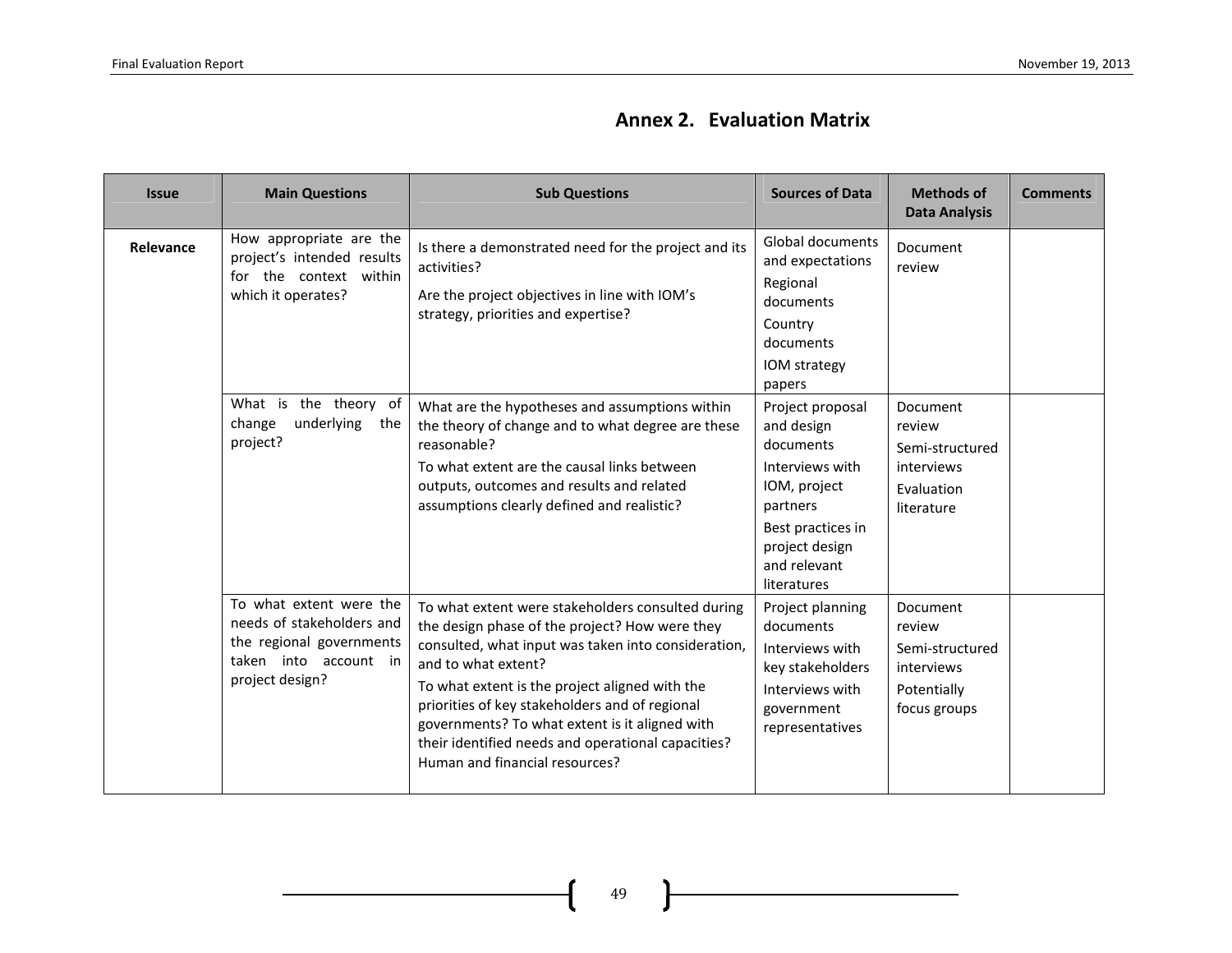| <b>Effectiveness</b> | To what extent did the<br>project promote humane<br>management of mixed<br>migration flows in the<br>Horn of Africa?                                           | What are the best practices in humane<br>management of mixed migration flows?<br>Do the project outputs, outcomes and objectives<br>reflect the promotion of such best practices?<br>How successful have the activities been with<br>respect to outputs, outcomes and progress toward<br>impact?<br>Does evidence exist that the project has successful,<br>proven outputs?<br>That is has achieved sustainable outcomes and<br>progress toward impact? | Project planning<br>documents<br>Monitoring and<br>evaluation reports<br>IOM interviews                                            | Document<br>review<br>Semi-structured<br>interviews |
|----------------------|----------------------------------------------------------------------------------------------------------------------------------------------------------------|---------------------------------------------------------------------------------------------------------------------------------------------------------------------------------------------------------------------------------------------------------------------------------------------------------------------------------------------------------------------------------------------------------------------------------------------------------|------------------------------------------------------------------------------------------------------------------------------------|-----------------------------------------------------|
|                      | To what extent did the<br>project's activities lead to<br>improved<br>regional<br>coordination, cooperation,<br>and capacity in mixed<br>migration management? | Has there been improved regional coordination,<br>cooperation, and capacity in mixed migration<br>management? In what regard and to what degree?<br>Are there any other factors, including other actors<br>working toward similar goals, which could be<br>responsible for results?<br>Does the project build on and complement the<br>work of existing actors working toward similar<br>goals? (if any)                                                | Project planning<br>and reporting<br>documents<br>Documentation<br>from partners<br>Interviews with<br>IOM and project<br>partners | Document<br>review<br>Semi-structured<br>interviews |
|                      | To what extent did the<br>project's activities mitigate<br>and address protection<br>concerns of<br>migratory<br>populations in the region?                    |                                                                                                                                                                                                                                                                                                                                                                                                                                                         | Project planning<br>and reporting<br>documents<br>Interviews with<br>IOM and project<br>partners                                   | Document<br>review<br>Semi-structured<br>interviews |
|                      | To what extent did the<br>project's activities improve<br>frameworks<br>for<br>regularized<br>labour<br>migration out of the Horn<br>of Africa to Gulf States? | What changes have been made to the frameworks<br>for labour migration?<br>What effect have these had on self-regulation of<br>private agencies?<br>On labour migration flows? (have they been used<br>by migrants?)                                                                                                                                                                                                                                     | Project<br>documents<br>Interviews with<br>IOM and project<br>partners                                                             | Document<br>review<br>Semi-structured<br>interviews |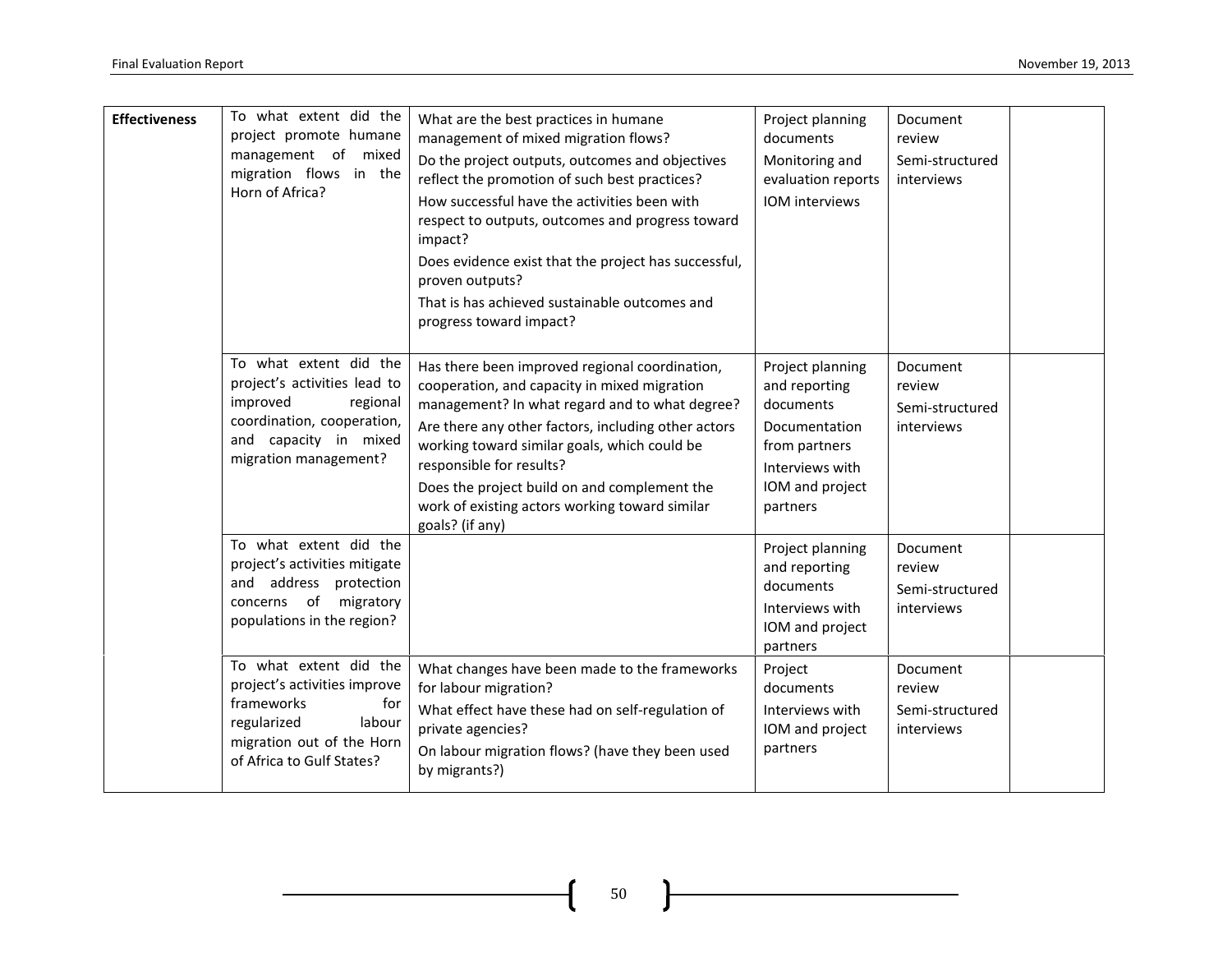-

|                                         | Were project activities<br>implemented as planned<br>and on schedule?           | Which activities were on time and which<br>encountered challenges? What specific challenges<br>did particular activities encounter?<br>To what degree did the challenges occur within<br>phase III of the project vs. resulting from previous<br>phases? To what degree could and/or did the<br>challenges have been anticipated and planned for?<br>To what degree were they external to the project<br>or internal to it? | Monitoring and<br>evaluation reports<br>Interviews with<br><b>IOM</b>                                                                      | Document<br>review<br>Semi-structured<br>interviews |  |
|-----------------------------------------|---------------------------------------------------------------------------------|-----------------------------------------------------------------------------------------------------------------------------------------------------------------------------------------------------------------------------------------------------------------------------------------------------------------------------------------------------------------------------------------------------------------------------|--------------------------------------------------------------------------------------------------------------------------------------------|-----------------------------------------------------|--|
|                                         | What is the quality of the<br>project outputs and/or the<br>project activities? | To what extent did each output achieve its<br>indicator, and why?<br>To what extent did each of them contribute to<br>meeting the respective project objectives? (to what<br>degree was this a result of project design vs.<br>implementation)<br>Did each output meet the needs of beneficiaries?                                                                                                                          | Project<br>documents<br>Monitoring and<br>evaluation reports<br>Interviews with<br>IOM and project<br>partners                             | Document<br>review<br>Semi-structured<br>interviews |  |
| <b>Process and</b><br><b>Efficiency</b> | How cost-effective is the<br>project?                                           | To what extent were the appropriate resources<br>(human/financial) allocated to the functioning of<br>the project, given its wide range of beneficiaries<br>and activities?<br>To what degree were those resources appropriately<br>allocated to particular parts of the projects?                                                                                                                                          | Project<br>documents<br>Budget/finance<br>documents<br>Interviews with<br>IOM and project<br>partners<br>Comparison with<br>best practices | Document<br>review<br>Semi-structured<br>interviews |  |
|                                         | How efficient is the overall<br>of<br>management<br>the<br>project?             | To what extent was the project efficiently designed,<br>planned, implemented, monitored and evaluated<br>over the 2012-2013 period?<br>What were the key strengths, areas for<br>improvements and lessons learned?<br>To what extent were project activities implemented<br>within planned budgets?                                                                                                                         | Project<br>documents<br>Budget/finance<br>documents<br>Interviews with<br><b>IOM</b><br>Comparison with<br>best practices                  | Document<br>review<br>Semi-structured<br>interviews |  |
|                                         | How appropriate is project<br>design to achieve its                             | Were the appropriate activities/outputs chosen in<br>relation to project objectives?                                                                                                                                                                                                                                                                                                                                        | Global documents<br>Comparison with                                                                                                        | Document<br>review                                  |  |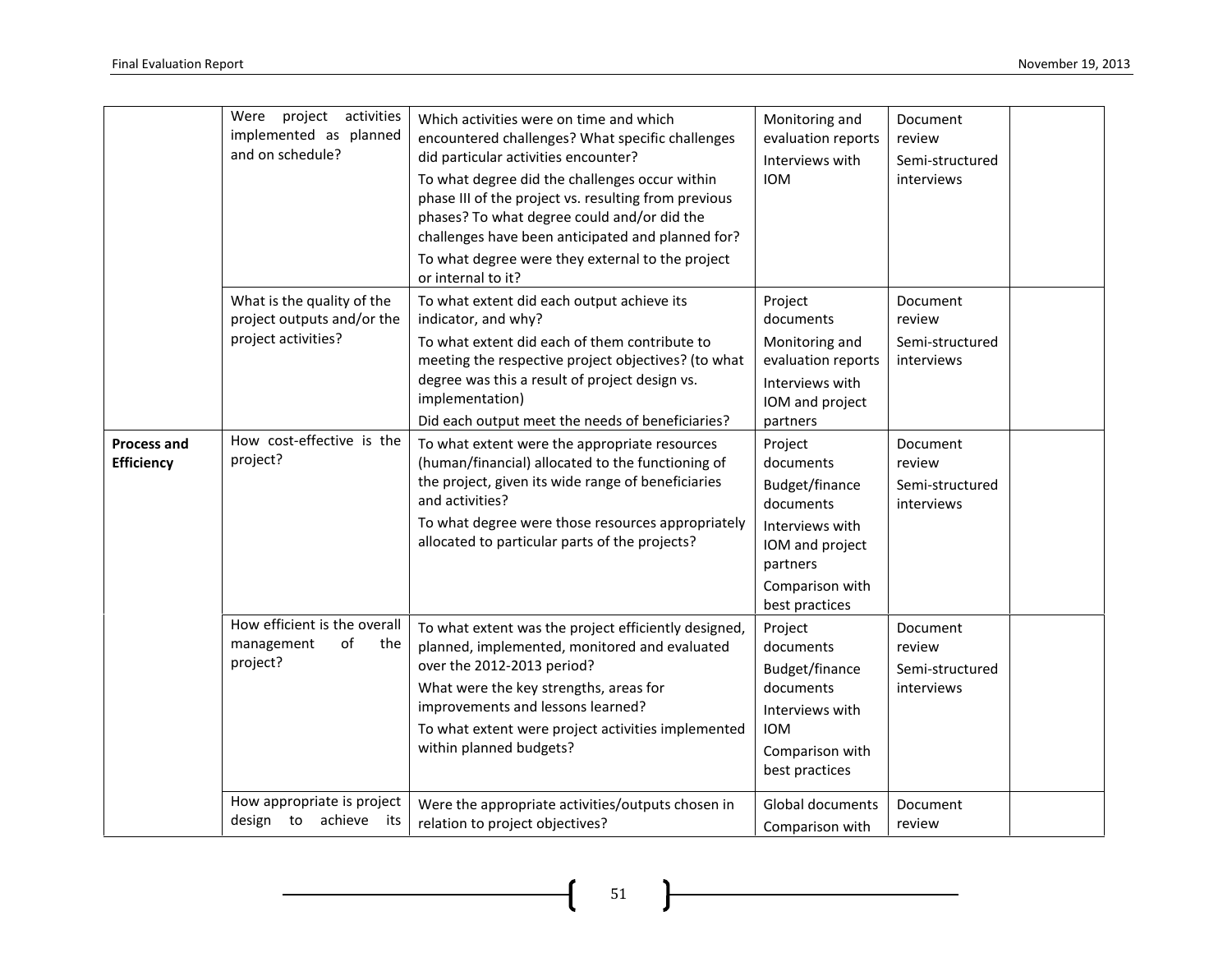|                       | objectives in the context in<br>which it operates?<br>factors<br>What<br>external<br>affected<br>the<br>of the<br>implementation<br>project and how were they<br>managed? | Were potential impacts of external factors planned<br>for and anticipated to the extent possible?                                                                                                                                                                                                                              | best practices<br>Interviews with<br><b>IOM</b><br>Project<br>documents<br><b>Global documents</b><br>Interviews with<br><b>IOM</b><br>Interviews with<br>project partners | Semi-structured<br>interviews<br>Document<br>review<br>Semi-structured<br>interviews |  |
|-----------------------|---------------------------------------------------------------------------------------------------------------------------------------------------------------------------|--------------------------------------------------------------------------------------------------------------------------------------------------------------------------------------------------------------------------------------------------------------------------------------------------------------------------------|----------------------------------------------------------------------------------------------------------------------------------------------------------------------------|--------------------------------------------------------------------------------------|--|
|                       | How effectively were the<br>programme performance<br>and results monitored?                                                                                               | Was there an appropriate monitoring and<br>evaluation system in place, with proper indicators?<br>Was formal reporting carried out regularly?<br>To what degree did reports help improve the<br>project during its lifetime, and how will it help in<br>the planning and implementation of future<br>initiatives of this sort? | Project<br>documents<br>Interviews with<br><b>IOM</b>                                                                                                                      | Document<br>review<br>Semi-structured<br>interviews                                  |  |
| <b>Sustainability</b> | Were suitable strategies<br>sustainability<br>for<br>developed<br>and<br>implemented?                                                                                     | Has ownership of the project been taken over by<br>national partners?<br>Have sources of financing been identified for the<br>post-project period/for additional phase(s)?<br>Have follow-ups on training been planned, to see<br>whether trainees retain and are using what they<br>were taught?                              | Project planning<br>documents<br>Monitoring and<br>evaluation<br>documents<br>Interviews with<br><b>IOM</b><br>Interviews with<br>project partners                         | Document<br>review<br>Semi-structured<br>interviews                                  |  |
|                       | To what extent are the<br>project results likely to be<br>sustained in the long-<br>term?                                                                                 | Which results will be sustainable and why/which<br>results will not be sustainable and why?<br>Are specific sustainability measures in place? If not,<br>what will make it possible to sustain project<br>activities in the long-term?                                                                                         | Project<br>documents<br>IOM strategy<br>papers<br>Interviews with<br><b>IOM</b><br>Interviews with<br>project partners                                                     | Document<br>review<br>Semi-structured<br>interviews                                  |  |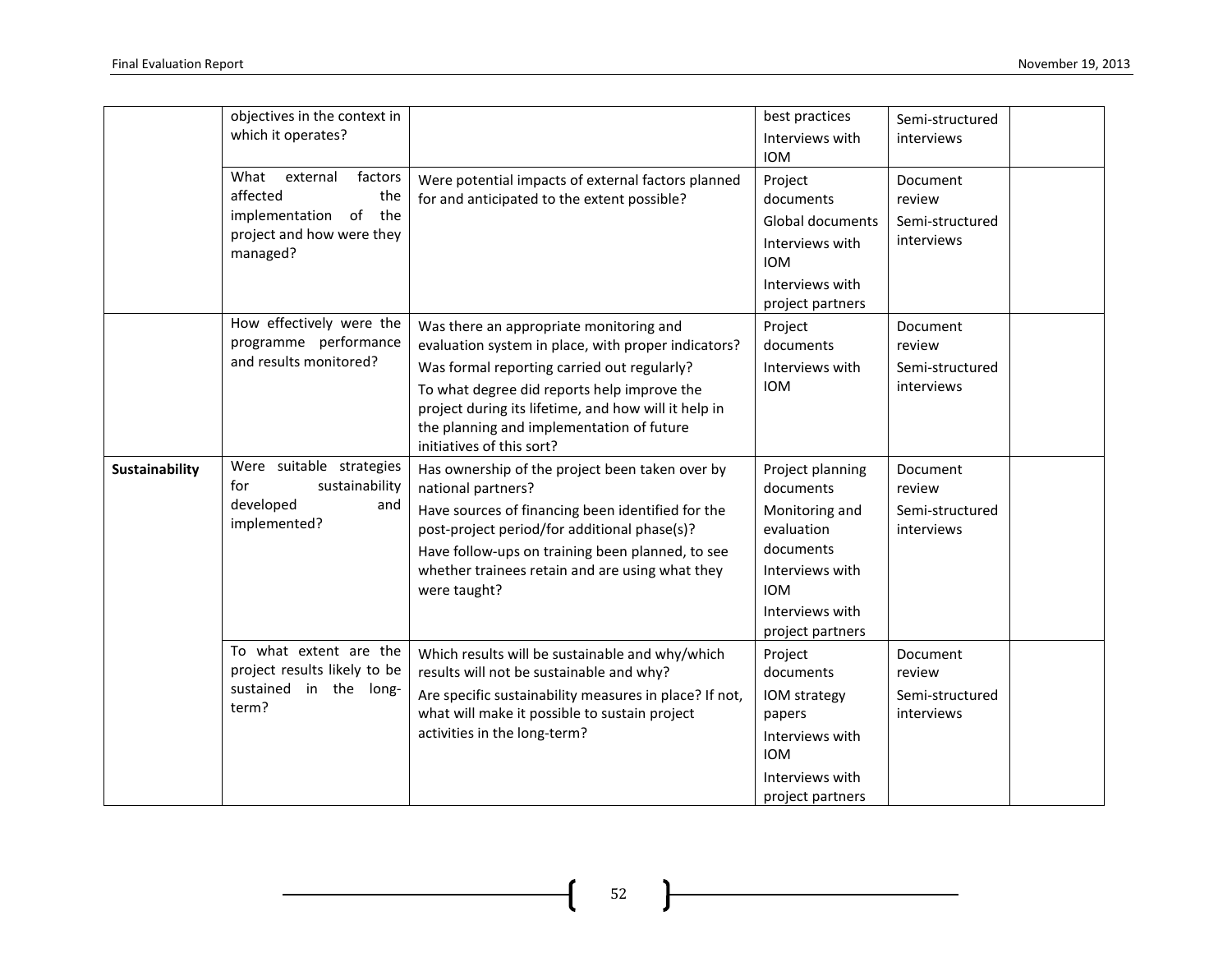53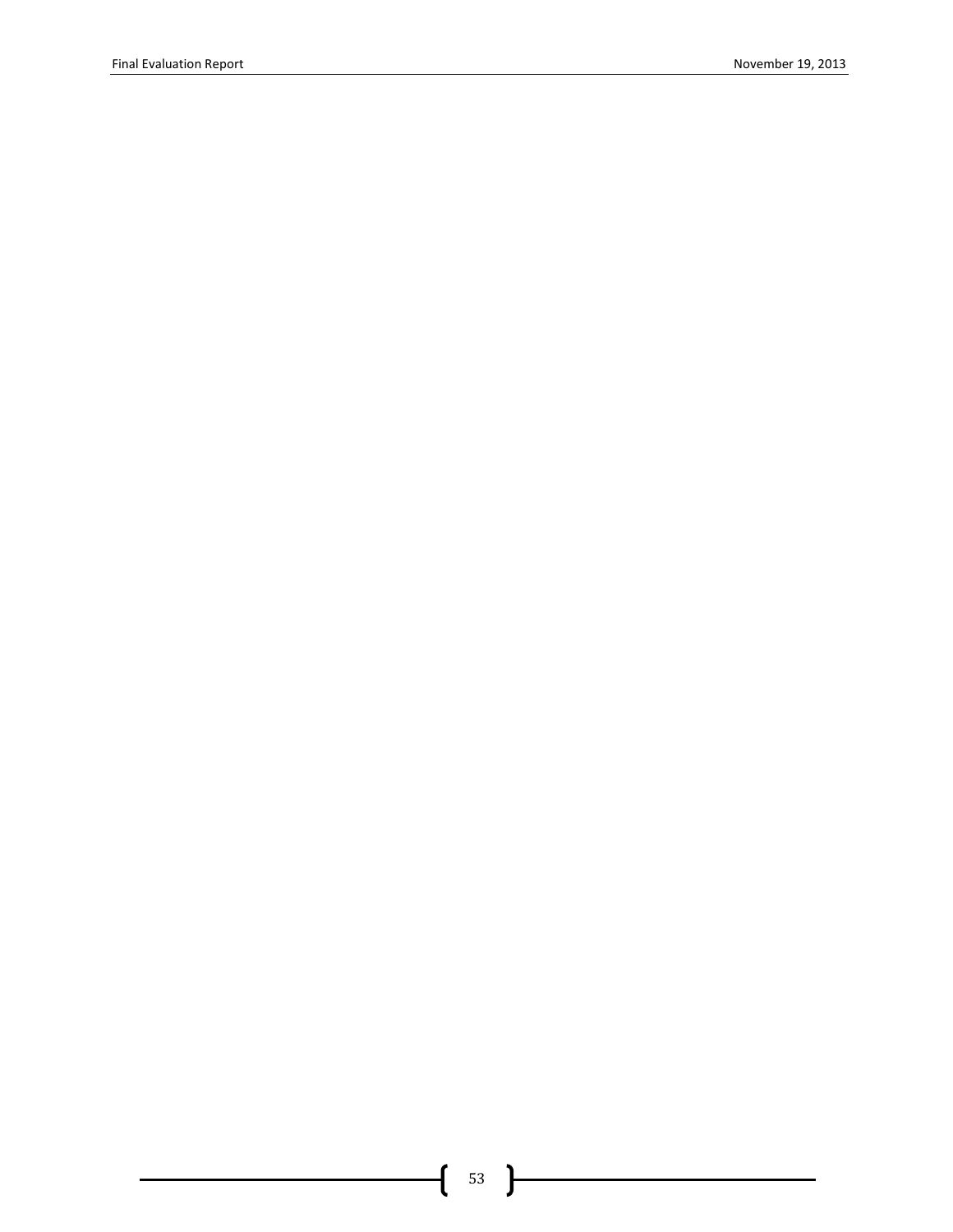# Annex 3. Capacity building and Monitoring and Evaluation

This Annex is meant to inform general understanding of capacity building and monitoring and evaluation of capacity building. It also includes a section that specifically looks at tracer studies.

## What is capacity building?

 $\overline{a}$ 

Capacity building is often understood as a purposeful, external intervention or support with the intention of strengthening capacity over time by facilitating or catalyzing change.<sup>22</sup> The focus of M&E is therefore not only capacity development (changes in capacity at individual, organisation or societal level) but also the extent to which this is supported or hindered by external interventions.

Capacity development is the process by which individuals, organizations, institutions and societies develop abilities to perform functions, solve problems and set and achieve objectives. It needs to be addressed at three inter-related levels: individual, institutional and societal. Specifically, capacity building encompasses a given country's human, scientific, technological, organizational, institutional and resource capabilities. It is further understood that this process involves three interrelated levels, specifically the individual, organisational and societal levels. In all cases, capacity development must be understood as a continuous, long term process.

- Individual level: this is the most commonly used approach. It generally takes the form of training courses, workshops, or seminars, through which participants acquire knowledge and/or tools that will allow them, at the personal or individual level, to perform their duties with a higher level of professionalism.
- Organisational level: this relates to the formal entities that comprise a group of people in pursuit of a common goal. This type of capacity building represents an organisational investment to promote the continuity of newly acquired capacities, with or without continuity in personnel. It usually requires efforts to provide the administrative or technical tools needed to facilitate organisational effectiveness and appropriate management of activities and budgets.
- Societal level: capacity development at the societal level is required to support the paradigm of a more interactive public administration that learns equally from its actions and from the feedback it receives from the population at large. In order for public administration to be seen as a responsive and accountable service provider, whose performance needs to be monitored, societal change is required.

At the organisational level, capacity building is carried out for a variety of different purposes. Broadly, these can be divided into two. Technical capacity building is aimed at addressing a specific issue concerning an organisation's activities. Technical capacity building would not normally be expected to involve an organisation in a fundamental process of change, and would be unlikely to touch on the culture, vision, values or other core elements of that organisation. Technical capacity

<sup>22</sup> Compendium of basic terminology in governance and public administration, United Nations, Economic and Social Council (2006). Document E/C.16/2006/4. Available at:

```
http://unpan1.un.org/intradoc/groups/public/documents/un/unpan022332.pdf
```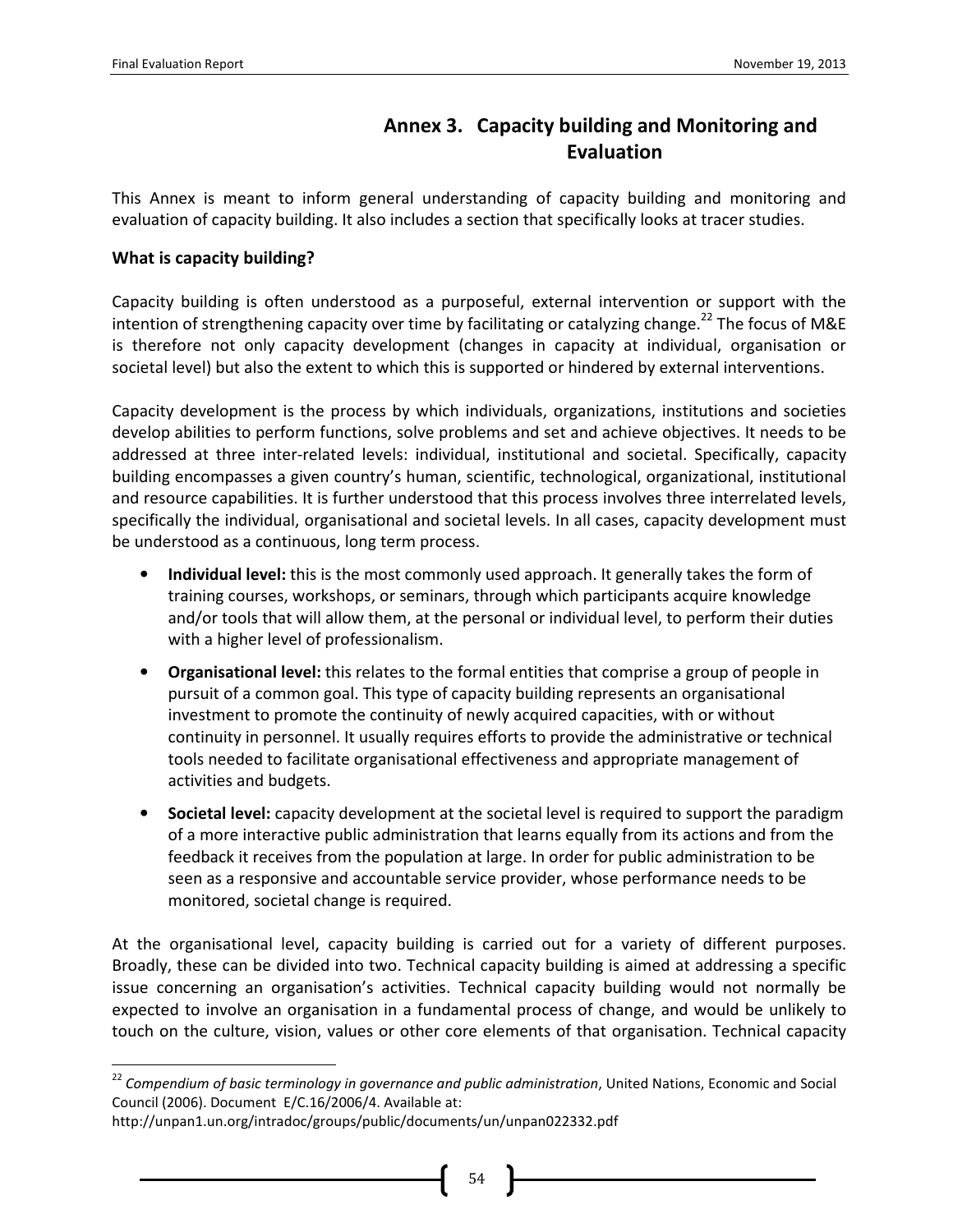building is often carried out in the context of a specific project or programme with which an organisation is involved. It is the type of capacity building that is found in the project "Horn/Gulf of Aden/Yemen: Improving Protection of Migrants – Phase III". General capacity building, on the other hand, is provided to help organisations develop their own capacity to better fulfil their core functions, and achieve their own mission.

## M&E of capacity, or M&E of capacity building?

It is important to note the difference between M&E of capacity and M&E of capacity building. The former is concerned with assessing the changing capacity of an organisation (or individual, or society) whilst the latter is concerned both with the quality and relevance of capacity building efforts, and the immediate changes occurring. In both cases, M&E might also be used to further look at wider changes resulting from any improved capacity.

## M&E Tools for Capacity Building<sup>23</sup>

 $\overline{a}$ 

- **Ripple model:** shows how capacity building contributes both to changes at the individual or organisational level and then wider changes in the lives of beneficiaries or in civil society, starting from the support provided, and attempting to trace the changes forward.
- Organisational assessment tools: are designed to assess capacity, and plan capacity development. Sometimes they are used to monitor and evaluate capacity development or capacity building. They are the only tool in widespread use designed specifically with capacity development in mind.
- Planning tools: The traditional method of developing a capacity building plan is to set objectives and indicators to show expected progress over a particular timeframe.
- Outcome mapping: requires a programme to identify individuals, groups and organisations with which a programme interacts directly to effect change, and where there are opportunities for influence. Outcome mapping involves the identification of a spread of possible outcomes (progress markers) ranging from those stakeholders expect to see, to those they would like or love to see. This avoids the need for precise predictions about the pace of change at the beginning of a project or programme.
- Most significant change: is most often mentioned as an alternative to results-based management techniques. Most significant change is a system designed to record and analyse change in projects or programmes where it is not possible to precisely predict changes beforehand, and is therefore difficult to set pre-defined indicators.
- Tracer studies: are concerned primarily with the changes at the level of the former beneficiaries' lives. They seek to document changes but also to determine the extent to which the intervention contributed to the changes.

<sup>&</sup>lt;sup>23</sup> Praxis Paper 23: Monitoring and Evaluating Capacity Building: Is it really that difficult?, INTRAC 2010.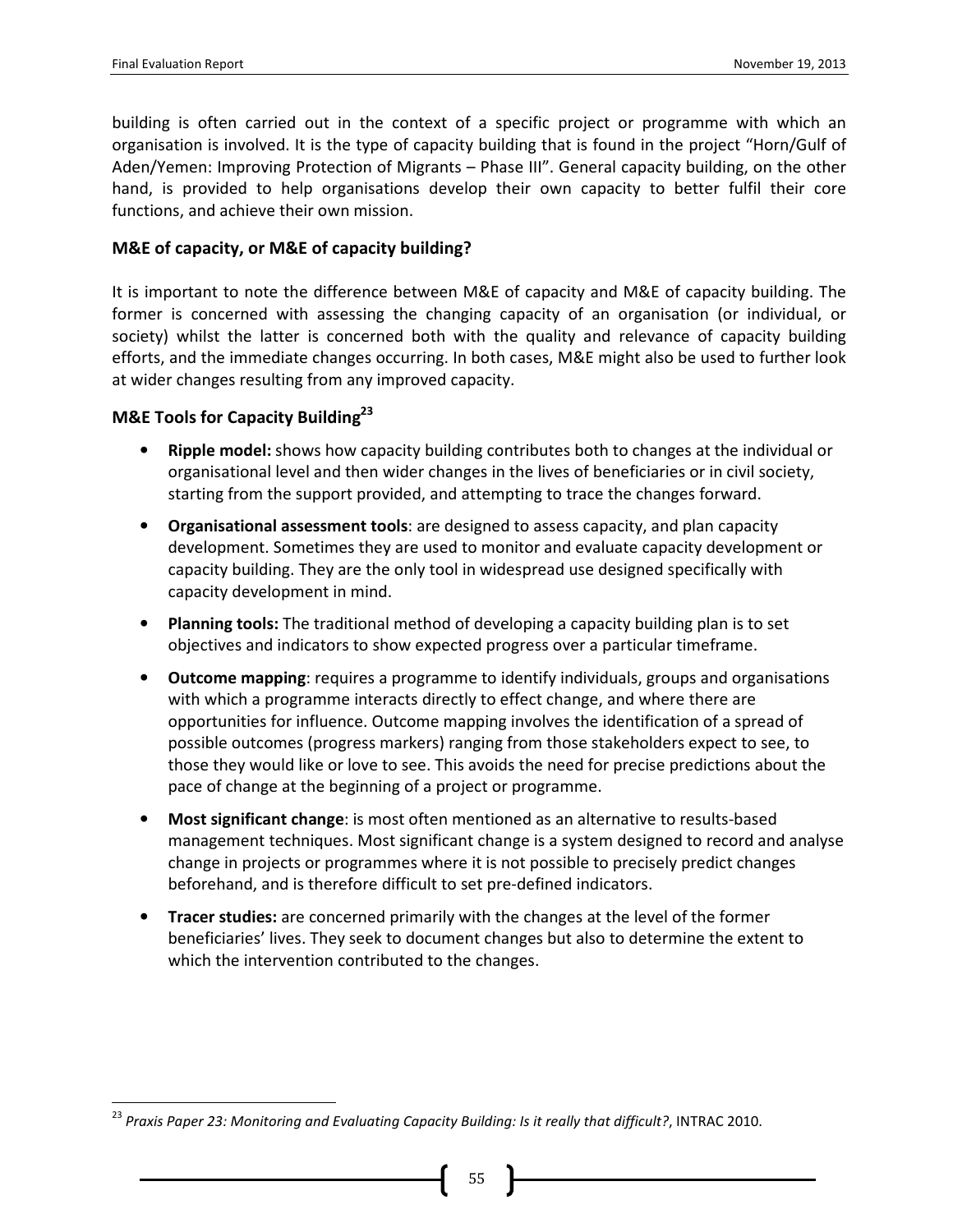# Tracer Studies<sup>24</sup>

 $\overline{a}$ 

Tracer studies can provide valuable information on what has happened to a group of beneficiaries that have been exposed to an intervention (beneficiaries can be individuals or organisations). Implementing agencies usually have a fairly good idea of what the beneficiaries are doing for the duration of the project, and at the moment it ends. However, the real challenge is for interventions to produce lasting, long-term results. The ultimate measure of the success of an intervention is for the desired changes in the lives of beneficiaries to still be present, in some manner, after the project itself has been phased out. A tracer study is interested in finding out, for example, if the individuals who participated in the capacity building activities have been able to apply the skills/tools acquired in their home organisation.

A tracer study explores what changes occurred in the lives of former beneficiaries, and if and how the intervention contributed to these changes. A more comprehensive goal is for tracer studies to offer insight into which type of interventions, or which type of approaches within an intervention, may have had more impact. Knowing what seems to work better, and in what circumstances, is valuable in any future programme planning and decision making.

There are three primary goals for tracer studies:

- 1. Document changes in the lives of the former beneficiaries of the intervention.
- 2. Understand if and how an intervention contributed to these observed changes.
- 3. Learn how the intervention could have been designed differently in order to enhance impact and eventually use this knowledge to improve decision making and the design of future interventions.

Tracer studies usually take the form of periodic questionnaires and/or interviews administered to the direct beneficiaries of the intervention, to their colleagues (supervisors and/or supervisees), case studies, focus group discussions, and/or key informant questionnaires. In all cases, it is important to ensure, at the moment of the intervention, that contact details are obtained and updated on a regular basis. This allows the organisation to avoid the common pitfall of tracer studies, namely that the actual task of tracing the former beneficiaries may be complicated since information on their whereabouts may be dated or incomplete.

<sup>&</sup>lt;sup>24</sup> IPEC Child Labour Impact Assessment Toolkit: Tracer Study Manual, International Labour Office, International Programme on the Elimination of Child Labour (IPEC) – Geneva: ILO, 2011 – 3 v.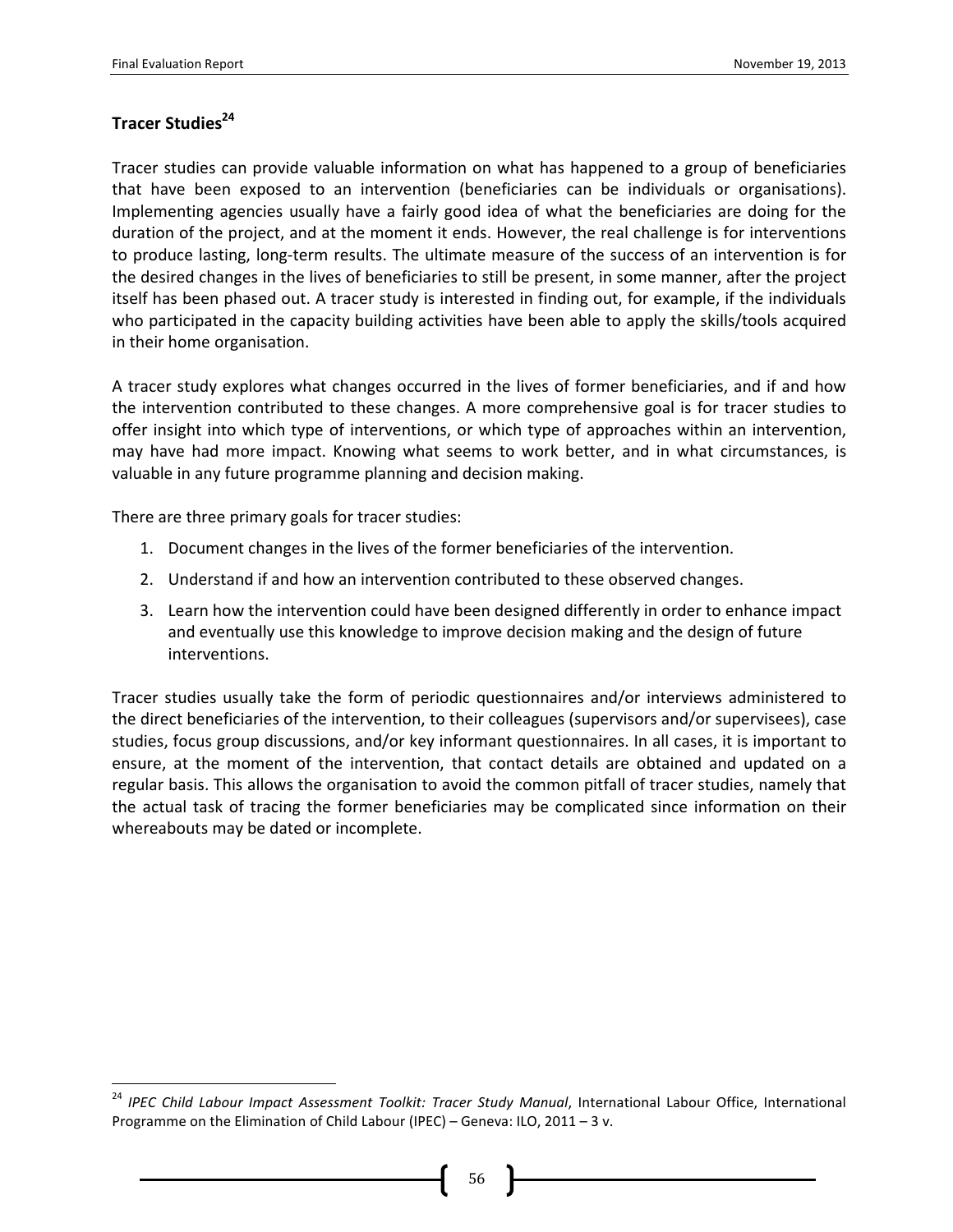# Annex 4. List of Respondents

# Key Informant Interviews

| Kenya                                                           |                                                                          |
|-----------------------------------------------------------------|--------------------------------------------------------------------------|
| <b>Heather Komenda</b>                                          | Manager, Programmes Support Unit, IOM Kenya                              |
| Benson Mbogani<br>IT Database Assistant, IOM Kenya              |                                                                          |
| Project Coordinator, Mixed Migration, IOM Kenya<br>Craig Murphy |                                                                          |
| Janet Ondieki                                                   | Mixed Migration Project Assistant, IOM Kenya                             |
| Somalia (based in Kenya)                                        |                                                                          |
| <b>Feisal Muhamud</b>                                           | <b>Operations Assistant, IOM Somalia</b>                                 |
| Barrack Okeyo                                                   | Internal Monitoring and Evaluation, IOM Somalia                          |
| <b>Heidrun Salzer</b>                                           | Project Development, IOM Somalia                                         |
| <b>Puntland and Somaliland</b>                                  |                                                                          |
| Ismael Ali                                                      | Mixed Migration Assistant, IOM Bosaso                                    |
| Dayib Askar                                                     | Mixed Migration Assistant, IOM Hargeisa                                  |
| <b>Isaac Munyae</b>                                             | Project Officer, IOM Bosaso                                              |
| Yemen                                                           |                                                                          |
| Lilian Ambuso                                                   | Operations Officer, IOM Yemen (based in Harad)                           |
| Salma Dhaifallah                                                | Case Worker, IOM Yemen (based in Sana'a)                                 |
| Ahlam al-Masany                                                 | Project Assistant, IOM Yemen                                             |
| <b>Ethiopia</b>                                                 |                                                                          |
| Ato Yifredew Getnet Dessie                                      | Director General of Consular Affairs, Ministry of                        |
|                                                                 | Foreign Affairs, Ethiopia                                                |
| <b>Sharon Dimanche</b>                                          | Migration Management Project Manager, IOM                                |
|                                                                 | Ethiopia                                                                 |
| Ato Wondimu Chama Kaba                                          | Crime Investigation Unit, Federal Police Commission,                     |
|                                                                 | Ethiopia                                                                 |
| Ato Daniel Lema Keterew                                         | Foreign work Permit Team Leader, Ministry of Labour                      |
|                                                                 | and Social Affairs, Ethiopia                                             |
| Sisay Mulatu                                                    | Project Assistant and capacity building/government                       |
|                                                                 | liaison focal point, IOM Ethiopia                                        |
| <b>Tagel Solomon</b>                                            | Assisted Voluntary Return/Counter                                        |
|                                                                 | Trafficking/Irregular Migration Programs Coordinator,                    |
|                                                                 | IOM Ethiopia                                                             |
| Mengistu Tadesse                                                | Project Assistant and Awareness and Outreach Focal                       |
|                                                                 | Point, IOM Ethiopia                                                      |
| Abrham Tamrat                                                   | Project Assistant, AVR/CT focal point, IOM Ethiopia                      |
| Djibouti                                                        |                                                                          |
| Ahmed Mohammed Bourhan                                          | Programming Assistant, responsible for MRC Obock,<br><b>IOM Djibouti</b> |
| Mr. Elmi                                                        | Director General of Eligibility, ONARS, Djibouti                         |
| Colonel Ibrahim Gona                                            | Director, Immigration Police, Djibouti                                   |
| Chris Horwood                                                   | Coordinator, Regional Mixed Migration Secretariat                        |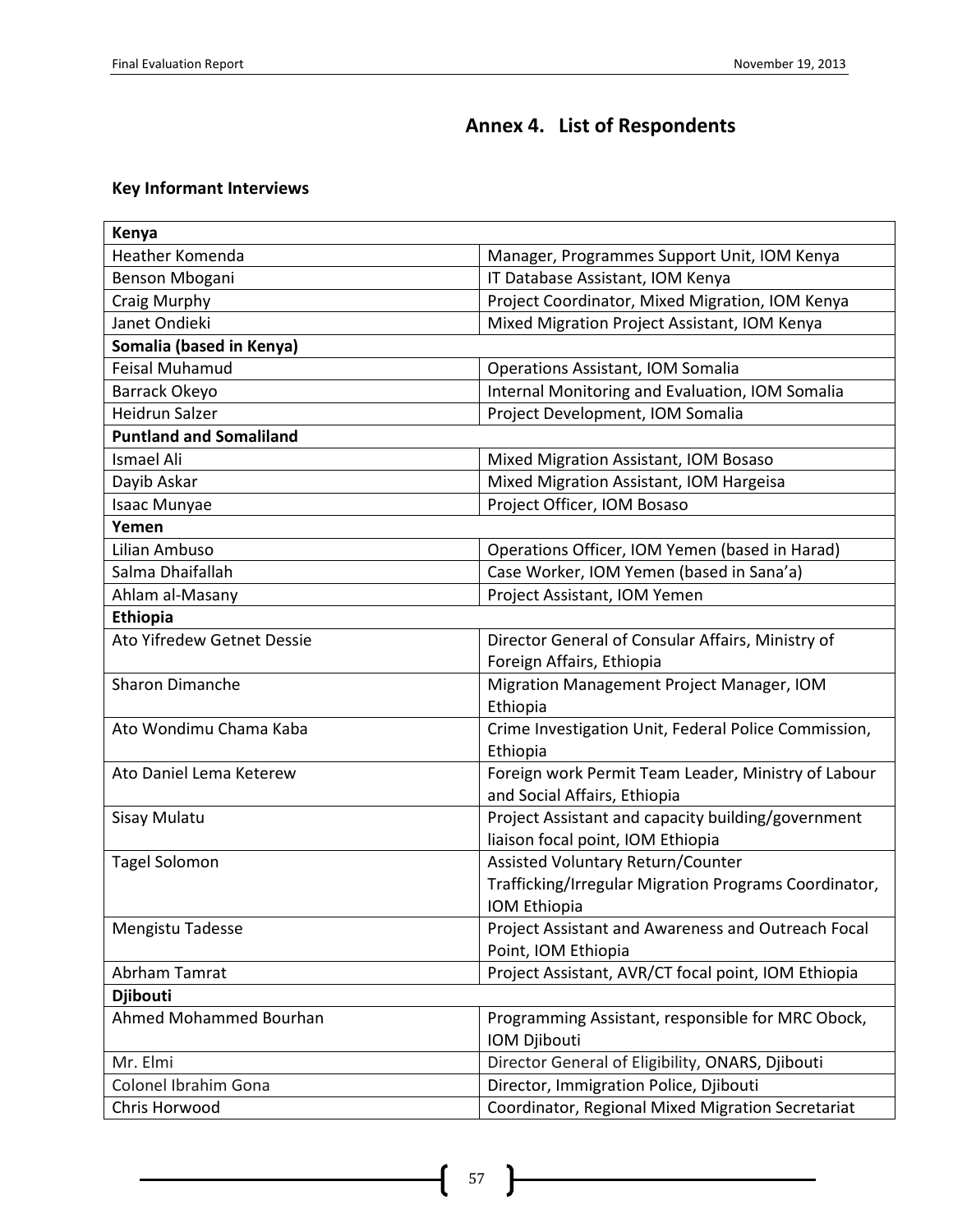| Mr. Siraj | Secretary-General, Ministry of the Interior, Djibouti |
|-----------|-------------------------------------------------------|

# Focus Groups

 $\overline{a}$ 

| <b>Location and Date</b>               | Participants <sup>25</sup> |
|----------------------------------------|----------------------------|
| Addis Ababa, Ethiopia – October 2013   | 8 migrant men              |
| Diibouti City, Djibouti – October 2013 | 25 migrant men             |

<sup>&</sup>lt;sup>25</sup> The names of the participants are not included to ensure the confidentiality of these vulnerable individuals.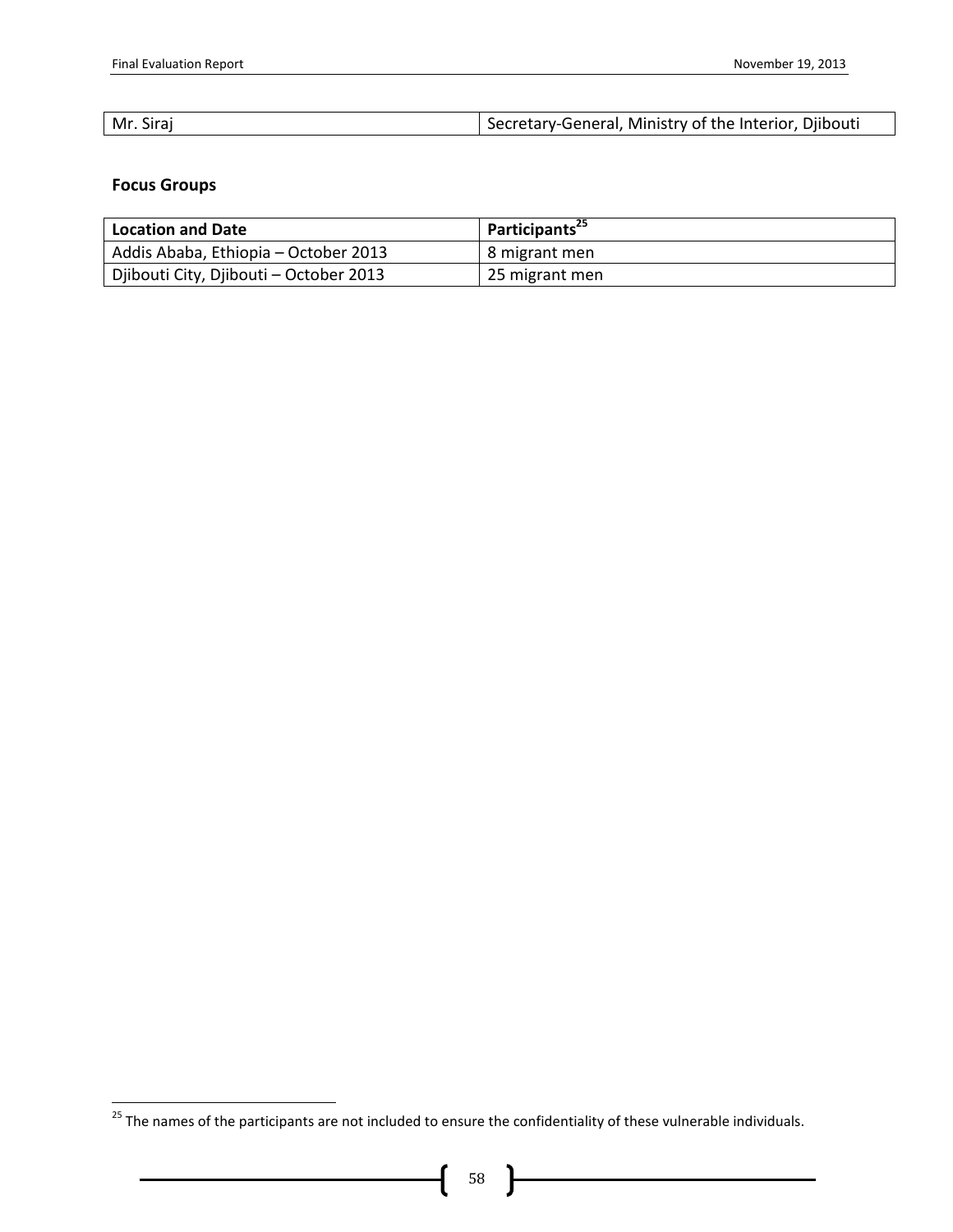# Annex 5. List of documents consulted

#### Reports and Assessment Reports

A review workshop on recommendations from the 2012 Regional Committee of Mixed Migration Regional held in Imperial Hotel, 12th-13th June 2013. Dayib, A. Askar (project assistant). IOM. 2013. 10 pages.

Assessment report of the current administrative functions and capacities of the IOM supported migration response centres in Hargeisa, Somaliland; Bosaso, Puntland; And Obock, Djibouti. Macdonald, N. (consultant). IOM. June, 2013. 28 pages.

Bio data collection sheet. Returnees' Details. IOM Ethiopia. March, 2012.

Desperate choices. Conditions, risks & protection failures affecting Ethiopian migrants in Yemen. Danish Refugee Council, RMMS. October, 2012. 60 pages.

Ethiopia KAP baseline inception report and data collection tools. Komenda, H. (IOM Nairobi PSU Manager). IOM. 2013. 14 pages.

Internal IOM Note for the File – Mixed Migration Monitoring Trip & Site Visit. Bosaso and Hargeisa. IOM. November, 2012. 6 pages.

Internal IOM Note for the File – Mixed Migration Monitoring Trip & Site Visit. Djibouti. IOM. January, 2013. 4 pages.

Internal IOM Note for the File – Mixed Migration Monitoring Trip & Site Visit. Addis Ababa. IOM. December, 2013. 4 pages.

IOM Somalia Mission. Field monitoring report on the Implementation of IOM Projects in Puntland &Somaliland. Okay, B. (M&E Assistant). IOM. September, 2013. 19 pages.

Performance Management Framework with BOSASSO data. Interviews with Munyae, I., Ali, I.S. and Ismail, A.A. Komenda, H. (IOM Nairobi PSU Manager). IOM July, 2013. 9 pages.

Performance Management Framework with DJIBOUTI data. Komenda, H. (IOM Nairobi PSU Manager). IOM. July, 2013. 11 pages.

Performance Management Framework with HARGEISA data. Askar, D. (Mixed Migration Project Assistant). IOM. July, 2013. 14 pages.

Project Proposal. Horn/Gulf of Aden/Yemen: Improving Protection of Migrants – Phase III . Komenda, H. (IOM Nairobi PSU Manager). IOM. June, 2012. 18 pages.

Report of the rapid situational analysis on irregular migration and livelihoods alternatives/needs assessment conducted in four Woredas of Oromia zone administration, Amhara regional state. IOM-SLO Addis Ababa Counter trafficking/irregular migration Unit (internal document). July, 2012.

Report on Cross Border Migration Committee workshop in Lowyado, Somaliland on 14th - 15th August 2013. Askar, D. (project assistant). IOM Hargeisa. 2013. 9 pages.

Roadmap for the development of a labour migration management programme for the Federal Democratic Republic of Ethiopia. Achacoso, T. (consultant). IOM. September, 2013. 111 pages.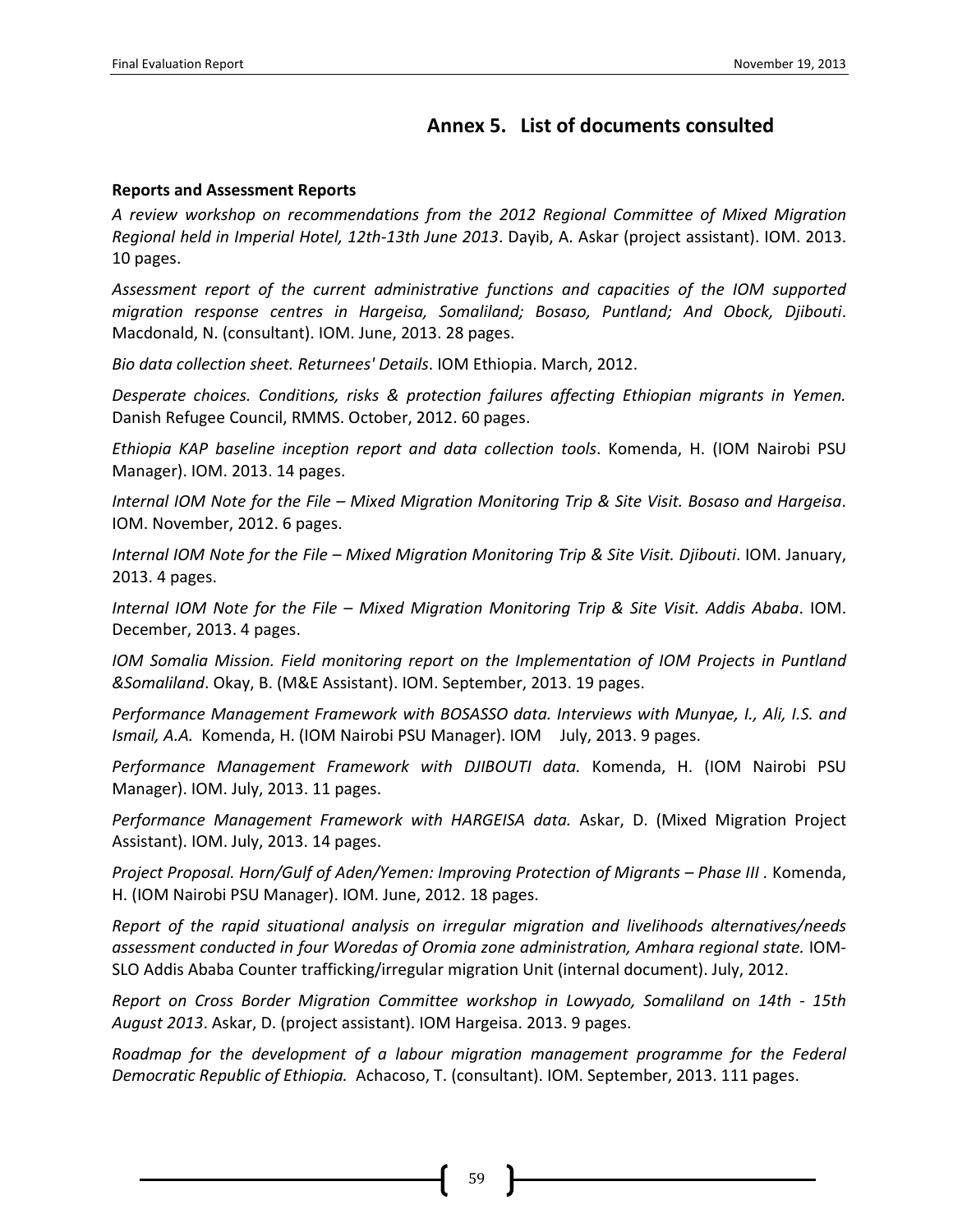Standard Operating Procedures for the Protection of Vulnerable Migrants in the Horn of Africa: A Tool for the Migration Response Centers. Migration Response Centre. 2013. 19 pages.

TDY Report . Komenda, H. (IOM Nairobi PSU Manager). IOM. July, 2013. 2 pages.

TDY Report. Komenda, H. (IOM Nairobi PSU Manager). IOM. July, 2013. 3 pages.

TDY report. Komenda, H. (IOM Nairobi PSU Manager). IOM. May, 2013. 4 pages.

#### Brochures

Migration for the benefit of all. Mixed migration. IOM Nairobi - Regional Office for the East and Horn of Africa. (After 2010).

Migration sensibilization brochure. Horn/Gulf of Aden/Yemen: Improving Protection of Migrations. Komenda, H. (IOM Nairobi PSU Manager). IOM. 2013. 36 pages.

#### Discussion Notes

International dialogue on migration 2008. Challenges of Irregular Migration: Addressing Mixed Migration Flows. IOM. November, 2008. 9 pages.

Irregular migration and mixed flows: IOM's approach. IOM. December, 2009. 10 pages.

#### Evaluation documents

New Approaches to Evaluating Comprehensive Community Initiatives. Weiss, C. 1995.

Compendium of basic terminology in governance and public administration, United Nations, Economic and Social Council (2006). Document E/C.16/2006/4. Available at: http://unpan1.un.org/intradoc/groups/public/documents/un/unpan022332.pdf

Praxis Paper 23: Monitoring and Evaluating Capacity Building: Is it really that difficult?, INTRAC 2010.

IPEC Child Labour Impact Assessment Toolkit: Tracer Study Manual, International Labour Office, International Programme on the Elimination of Child Labour (IPEC) – Geneva: ILO, 2011 – 3 v.

#### Excel files

Summary of Budget Consumption by Country Mission for CT.0650 as of 22 Aug 2013. Murphy, C. August, 2013.

Budget utilization. Horn/Gulf of Aden/Yemen: Improving Protection of Migrations Phase III. Komenda, H. (IOM Nairobi PSU Manager). IOM. July, 2013.

Budget utilization report. Djibouti. Komenda, H. (IOM Nairobi PSU Manager) IOM July, 2013

Budget utilization report. Horn/Gulf of Aden/Yemen: Improving Protection of Migrations Phase III. Komenda, H. (IOM Nairobi PSU Manager). IOM. July, 2013.

Staff numbers and names. Komenda, H. (IOM Nairobi PSU Manager). IOM.

Ethiopia migration trends. Komenda, H. (IOM Nairobi PSU Manager). IOM. 2013.

Ethiopia Migrant data form. Returnees' Details Inquiry Form. Destination Country/Area: Ethiopia. Komenda, H. (IOM Nairobi PSU Manager). IOM. 2011.

Ethiopia migrant contact form. Returnees' Details Inquiry Form. Destination Country/Area: Ethiopia. Komenda, H. (IOM Nairobi PSU Manager). IOM. 2011.

Budget utilization. ZPMR. Komenda, H. IOM.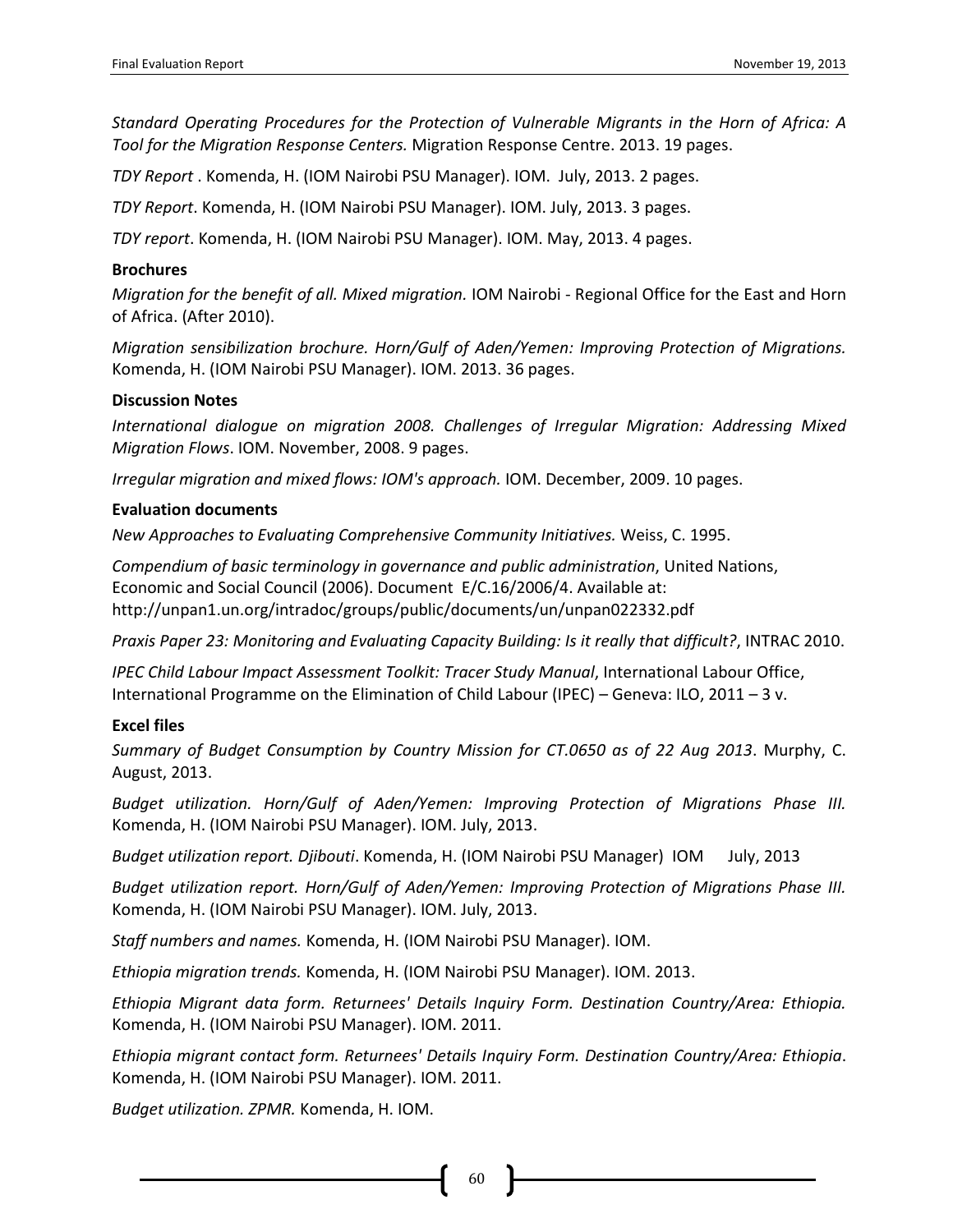Project Proposal. Horn/Gulf of Aden/Yemen: Improving Protection of Migrations Phase III. Komenda, H. (IOM Nairobi PSU Manager). IOM.

Final budget report - ZPMR\_Djibouti. Murphy, C. September, 2013. Final budget report - ZPMR\_Ethiopia. Murphy, C. September, 2013 Final budget report - ZPMR\_Kenya. Murphy, C. September, 2013. Final budget report – ZPMR Somalia. Murphy, C. September, 2013. Final budget report - ZPMR\_Yemen. Murphy, C. September, 2013.

#### Monthly and Quarterly Bulletins

1st quarterly report. Interim report to PRM Horn/Gulf of Aden/Yemen: Improving protection of migrants. Komenda, H. (IOM Nairobi PSU Manager). IOM. October-December 2012. 7 pages.

2nd quarterly report. Interim report to PRM Horn/Gulf of Aden/Yemen: Improving protection of migrants. Komenda, H. (IOM Nairobi PSU Manager). IOM January-March 2013. 8 pages.

3rd quarterly report. Interim report to PRM Horn/Gulf of Aden/Yemen: Improving protection of migrants. Komenda, H. (IOM Nairobi PSU Manager). IOM. April-June 2013. 10 pages.

IOM Mixed Migration Monthly Coordination Bulletin. Kenya, Somalia, Ethiopia, Djibouti, Yemen. Vol 1. IOM. October, 2012. 2 pages.

IOM Mixed Migration Monthly Coordination Bulletin. Kenya, Somalia, Ethiopia, Djibouti, Yemen. Vol 2. IOM. November, 2012. 2 pages.

IOM Mixed Migration Monthly Coordination Bulletin. Kenya, Somalia, Ethiopia, Djibouti, Yemen. Vol 3. IOM. December, 2012. 2 pages.

IOM Mixed Migration Monthly Coordination Bulletin. Kenya, Somalia, Ethiopia, Djibouti, Yemen. Vol 4. IOM. January, 2013. 2 pages.

IOM Mixed Migration Monthly Coordination Bulletin. Kenya, Somalia, Ethiopia, Djibouti, Yemen. Vol 5. IOM. February,2013. 2 pages.

IOM Mixed Migration Monthly Coordination Bulletin. Kenya, Somalia, Ethiopia, Djibouti, Yemen. Vol 6. IOM. March, 2013. 2 pages.

IOM Mixed Migration Monthly Coordination Bulletin. Kenya, Somalia, Ethiopia, Djibouti, Yemen. Vol 7. IOM. April, 2013. 2 pages.

IOM Mixed Migration Monthly Coordination Bulletin. Kenya, Somalia, Ethiopia, Djibouti, Yemen. Vol 8. IOM. May, 2013. 2 pages.

IOM Mixed Migration Monthly Coordination Bulletin. Kenya, Somalia, Ethiopia, Djibouti, Yemen. Vol 9. IOM. June, 2013. 2 pages.

IOM Mixed Migration Monthly Coordination Bulletin. Kenya, Somalia, Ethiopia, Djibouti, Yemen. Vol 10. IOM. July, 2013. 2 pages.

IOM Mixed Migration Monthly Coordination Bulletin. Kenya, Somalia, Ethiopia, Djibouti, Yemen. Vol 11. IOM. August, 2013. 2 pages.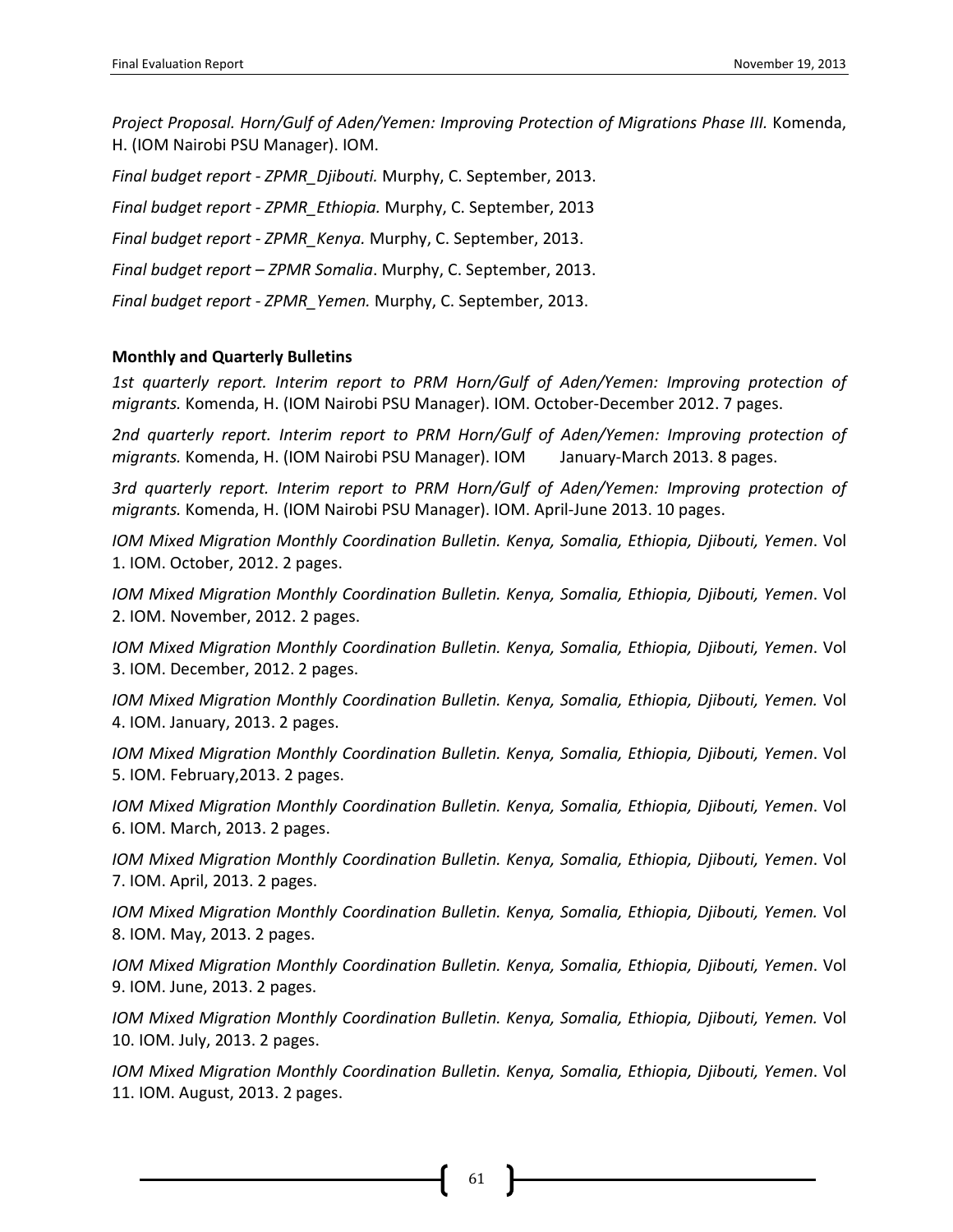IOM Mixed Migration Monthly Coordination Bulletin. Kenya, Somalia, Ethiopia, Djibouti, Yemen. Vol 12. IOM. September 2013. 2 pages.

#### Maps of migration routes

Mixed Migration Route Map: Africa and Horn of Africa. Murphy, C. IOM. 2012.

Mixed Migration Route Map: Horn of Africa. Murphy, C. IOM. 2005.

#### Strategic frameworks

Ethiopia Assessment sample size and budget. Komenda, H. (IOM Nairobi PSU Manager). IOM. 2013. 2 pages.

IOM Africa. Strategy paper. William Lacy Swing (General Director). IOM. 2011. 28 pages.

IOM Africa. Strategy plan for the Horn of Africa. Komenda, H. (IOM Nairobi PSU Manager). IOM. 2012. 54 pages.

IOM Kenya. Strategic plan 2012-2014. Komenda, H. (IOM Nairobi PSU Manager). IOM. 2012. 62 pages.

IOM Regional strategy for Mixed Migration: 2013-2014. Horn of Africa and Yemen. IOM. September, 2013. 8 pages.

#### Terms of reference

Termes de référence. Centre d'Orientation et d'Aide aux Migrants (COAM), Obock, Djibouti. IOM. 2 pages.

Terms of reference. Migration Response Centre (MRC), Bosaso, Puntland. IOM. 2 pages.

#### Research series

Mixed Migration Research Series. Migrant Smuggling in the Horn of Africa & Yemen: the social economy and protection risks. RMMS. June, 2013. 84 pages.

Mixed Migration Research Series. Responses to mixed migration in the Horn of Africa & Yemen: policies and assistance responses in a fast-changing context. RMMS. August, 2013. 112 pages.

#### Websites and Online News Reports

http://www.regionalmms.org

BBC news report, "Ethiopia bans citizens from travelling abroad for work", 24 October 2013, available at: http://www.bbc.co.uk/news/world-africa-24663049

BBC News report, "Saudi Police in Riyadh Clash With Migrant Workers", 10 November 2013, available at: http://www.bbc.co.uk/news/world-middle-east-24888304.

#### **Other**

Inter-agency meeting in Garowe, April 2013. Komenda, H. (IOM Nairobi PSU Manager). IOM. (Photos).

IOM Kenya strategic planning retreat 2013. Komenda, H. (IOM Nairobi PSU Manager). IOM. 2013. 29 pages. (workshop report).

List of participants. MRC administrative functions capacity building training. Komenda, H. (IOM Nairobi PSU Manager). IOM. June, 2013. 1 page. (list of participants).